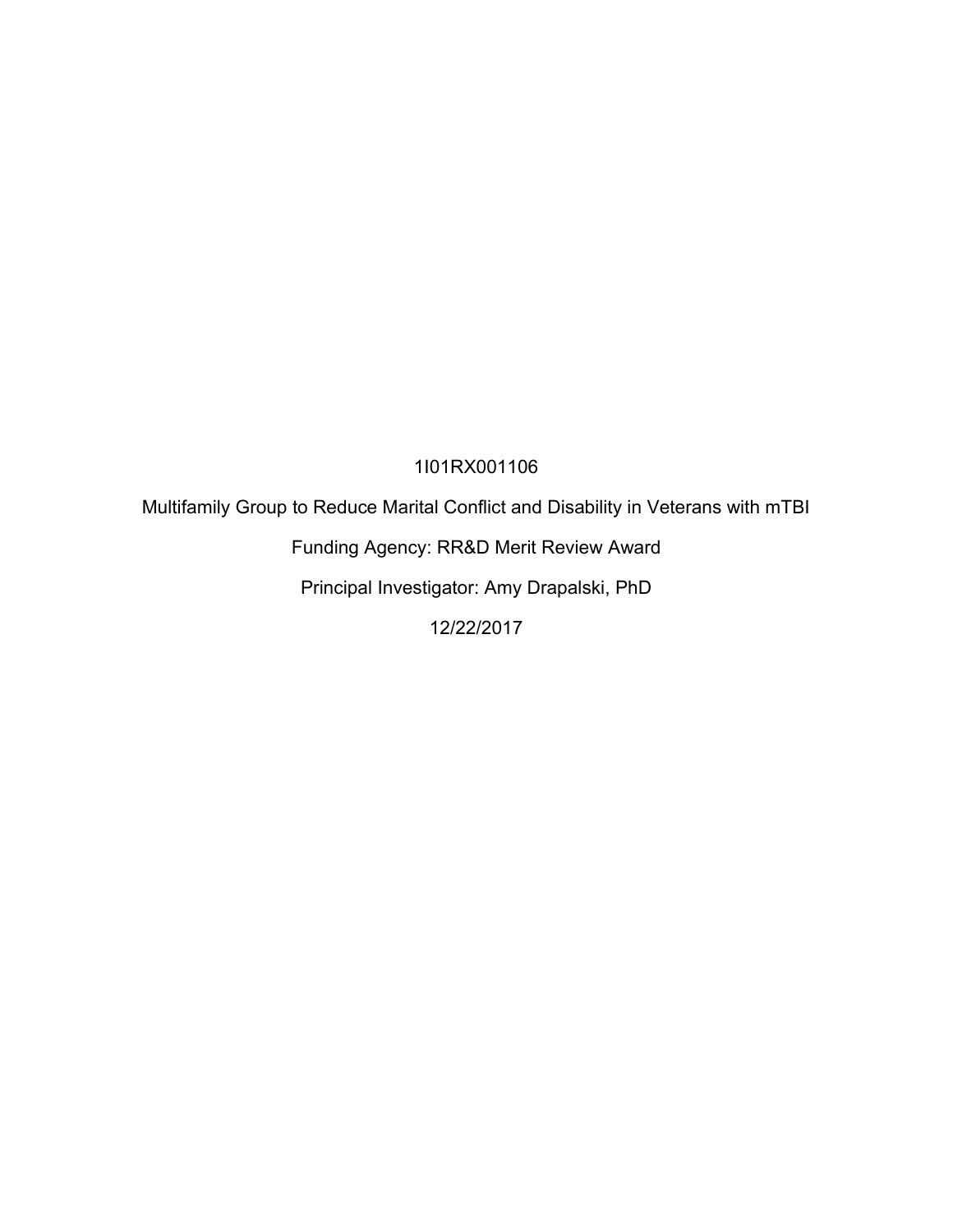#### **Abstract**

Mild traumatic brain injury (mTBI), an injury or concussion associated with brief loss of consciousness or altered mental state, has affected as many as 35% of soldiers wounded during recent military actions in Iraq and Afghanistan. Up to 30% of those injured report persistent somatic, emotional and cognitive post-concussive symptoms (PCS) which may adversely impact family life and community re-integration. Marital conflict and intimate partner violence, reported by 54% of OEF/OIF/Persian Gulf couples, and co-occurring mental health problems may exacerbate cognitive dysfunction and delay rehabilitation. A key contributor to marital conflict is a lack of knowledge about the Veteran's condition and the skills needed to help him compensate for common deficits in memory and planning which create challenges in household management. Despite a growing evidence base for couples treatment for PTSD, there is no established family-based treatment for OEF/OIF/Persian Gulf Veterans with mTBI, creating a critical research and services gap. The proposed research aims to fill this gap by evaluating a novel form of multi-family group treatment designed to improve community integration (CI) among married/cohabiting OEF/OIF/Persian Gulf Veterans with mTBI and/or significant posttraumatic stress (PTS) or combat-related stress (CS) by training spouse/partners to aid with rehabilitation and employing disability-adapted communication and problem-solving skills to reduce marital conflict and improve marital satisfaction.

Veterans (N=150) with a positive DVBIC screen for mTBI sustained during the OEF/OIF/Persian Gulf era, confirmed by the VA Identification Clinical Interview and a Montreal Cognitive Assessment (MoCA) score  $\geq 19$  or if they either meet diagnostic criteria for PTSD or have trauma- or CS of at least *moderate* severity, as defined by either a) PCL score >34 or b) CES score of >23, will be randomized to receive either: 1) Multifamily Group for TBI for Couples (MFG-mTBI-C), a psychoeducational, rehabilitation and skills-building intervention consisting of a 2-session multifamily educational workshop providing information about TBI and 12 bi-monthly multifamily group meetings providing skills training in problem-solving and communication related to cognitive/emotional deficits; or 2) 14 bi-monthly multifamily group sessions delivering health education without skills training. Both treatments will be preceded by 2-3 individual couples sessions. Participants will be assessed pre- and post-treatment and 6 months posttreatment. Data will be analyzed using an intent-to-treat analysis with paired comparisons between treatment groups on primary (Veteran CI, caregiver burden) and secondary (anger management, use of social supports) outcome variables using mixed effects regression models. It is hypothesized that: 1) Veterans treated with MFG-mTBI-C will show improved CI, anger management and use of social support, and spouse/partners will show reduced burden compared with those treated in the health education group; 2) that improvement in CI will be mediated by improvement in marital satisfaction and Veteran anger management and social support; 3) that Veterans with more intact cognitive functioning at baseline will show greater improvement in CI, anger management, social support and marital satisfaction. If efficacious, MFG-mTBI–C has the potential to assist Veterans with mTBI and their partners throughout the VA Health Care System.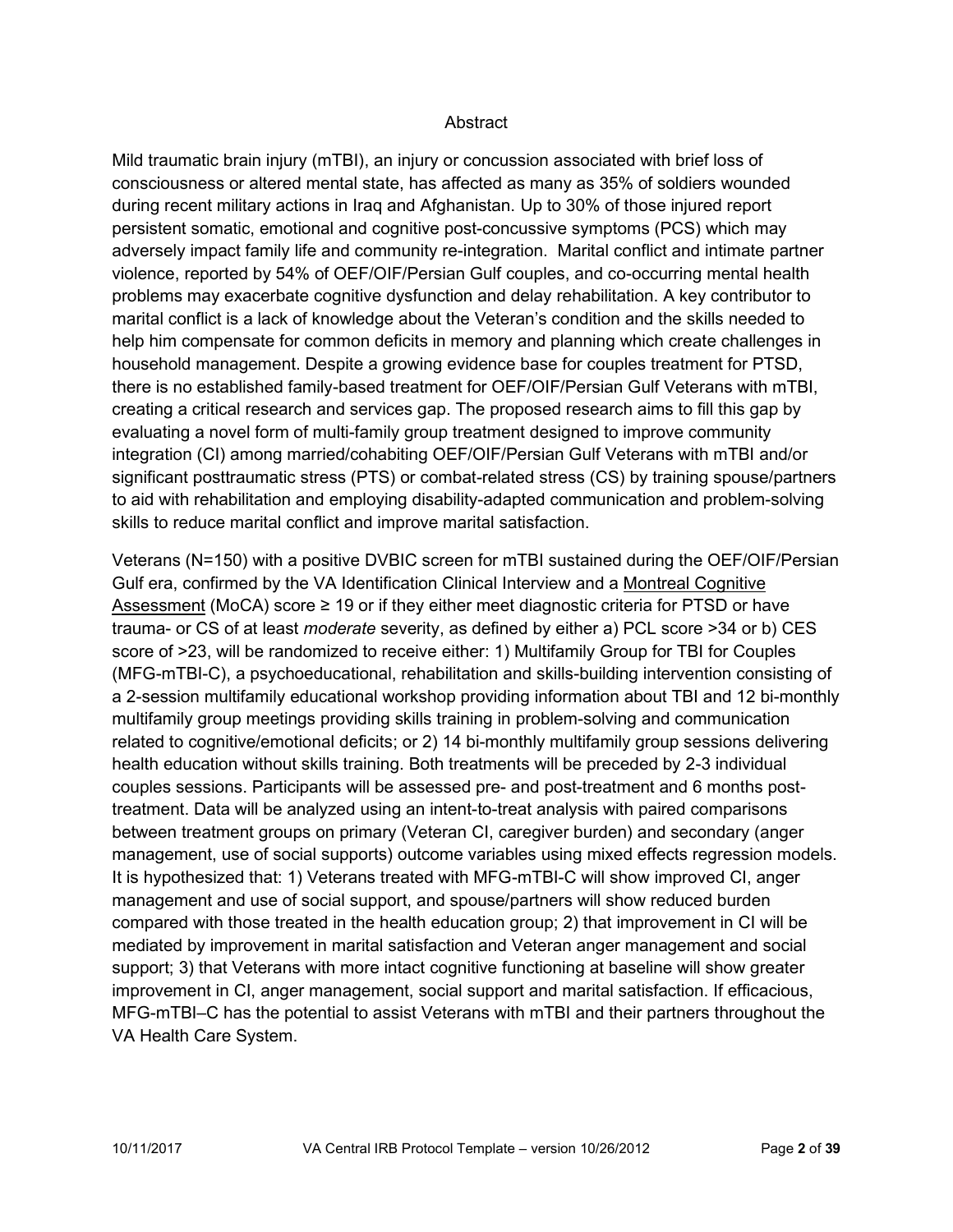### List of Abbreviations

- CI = Community Integration
- CS = Combat-related Stress
- DoD = Department of Defense
- DVBIC = Defense and Veteran Brain Injury Center
- GHE = Group Health Education
- JJP VAMC = James J. Peters VA Medical Center
- MFG = Multifamily Group
- MFG-mTBI-C = Multifamily Group for Traumatic Brain Injury for Couples
- MIRECC = Mental Illness Research, Education, and Clinical Center
- mTBI = Mild Traumatic Brain Injury
- OEF/OIF = Operation Enduring Freedom/Operation Iraqi Freedom
- PTS = Posttraumatic Stress
- PTSD = Posttraumatic Stress Disorder
- SMI = Serious Mental Illness
- TBI = Traumatic Brain Injury
- VAMHCS = VA Maryland Healthcare System
- VANYHHS = VA New York Harbor Healthcare System
- VISN = Veterans Integrated Services Network
- DCVAMC = Washington DC VA Medical Center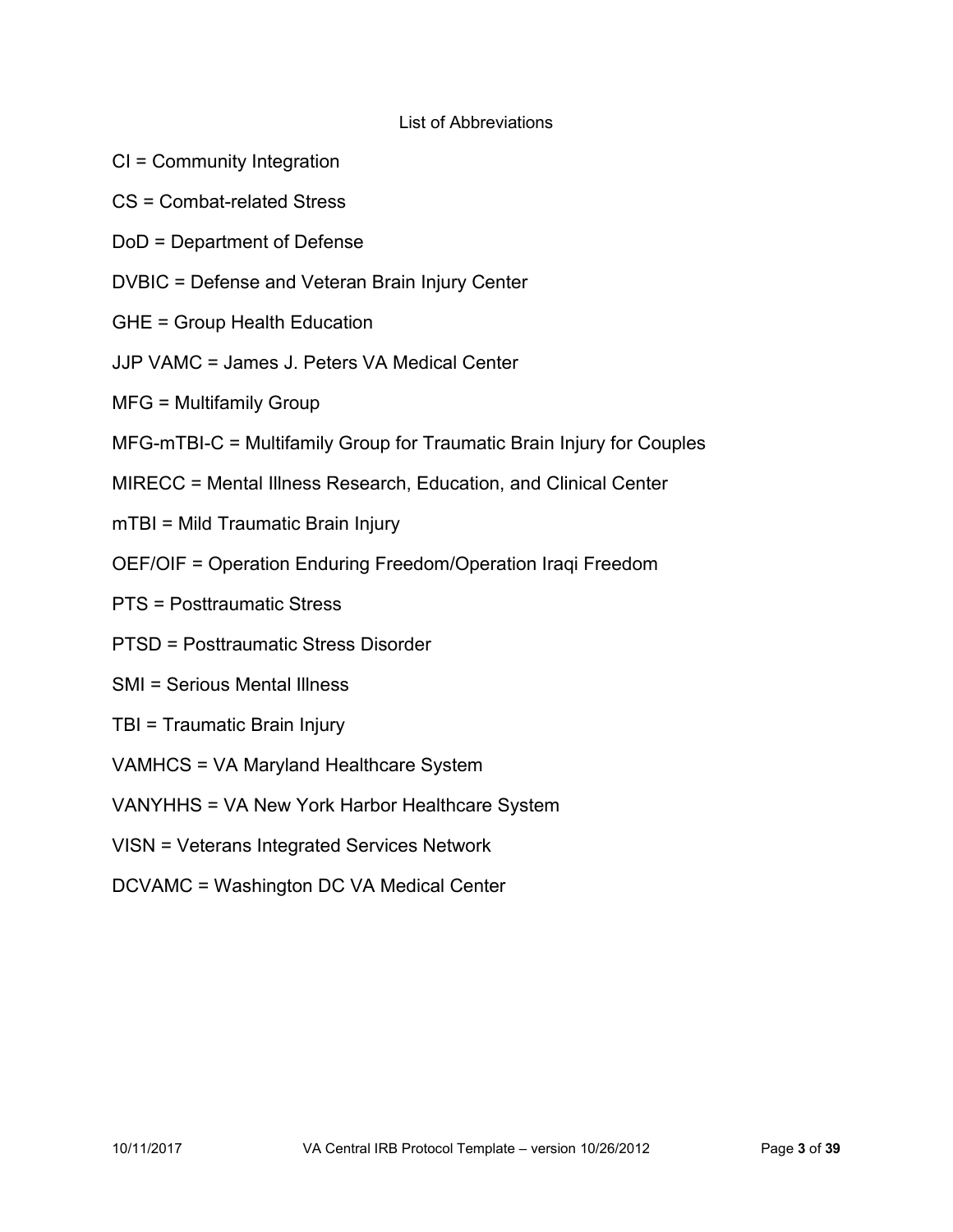# **Contents**

<span id="page-3-0"></span>

| 2.0 |  |
|-----|--|
| 3.0 |  |
| 5.0 |  |
|     |  |
|     |  |
|     |  |
|     |  |
|     |  |
|     |  |
|     |  |
| 6.0 |  |
| 7.0 |  |
| 8.0 |  |
| 9.0 |  |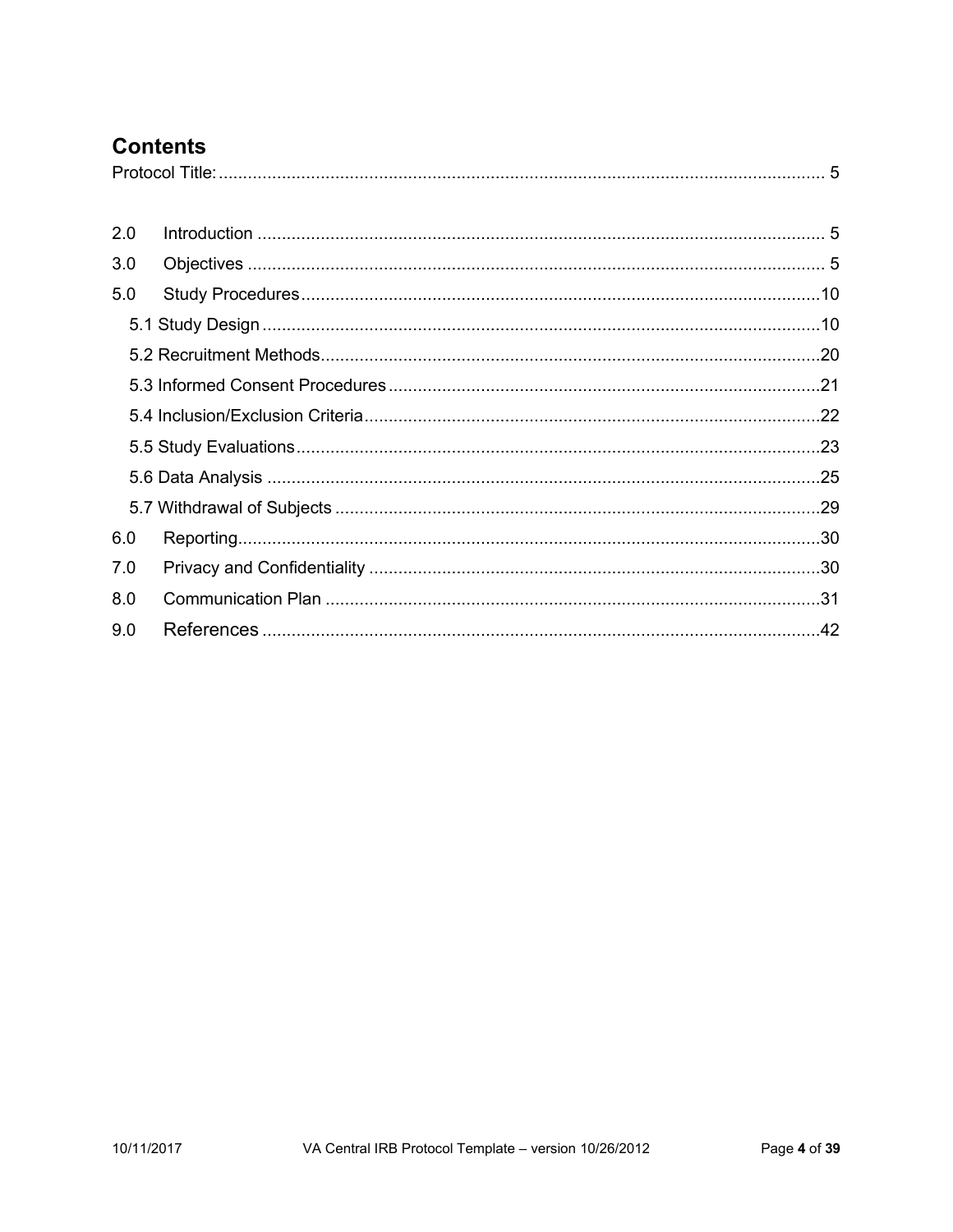# **Protocol Title: Multifamily Group to Reduce Marital Conflict and Disability in Veterans with mTBI**

### <span id="page-4-0"></span>**2.0 Introduction**

<span id="page-4-1"></span>Veterans surviving an mTBI potentially face a variety of physical, cognitive, behavioral, personality and emotional problems, with consequent barriers to productive living and community reintegration (Hoge et al., 2008; Lew et al., 2006). Although the cognitive, behavioral and somatic problems and complaints experienced by those with a history consistent with mTBI often cannot be specifically attributed to the TBI due to their association as well with common co-occurring conditions such as PTSD and depression (Hoge et al. 2008; Lew et al., 2009; Adams et al., 2012), they nonetheless dramatically impact the lives of Veterans' spouses who must learn to cope with changes in the Veterans' behavior and role functioning. Yet, spouses frequently lack important information about the Veteran's condition, prognosis, treatment and home assistance needs, contributing to misguided expectations, disappointment, frustration, family conflict and child distress (Cozza et al., 2010; Perlick et al., 2011). Although decades of research and meta-analytic studies have demonstrated that education and involvement of primary caregivers in the treatment of persons with serious mental illness (SMI), alcohol abuse and other disorders has resulted in improved symptom and community outcomes relative to those observed for individual treatment or treatment as usual (e.g., Pilling et al., 2002; Mueser et al., 2003; Glynn et al., 2008), no systematic effort to involve family members in interventions aimed at improving community integration of Veterans with a history of mTBI has emerged to date, creating a serious gap between accumulated knowledge about effective, family-based treatment strategies for improving consumer outcomes and the urgent rehabilitation needs of these Veterans. This gap is particularly striking in view of the growing evidence base supporting the benefits of involving partners in the treatment of Veterans with post-traumatic stress disorder (PTSD) (Sautter et al., 2009, 2011; Glynn et al. 1999; Monson et al., 2004, 2012), a common co-morbid condition (Hoge et al., 2008). The proposed research aims to fill this gap by evaluating the efficacy of a manualized adaptation of an evidence-based treatment for SMI (McFarlane et al., 2002) for the treatment of Veterans with a history of mTBI. This model, Multifamily Group for Veterans with mTBI for couples (MFG-mTBI-C) builds on both an earlier adaptation of the MFG model for civilian TBI (Rodgers et al., 2007) as well as pilot data from a recently completed open trial of MFG-mTBI (Perlick et al., 2011) described under Preliminary Studies. Our model of the impact of combat-related mTBI on Community Integration (Figure 1 below) is informed by stress-appraisal-coping theory and overlaps with other models generated to describe stress and coping among families with a member with TBI reviewed by Blais & Boisvert (2005). Figure 1 hypothesizes both direct and indirect paths of mTBI impacting Veteran re-integration: 1) the direct effects of mTBI-associated cognitive and social cognitive deficits and co-morbid conditions on reintegration (a); 2) the indirect effects of mTBI and co-morbid conditions on reintegration through their impact on the Veteran's partner and couples' functioning (b,c,d,e). Figure 3, presented in conjunction with the intervention description in 2aix below, describes the components and hypothesized change mechanisms of MFG-mTBI-C. Because the literature on mTBI in OEF/OIF/Persian Gulf Veterans is relatively new, and does not encompass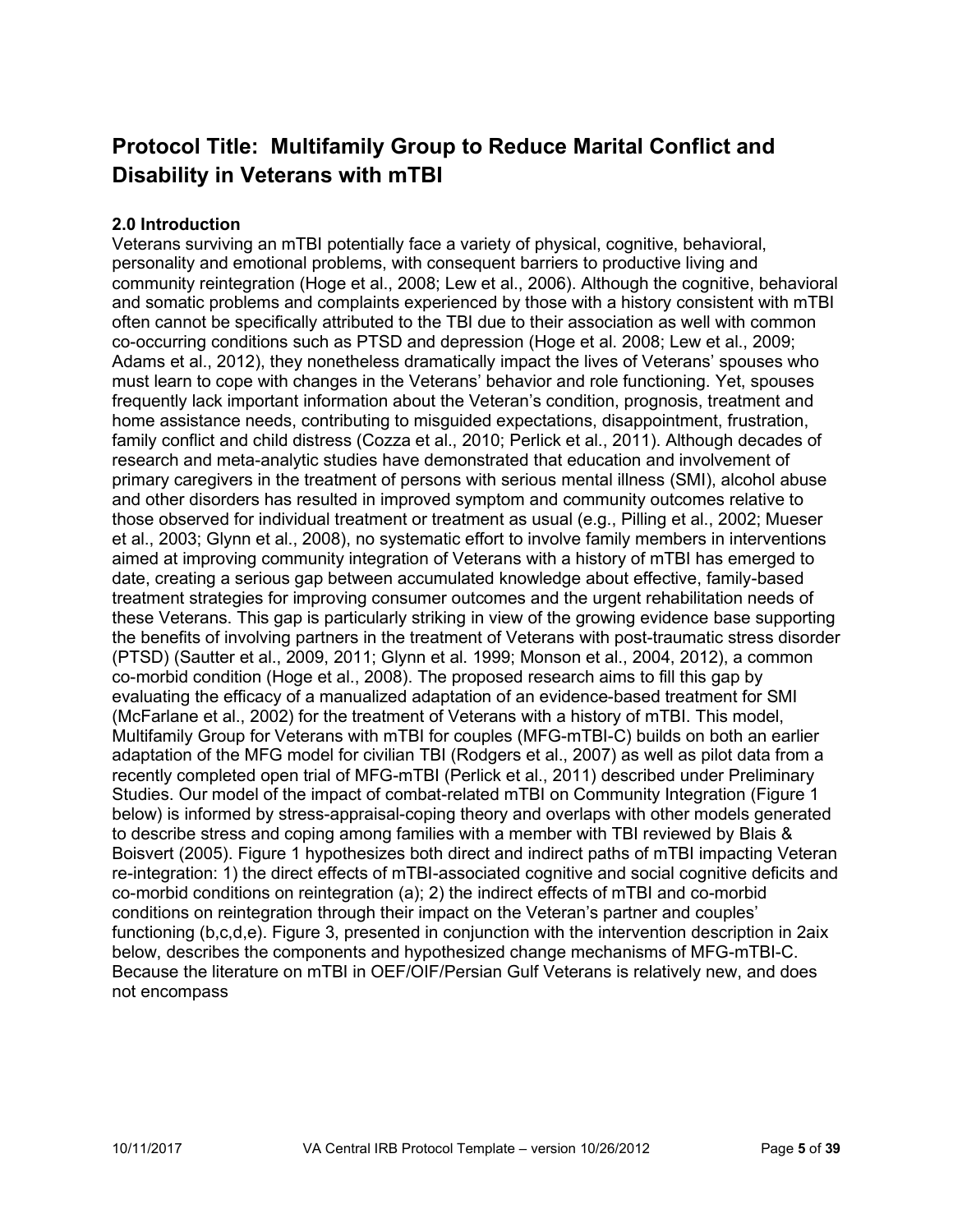

**Figure 1: Impact of mild traumatic brain injury and co-morbid conditions on couples functioning and Veterans' Community Integration**

all relevant constructs, we have selectively included some studies of non-Veterans and moderate TBI in the following review, with the caveat that findings may differ for Veterans with a history of mTBI associated with blast injuries. Where relevant we have also incorporated findings from the literature on PTSD and family functioning. We begin our review by defining mTBI and its prevalence.

**Definition and Prevalence of mTBI:** Combat-related traumatic brain injury (TBI) has been referred to as a signature injury of recent military operations in Iraq and Afghanistan. Studies indicate that between 12% and 35% of recent combat Veterans have experienced at least one TBI (Rigg & Mooney, 2011), with 80-90% of these classified as mild TBIs based on symptoms at the time of injury (Schwab et al., 2007). mTBI is defined by the VA/DoD Clinical Practice Guideline for Management of Concussion/Mild Traumatic Brain Injury (Concussion/mTBI Guideline Working Group, 2009) as an injury or concussion associated with at least one of the following: brief (< 30 minutes) loss of consciousness, altered state of consciousness or posttraumatic amnesia for < 24 hours following the injury. The neuropsychiatric sequelae of mTBI may include cognitive dysfunctions (problems in memory, attention, executive functions, affect recognition, empathy, self-awareness) as well as co-morbid mood, posttraumatic stress and other neurobehavioral disorders, somatosensory disruptions and somatic symptoms (Halbauer et al., 2009; Cicerone et al.,2006; Wehman et al.,2009; Huckans et al., 2010). While studies of civilian mTBI have found the majority of cases improved by 3-6 months post-injury (e.g., Belanger et al 2005), up to 30% suffer persistent sequelae and up to 20% are unable to return to work (Lipton et al., 2008; Nolin & Heroux, 2006). There is evidence for delayed development and recognition of cognitive deficits (Nortje et al., 2004). It is not uncommon for persons with mTBI to first seek evaluation/treatment for neurocognitive impairment months or years after the injury (Lipton et al., 2008; CDC, 2003). For example, Lipton et al (2008) observed occult white matter brain changes in mTBI patients who sought treatment for neurocognitive deficits up to 3 years post-injury, and Konrad et al (2011) found significant deficits in memory, attention and executive function in individuals who had sustained an mTBI on average 6 years earlier. An NIH Consensus Panel (1998) found that "Mild TBI is significantly underdiagnosed and early intervention is often neglected", in part perhaps because standard neuropsychological tests may not detect subtle neurocognitive disorders which can influence neurocognitive functioning on a day-to-day basis (Geary et al., 2010). Among OEF/OIF Veterans with a history of mTBI, the presence of PTSD and other common co-morbid psychiatric disorders, sleep problems/disorders (Orff et al., 2009; Capaldi et al., 2011), substance and alcohol use/misuse (Adams et al., 2012) and chronic pain (Lew et al., 2009) as well as environmental stress may increase the likelihood of, and help maintain, PCS (Schneiderman et al., 2008; Wehman et al., 2009) and/or specific components of PCS such as memory impairment (Mateer & Sira, 2006). The pattern of multiple deployments in the post-911 conflicts in Iraq and Afghanistan has placed Veterans at risk for sustaining repeated injuries over a relatively short time frame, increasing the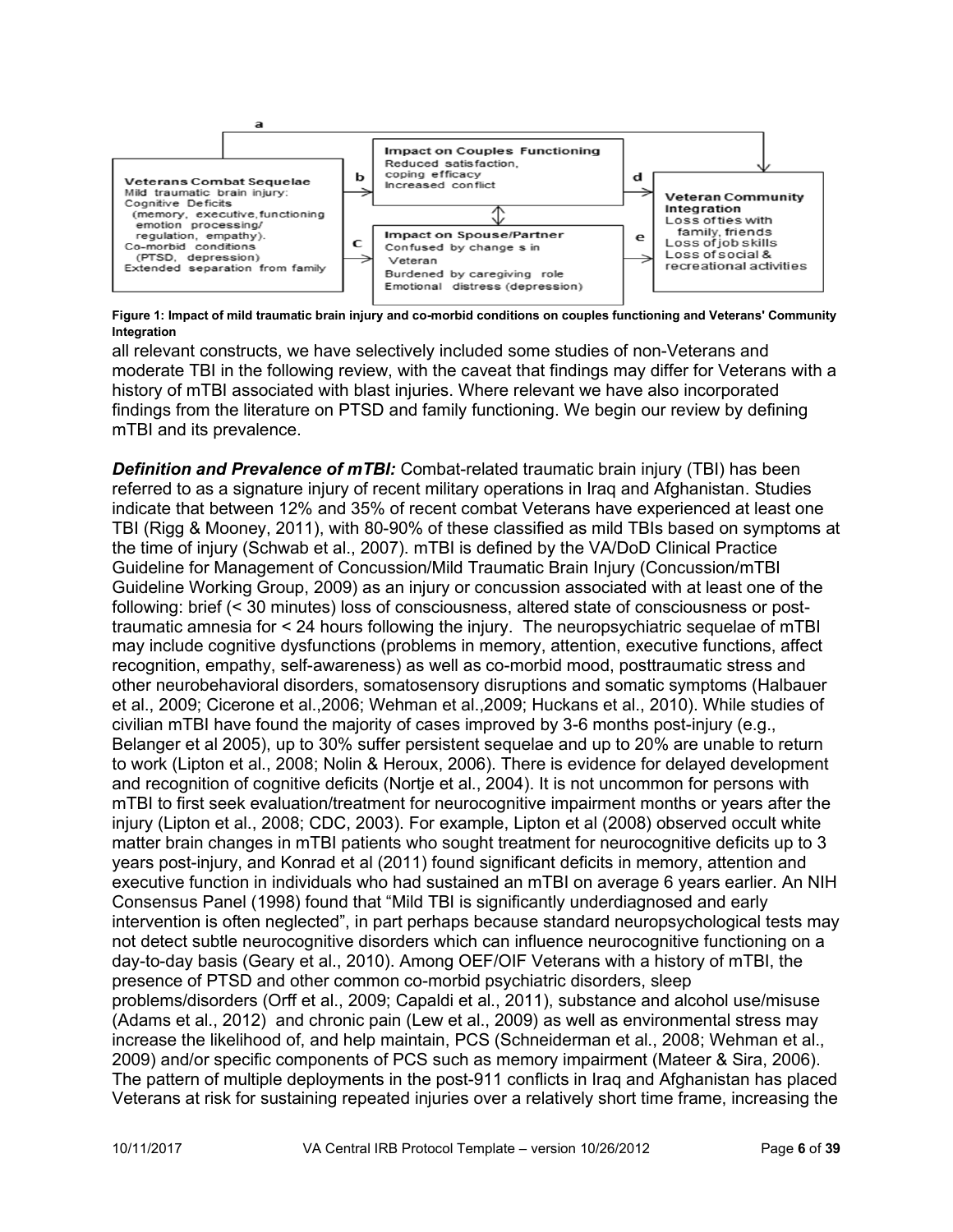likelihood of persistent cognitive deficits (Huckans et al., 2010). Recent findings of decreased cerebral metabolic glucose rates in subcortical and medial temporal regions on FDG-PET imaging in OIF combat Veterans with repetitive blast-trauma mTBI 3.5 years after the final exposure are suggestive of a specific neurobiological substrate for chronic PCS characterized by hypometabolism and accompanied by subtle impairments in cognitive processing (Peskind et al, 2010).Lew et al (2009) reported that persistent post-concussive syndrome (PPCS) characterized 66.8% of Veterans seen in a DVA Polytrauma Network Site, demonstrating that mTBI and related cognitive and affective impairments represent a sizeable and enduring challenge to reintegration.

*Impact of mTBI on Community Integration (a):* As noted above, up to 30% of mTBI patients suffer long-term sequelae of their injury (Alexander, 1998; Niogi et al, 2010; Shenton et al, 2012), leading to substantial morbidity and disability (Kushner, 2003). Impairment following TBI has been described in multiple aspects of daily functioning including impaired social and work relationships, resulting in loss of social support and/or employment, economic strain, divorce, poor quality of life and increased risk of suicide (Halbauer, 2009; Nolin & Heroux, 2006; NIH Consensus Panel, 1999). Loss of social support may be related to deficits in emotion processing/empathy which impact the ability to recognize and respond appropriately to social cues needed to maintain interpersonal relationships (Halbauer, 2009). In support of this line of reasoning, recent studies have found that lower scores on various measures of emotion recognition, including facial emotion recognition, vocal emotion recognition (prosody) and ability to infer intentions (theory of mind) were associated with "less effective communication" and higher problem behavior ratings by relatives of survivors (Milders et al., 2008, 2010) and with poorer occupational and social integration outcomes on standard measures (Struchen et al. 2008).

*Impact of mTBI on Partner and Couples Functioning (b,c):Partners (b):* There is abundant literature documenting that between 23-73% of caregivers of individuals with a TBI report both significant symptoms of psychological distress such as depression and anxiety (e.g., Blais & Boisvert, 2005), as well as what is commonly referred to as caregiver burden in relation to both demands on the caregiver's finances and time, and a loss of emotional support, sexual intimacy and companionship (Novak & Guest, 1989). A key source of stress for caregivers is lack of information about the Veteran's condition, prognosis and family assistance needs (Perlick et al., 2011). The VA Rapid Assessment Process (RAP) study identified the need for information by families and caregivers of Veterans with a TBI as one of two significant needs to better serve families (Friedemann-Sanchez et al 2008).

**Couples (c):** Studies suggest that TBI has a more negative impact on spouses than on other caregivers, supported by data that 30-50% of marriages end in divorce within 10 years after a TBI (Blaise & Boisvert, 2005; Griffen et al., 2009). Studies of combat veterans have found high rates of marital distress and intimate partner violence reported by 54% of OEF/OIF couples (Dekel, & Monson, 2010). Reintegration of OEF/OIF Veterans following multiple deployments and extended absence presents numerous challenges for both the Veterans and their families, including re-establishing family routines, reallocating household responsibilities, renegotiating parental roles in caregiving and discipline, financial strain and reconnecting emotionally (Gerwitz et al., 2010). Reconnecting as a couple is complicated by both TBI sequelae and co-morbid mental health problems. Low spousal relationship satisfaction has been associated with poor socio-emotional skills, particularly empathic ability, a common sequela of TBI (Burridge et al., 2007). Veteran depression has been linked to role uncertainty, and PTSD symptoms have also been associated with poor marital adjustment and disturbed family functioning (Dekel & Monson, 2010). As a result of the Veteran's impaired interpersonal skills and/or PTSD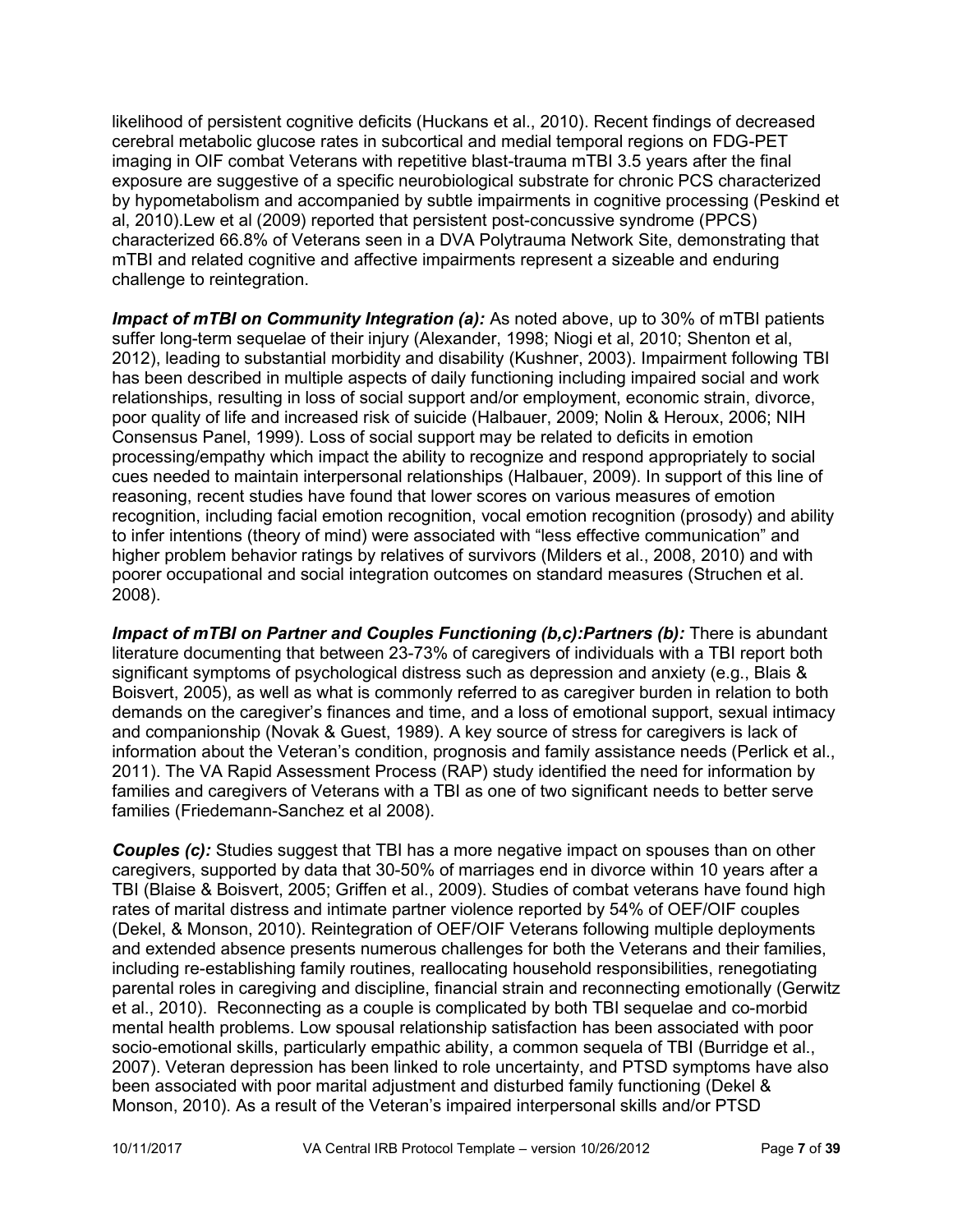avoidance symptoms, both those with TBI and their family members experience a "shrinking of support networks" (LoBello et al., 2003), reducing the couple's ability for enjoyment and companionship which might provide a buffer against the challenges of reintegration.

*Impact of Partner and Couples Functioning on Veteran Community Integration:* Studies of family functioning and rehabilitation outcomes in TBI have shown family support can promote successful rehabilitation while poor family functioning can impede it (e.g., Griffin et al, 2009). For example, Lobello et al (2003) found that family satisfaction, assessing dimensions of cohesion and adaptability, was significantly associated with higher levels of social integration of TBI survivors five years post-injury.

*Proposed Treatment Model:* Multi-Family Group for mTBI for couples (MFG-mTBI-C) uses a structured problem-solving and skills training approach to provide Veterans and partners with tools and information to improve coping and help couples reconnect through positive behavioral exchanges. MFG-mTBI-C consists of three sequential phases: 1) a "Joining" in which educators meet with each individual family for 2-3 sessions to evaluate ongoing problems and define treatment goals; 2) a 2-session Educational Workshop which provides information about TBI to all Veterans and families; 3) bi-monthly multifamily group meetings for 6 months (12 sessions) which provide a structured format for building problem-solving and communication skills while receiving social support. Through teaching a systematic approach to solving everyday problems related to cognitive deficits and marital conflict through use of compensatory strategies and communication training, it aims to reduce emotional distress and dysfunctional interaction patterns and behavior and to enlist the spouse's practical and emotional support for the Veteran's rehabilitation program. Dyck and colleagues (2007) adapted the McFarlane model for survivors of civilian TBI and collaborated with the PI in a preliminary adaptation for military TBI (Perlick et al., 2011), described below.

*Contributions of Proposed Research:* The proposed research relates to RR&D priority areas for TBI in that it: 1) tests an innovative manualized rehabilitation model for TBI using random assignment to evaluate clinical and reintegration outcomes; 2) compares the efficacy of different intervention strategies for caregivers (health education group vs. multifamily group with skills training); 3) advances knowledge of rehabilitation by assessing the benefits of family involvement and evaluating the associations between and relative contributions of partner support and cognitive deficits to Community Integration. Results showing superior efficacy for MFG-mTBI-C vs. an education group would support the adoption of this intervention throughout VA, potentially benefiting thousands of Veterans through training in interpersonal and organizational skills needed for community Integration and return to work (RTW). The recent enactment by Congress of legislation providing tax incentives to corporations employing Veterans increases the timeliness and urgency of evaluating and implementing effective rehabilitation strategies targeting community integration. Huckans et al (2010) note that rehabilitation research for mTBI is in a very early stage, with most studies focused on civilian populations and few controlled trials. Although a large meta-analytic study concluded that compensatory approaches work best "when the teaching of adaptive cognitive strategies is emphasized and offered within a naturalized context (including caregiver training and community follow-along)" (Cicerone, 2007), and the NIH Consensus Panel (1999) recommended that "Persons with TBI, their families, and significant others are integral to the design and implementation of the rehabilitation process and research", to our knowledge there are no data-driven reports of an intervention targeting community integration or rehabilitation for OEF/OIF/Persian Gulf or any era Veterans with TBI that involved family members. Griffin et al. (2009) identify development of training programs for family members as a gap in the VA spectrum of services for TBI and a direction for future research.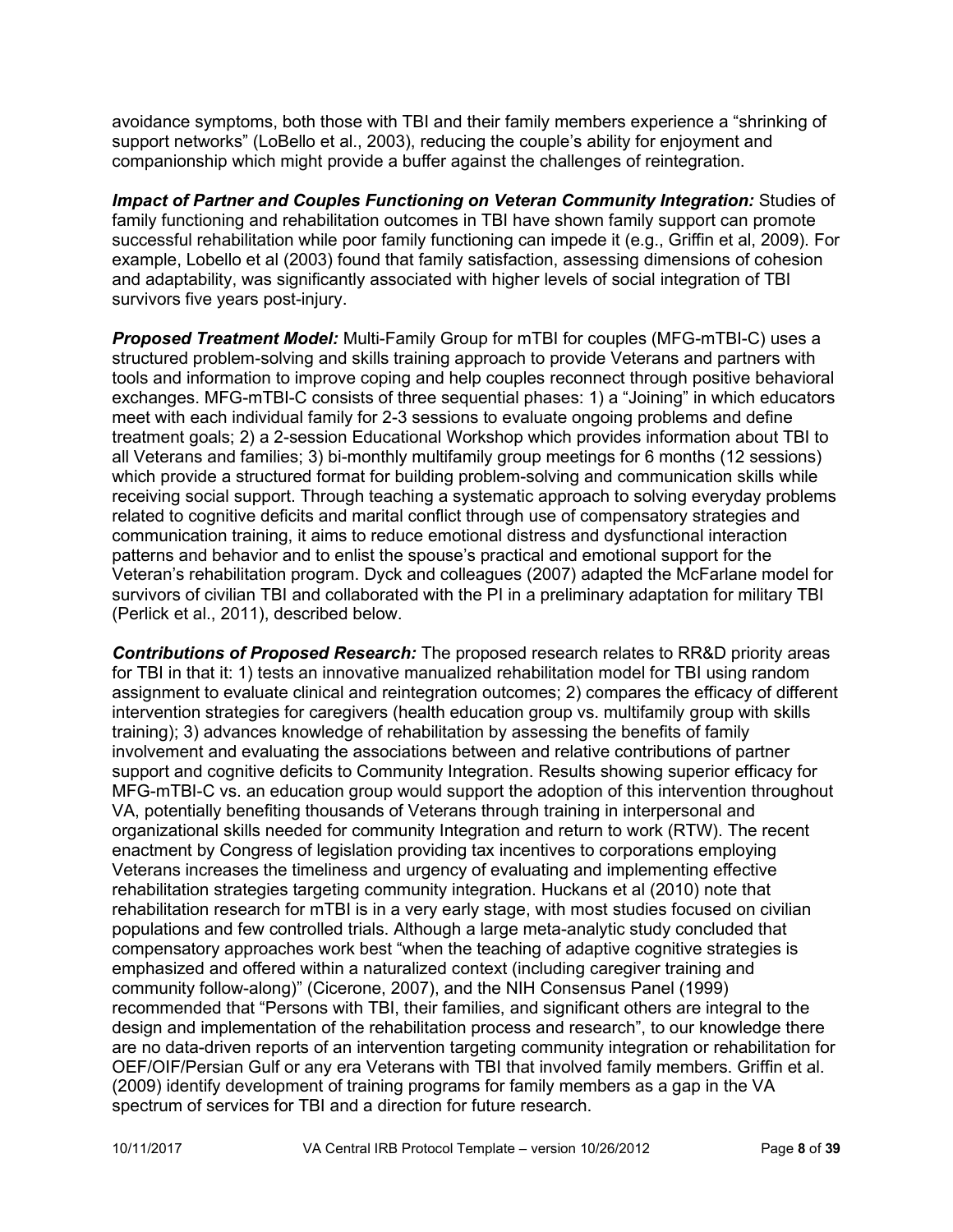By contrast interventions for couples with a member suffering from combat-related PTSD are accumulating an evidence base. Improved symptom and relationship outcomes from couplesbased treatments for PTSD (e.g., Cognitive- Behavioral Couples Treatment (CBCT)-Monson et al., 2004, 2012; Structured Approach Therapy (SAT)-Sautter et al., 2009) lend support to involving partners in an intervention that aims to rehabilitate Veterans with [a history of] mTBI given the comorbidity between these two conditions. Our treatment model in fact shares common elements with CBCT and SAT including psychoeducation, enlisting the support of the partner in rehabilitation and a focus on communication. However, whereas the PTSD treatments focus on strengthening the marital relationship as a foundation for exposure exercises aimed at symptom reduction, MFG-mTBI-C promotes empathic acceptance of and helping to compensate for the Veterans' cognitive limitations. Communication skills training (CST) in CBCT and SAT assumes intact cognitive functioning in emotion recognition and processing, whereas CST in MFG-mTBI-C starts by developing strategies to assess and compensate for deficits in emotion processing as a prerequisite to learning more advanced skills: The unique challenges that Veterans with a history of mTBI confront in developing skills to communicate with their spouses/partners underscores the need for couples' interventions addressing the specific rehabilitation needs of these Veterans. The proposed research aims to fill this critical gap in research on interventions targeting Community Integration among OEF/OIF/Persian Gulf Veterans with a history of mTBI and their families. Finally, in addition to promoting community integration, if effective, this intervention could help stem the tide of intimate partner violence, hazardous drinking and divorce that is threatening this country's Veterans and their families.

# **3.0 Objectives**

The proposed RCT evaluates a novel form of multi-family group treatment designed to improve community integration (CI) among married/cohabiting OEF/OIF/Persian Gulf Veterans with mTBI, a diagnosis of PTSD, and/or moderate-severe PTS or CS by training spouse/partners to aid with rehabilitation and training both partners to use disability-adapted communication and problem-solving skills to reduce marital conflict and improve marital satisfaction. This intervention, Multifamily Group for Veterans with mTBI for couples (MFG-mTBI-C) builds on an evidence-based treatment for SMI (McFarlane, 2002) by incorporating training on compensatory strategies for cognitive deficits and communication training into the basic problem-solving model. Our specific aims are:

## **Primary Aims:**

- 1. To evaluate the efficacy of MFG-mTBI-C in improving community integration *(primary outcome)*, and interpersonal skills, i.e., anger management, use of social support *(secondary outcomes*) among OEF/OIF/Persian Gulf Veterans with mTBI relative to improvements observed among Veterans participating in a health education group with their partners.
- 2. To evaluate the efficacy of MFG-mTBI-C in reducing caregiver burden (*primary caregiver outcome)* among the spouses/partners of OEF/OIF/Persian Gulf Veterans with mTBI relative to improvements observed for spouses/partners participating in a health education group with the Veteran.

## **Secondary and Exploratory Aims:**

3. To evaluate the role of gains in Veteran marital satisfaction and emotion regulation and interpersonal skills in mediating improvement in community integration for Veterans participating in MFG-mTBI vs, those participating in a health education group with their partners.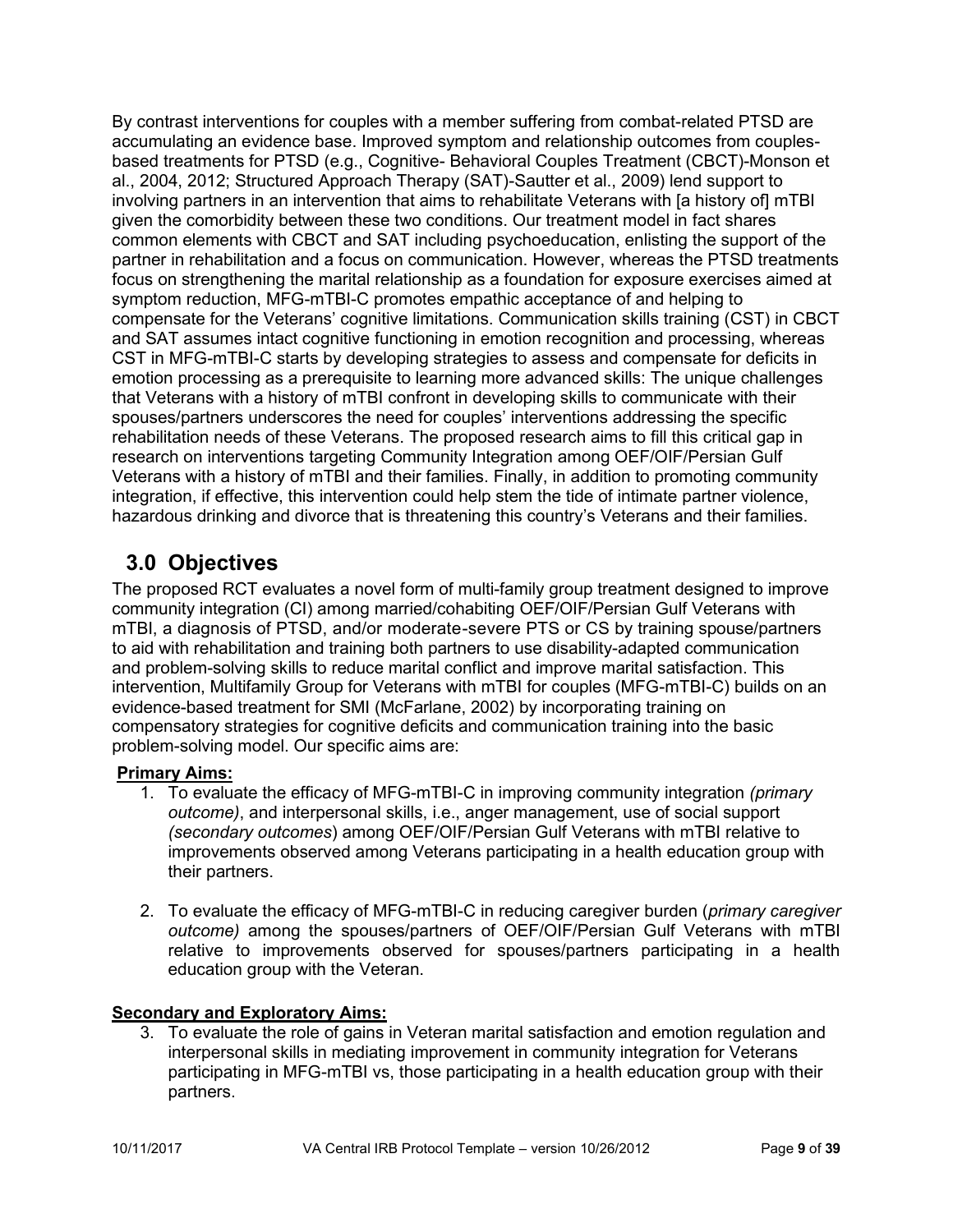- 4. To evaluate the role of neurocognitive functioning in moderating improvement in community integration for Veterans participating in MFG-mTBI vs, those participating in a health education group for with their partners.
- 5. To evaluate the efficacy of MFG-mTBI-C in reducing PTSD and depressive symptoms relative to reductions observed among Veterans participating in a health education group with their partners.
- 6. To evaluate comparisons between mTBI + PTSD/CS and PTSD/CS 'only' samples,

# <span id="page-9-1"></span><span id="page-9-0"></span>**5.0 Study Procedures**

## **5.1 Study Design**

*Overview*:150 Veterans with a positive DVBIC screen for deployment-related mTBI sustained during the OEF/OIF/Persian Gulf eras confirmed by Parts A-C of the VA TBI Identification Clinical Interview (Vanderploeg et al, 2012), with reported loss of consciousness < 30 minutes or *if* they *eithe*r meet diagnostic criteria for PTSD based on the Mini International Neuropsychiatric Interview (MINI) *or* have trauma- or combat-related stress (CS) of at least *moderate* severity, as defined by either a\_ PTSD Checklist (PCL) score >34 (Kimerling, 2009) or Combat Exposure Scale (CES) score >23 (Keane et al., 1989), a consenting spouse/cohabiting partner and a Montreal Cognitive Assessment (MoCA) (Nasreddine, 2005) score ≥ 19 will be randomized to receive either: 1) six months (12 bi-monthly sessions) of MFG- mTBI-C, a psychoeducational rehabilitation and skills-building intervention after 2-3 individual couples "Joining" sessions; or 2) six months (12 bimonthly sessions) of Group Health Education (GHE), a structured didactic intervention delivering information and general recommendations to address health problems common in the OEF/OIF/Persian Gulft cohort. Participants will be assessed pre-treatment, immediately post-treatment, and 6 months post-treatment. A Diversity Committee will ensure representative ethnic/racial enrollment and cultural competence. The Diversity Committee will be chaired by Dr. Lisa Dixon and will additionally comprise a member from each site with expertise in ethnicity/racial issues, including treatment, recruitment and retention in clinical research (Dr. Shirley Glynn, JJP VAMC and Dr. Patricia Ryan, VAMHCS). Prior to enrollment, the committee will help each site develop a diversity recruitment plan, individualized to the local catchment area, participating facilities and support groups. Weekly coordinator calls throughout the study will include a discussion of ethnic minority enrollment rates for each site. A committee member will attend a call monthly to review enrollment, retention and develop enhanced outreach strategies if goals are not being met. Data will be analyzed using an intent-to treat analysis with paired comparisons between treatment groups on primary (Veteran community integration) and secondary (Veteran interpersonal skills, marital adjustment, caregiver burden) outcome variables using mixed effects regression models. The study research tasks and our timeline to achieve them are presented in *Table 4* below.

## *Table 4: Timeline of Research Tasks*

| Months | <b>Research Task</b>                                                          |
|--------|-------------------------------------------------------------------------------|
| $0-5$  | Refine manual, develop adherence scale for control condition, Train educators |
|        | and research assistants, IRB submission, approval                             |
| $4-5$  | Specify procedures for random assignment; blinding assessors, develop         |
|        | databases, refine recruitment procedures with study and facility staff        |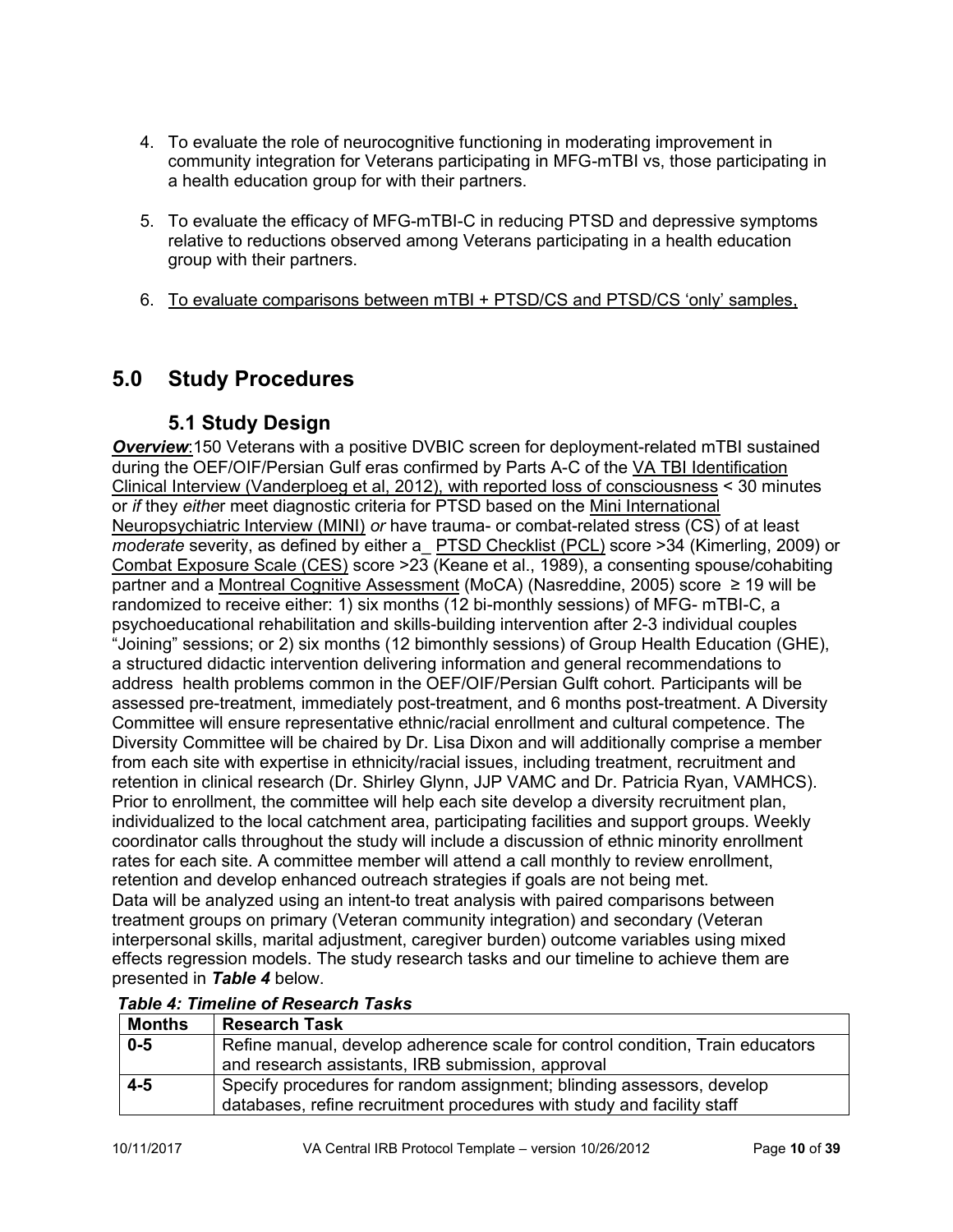| $5 - 38$ | Enroll and study 150 cases (75 treatment, 75 control); Follow-up assessments |
|----------|------------------------------------------------------------------------------|
| 39-44    | Complete follow-up on last cohorts' cases for 6 months                       |
| 44-48    | Analyze, disseminate data                                                    |

**Tempo:** In order to study 14 groups of 3-5 couples each (7 treatment, 7 control) per VISN (3 and 5), each VISN will begin recruitment and individual sessions for two groups, one treatment, one control in study month 5, and continue to enroll and initiate treatment for two additional groups, one in each study condition, every 4-5 months until all groups have been completed and followed, in study month 44. This design will in most cases avoid a long wait for participants between randomization and starting treatment. In cases where one treatment condition becomes "filled", in order to avoid long delays and possible attrition before starting treatment, and permit both interventions to be conducted in tandem, we will allow groups with as many as 8 and as few as 3 couples. The protocol also permits an additional "Joining" session to keep early enrolled couples engaged while later-enrolled couples are being assessed and 'joined". In terms of workload, although there will be overlap between groups, the more labor-intensive work of recruiting, consenting and meeting with individual couples will overlap with the less intensive bi-monthly group meetings for the previously-enrolled two groups and will therefore be feasible**.**

**Assessment***:* Participants will be assessed pre- and post-treatment and 6 months posttreatment *(Table 5 below*). Partners will be assessed within 2 weeks of the corresponding Veteran assessment. Assessors will be trained to reliably administer all clinical instruments, using the PI, a psychologist or psychiatrist experienced with these measures, as a 'gold standard.' Dr. Patricia Ryan, neuropsychologist based at the VAMHCS's, will establish reliability on the VA TBI Identification Clinical Interview through independent ratings of 10 interviews and will then supervise the RA at their site on administration and scoring of this interview and other neurocognitive measures on a weekly basis. An *Assessment Committee* comprised of Drs. Drapalski, and Ryan will meet bi-weekly to plan and implement training, monitor reliability via periodic checks, and implement corrective procedures as needed.

|                                                           | <b>Pre-treatment</b> | <b>Post-treatment</b> | 6-month |
|-----------------------------------------------------------|----------------------|-----------------------|---------|
| <b>Veteran Assessment</b>                                 |                      |                       |         |
| <b>Community Integration</b>                              |                      |                       |         |
| Sydney Psychosocial Reintegration Scale and CRIS-<br>CAT* | X                    | X                     | x       |
| <b>Emotion Regulation/Interpersonal Skills</b>            |                      |                       |         |
| DERS (emotion regulation)                                 | Χ                    | Χ                     | x       |
| Duke Social Support Scale (use of supports)               | X                    | x                     | x       |
| <b>Health Behavior</b>                                    | x                    | x                     | x       |
| CES-D-10 (depression) <sup>a</sup>                        | x                    | x                     | x       |
| PCL-M (PTSD) Checklist <sup>a</sup>                       | x                    | Χ                     | x       |
| Combat Exposure Scale <sup>a</sup>                        | x                    |                       |         |
| PROMIS-PI (pain)                                          | Χ                    | x                     | х       |
| ISI (insomnia)                                            |                      |                       |         |
| Service Use Checklist <sup>a</sup>                        | х                    | x                     | x       |
| Addiction Severity Index <sup>a</sup>                     | X                    | x                     | x       |
| Memory Compensation Questionnaire <sup>a</sup>            | X                    | x                     | x       |
| <b>BSI Anxiety subscale</b>                               | Χ                    | Χ                     | X       |
| MINI (Axis I Disorders)                                   | X                    | Χ                     | х       |

### *Table 5: Veteran and Partner Assessment*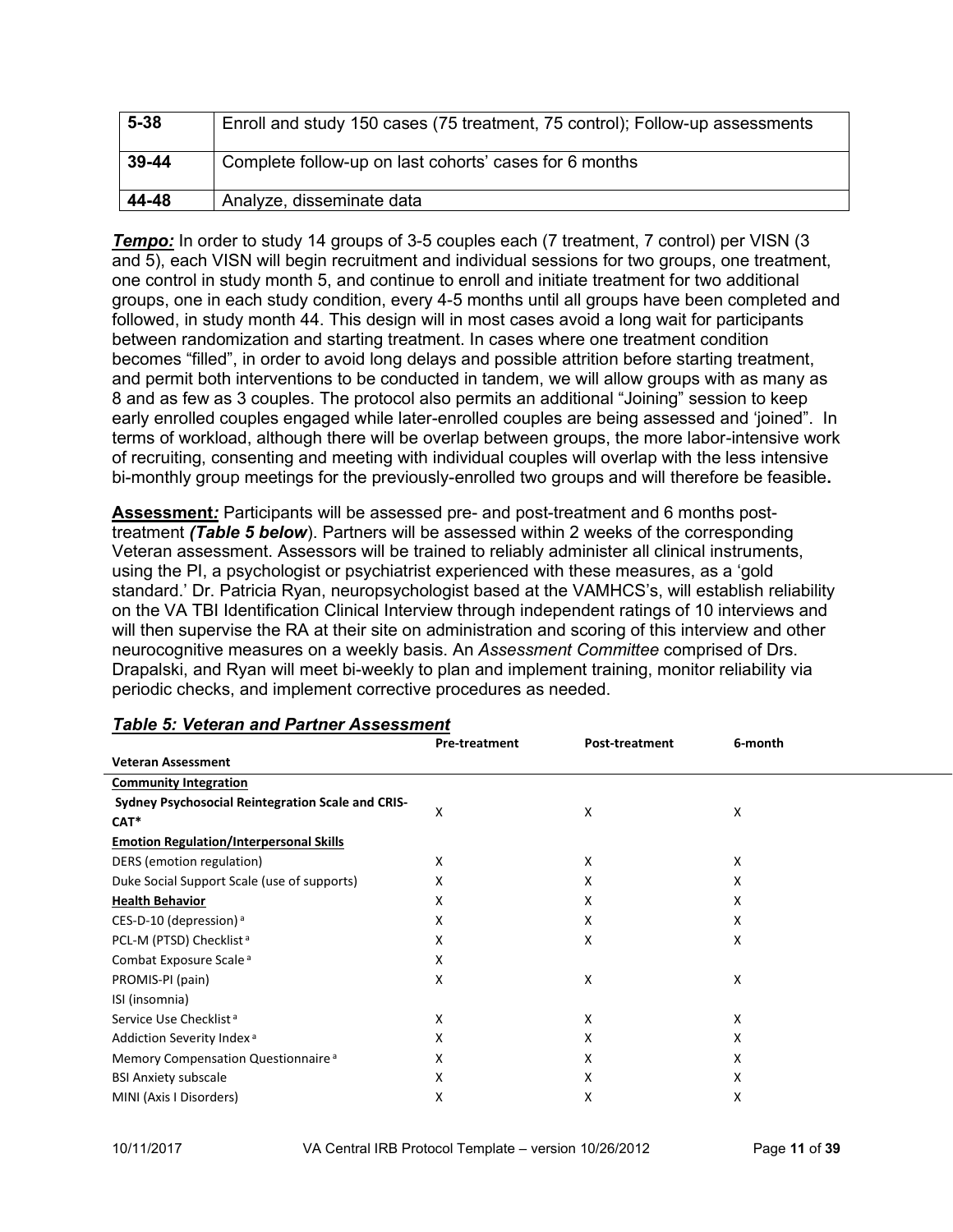| Life Satisfaction Scale                        | $\pmb{\mathsf{X}}$ | X                  | X                  |  |
|------------------------------------------------|--------------------|--------------------|--------------------|--|
| <b>Health Risk Behavior Scale</b>              | X                  | X                  | x                  |  |
| Neuropsychological                             |                    |                    |                    |  |
| Rey Auditory Verbal Learning test*             | X                  | X                  | X                  |  |
| Trail Making Test A,B <sup>*</sup>             | X                  | X                  | X                  |  |
| MASC (theory of mind)                          | X                  | X                  | X                  |  |
| <b>Couples Functioning</b>                     |                    |                    |                    |  |
| Dyadic Adjustment Scale*                       | X                  | X                  | X                  |  |
| iri                                            | X                  | X                  | X                  |  |
| CPQ                                            | X                  | X                  | x                  |  |
| PACT (coping flexibility)                      | x                  | X                  | x                  |  |
| Post Traumatic Growth Inventory - Short Form   | x                  | X                  | X                  |  |
| CARE (relationship skills)                     | x                  | X                  | X                  |  |
| <b>Spouse/Partner Assessment</b>               |                    |                    |                    |  |
| <b>Emotion Regulation/Interpersonal Skills</b> |                    |                    |                    |  |
| DERS (emotion regulation)                      | X                  | $\mathsf X$        | X                  |  |
| Duke Social Support Scale (use of supports)    | X                  | $\pmb{\mathsf{X}}$ | $\pmb{\mathsf{X}}$ |  |
| Neuropsychological                             |                    |                    |                    |  |
| <b>MASC</b>                                    | X                  | X                  | X                  |  |
| <b>Caregiver Burden/Health</b>                 | X                  | X                  | X                  |  |
| <b>Caregiver Burden Inventory</b>              |                    |                    |                    |  |
| CES-D-10 (depression) <sup>a</sup>             | X                  | X                  | X                  |  |
| PCL-C (trauma)                                 |                    |                    |                    |  |
| ISI (insomnia)                                 | X                  | X                  | X                  |  |
| SF-8 (health) <sup>a</sup>                     | X                  | X                  | X                  |  |
| Service Use Checklist <sup>a</sup>             | x                  | Χ                  | Χ                  |  |
| <b>BSI Anxiety subscale</b>                    | X                  | X                  | Χ                  |  |
| MINI (Axis I Disorders)                        | X                  | X                  | Χ                  |  |
| Life Satisfaction Scale                        | X                  | X                  | Χ                  |  |
| <b>Health Risk Behavior Scale</b>              | X                  | X                  | X                  |  |
| <b>Couples Functioning</b>                     |                    |                    |                    |  |
| Dyadic Adjustment Scale                        | X                  | X                  | X                  |  |
| IRI                                            | X                  | X                  | X                  |  |
| <b>CPQ</b>                                     | X                  | X                  | Χ                  |  |
| PACT (coping flexibility)                      | X                  | х                  | Χ                  |  |
| Post Traumatic Growth Inventory - Short Form   | Χ                  | X                  | Χ                  |  |
| CARE (relationship skills)                     | Χ                  | X                  | X                  |  |

Bolded measure indicates primary outcome measure. <sup>a</sup>covariate in model <sup>\*</sup> NINDS core test for TBI. Screening measures are described under 2avi above.

\*Subject to re-administration (Veteran only) before start of groups to control for any changes that may occur during a particularly long interim between baseline assessment and start of the group.

We have organized the assessment schedule to correspond to our conceptual and measurement models, leading with the primary study outcome, Veteran community integration, followed by measures of the secondary Veteran outcome, emotion regulation and interpersonal skills, measures of potential covariates, i.e., measures of mental health and health behavior, and measures of Veteran neuropsychological functioning hypothesized to moderate outcomes. We have followed the same organization for caregivers, ending with our measure of couples functioning, hypothesized to mediate improvement community integration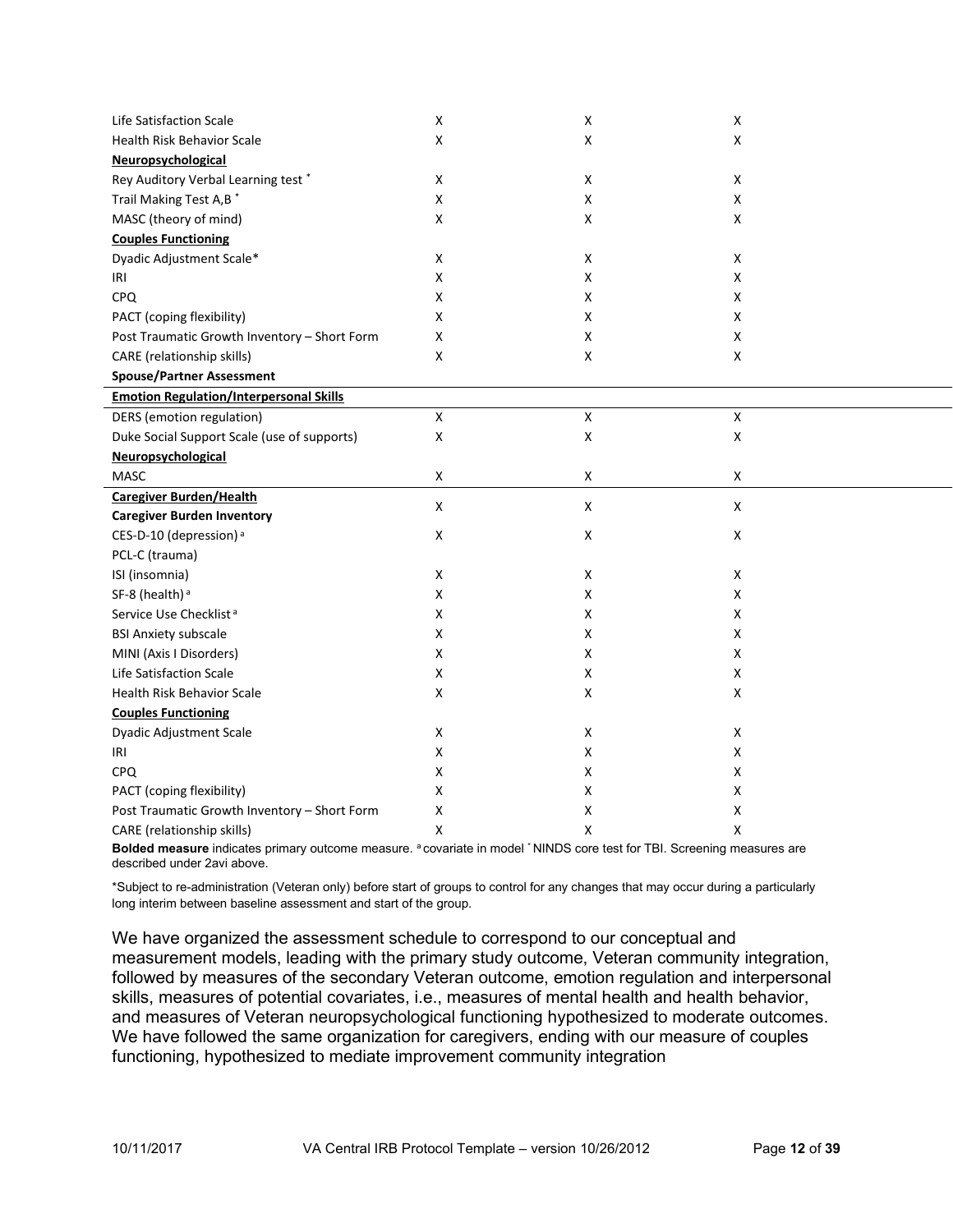**Intervention Testing Procedures-Randomization and Maintaining Blind**: Following informed consent enrollment, couples will be randomized to one of two treatment conditions (75 to each condition) within each VISN: 1) MFG-mTBI-C, or 2) GHE. To maximize adherence to intervention protocol and avoid inadvertent cross-contamination, each of the two educators at each site will conduct only one intervention, either MFG-mTBI-C or GHE. We will take precautions to ensure the RA's performing outcome assessments and other relevant persons are blind to study condition: 1.Subjects will be randomized to treatment condition using Proc Plan in SAS by an independent research staff member from another project who will place treatment assignments in separate envelopes according to the randomization sequence. To avoid recruitment and/or assessment bias, envelopes will be opened by the independent researcher after informed consent procedures in sequence, and assigned participants will be given a new # according to the randomization schedule; 2.The list linking participant code with treatment assignment will be maintained in a locked cabinet by the PI (who will not perform assessments) and by the study biostatistician (who is in a different location); 3. RA's performing assessments will be blind to educator assignment to treatment condition and will additionally be unaware that each educator is delivering only one treatment. 4. To make # 3 plausible, all educators (and other research staff) will participate in the initial training for both treatments. 5. The PIs will convey new assignments to the appropriate educator who will initiate contact to schedule Joining sessions. 6. All educators will deliver both treatments in closed rooms; 7.The rooms will be equipped identically, with a digital tape recorder; 8.The number and length of sessions will be standardized across conditions; 9. Both MFG-mTBI-C and GHE sessions will be recorded for adherence monitoring so that all participants will have identical files; 10. All data pertaining to session material (e.g., treatment notes) will be stored by educators in a locked or password-protected file separate from that used for assessment data; RA's will not have access to the session files. 11. Participants will be trained not to discuss study procedures except with their study educator or the PI, and study staff (educators and RA's) will only discuss study procedures and assignments with the PI or during supervision. 12. Veterans' VA clinicians will be blind to their treatment assignment; 13. Prior to data analysis, the biostatistician will add an electronic field for treatment group to the data base and the data analyst will be trained not to link assignment with ID code. Thus although RA's will be able to link participant names with ID codes needed for labeling and entering data, etc., they will be blind to treatment assignment using the above measures.

**Treatment***:* **Multi-Family Group for mTBI (MFG-mTBI-C)** consists of three sequential phases: 1) "Joining" in which the educator meets with each individual family for 2-3 sessions to evaluate ongoing problems and define treatment goals; 2) An Educational Workshop which provides information about TBI to all Veterans and families; 3) bi-monthly multifamily group meetings for 6 months (12 sessions) which provide a structured format for building problem-solving and communication skills. The educator joining with each couple also leads the group. The first two phases take approximately 2 months, for a total of 8 months of intervention. The group sessions consist of 3 components: (1) A brief (15-minute) period for socialization, unwinding and "small talk"; after 15 minutes the educator starts the "Go Round" (2) in which each couple relate briefly how the past two weeks have gone for them, including follow-up on homework or problemsolving recommendations. The educators take this opportunity to amend plans which have not been successful, offering a modification of the original or an alternative solution. Based on the Go Round, a problem or goal is selected for the current week's group exercise. Thirty-five minutes are allotted to the Go Round, including problem selection. (3) The educators then lead the group in formal problem solving, using a six step process based on brainstorming methods from organizational and business practices. Approximately thirty-five minutes are allowed to complete this process, specified below. The proceedings should be recorded on a whiteboard, to facilitate group participation and record the results.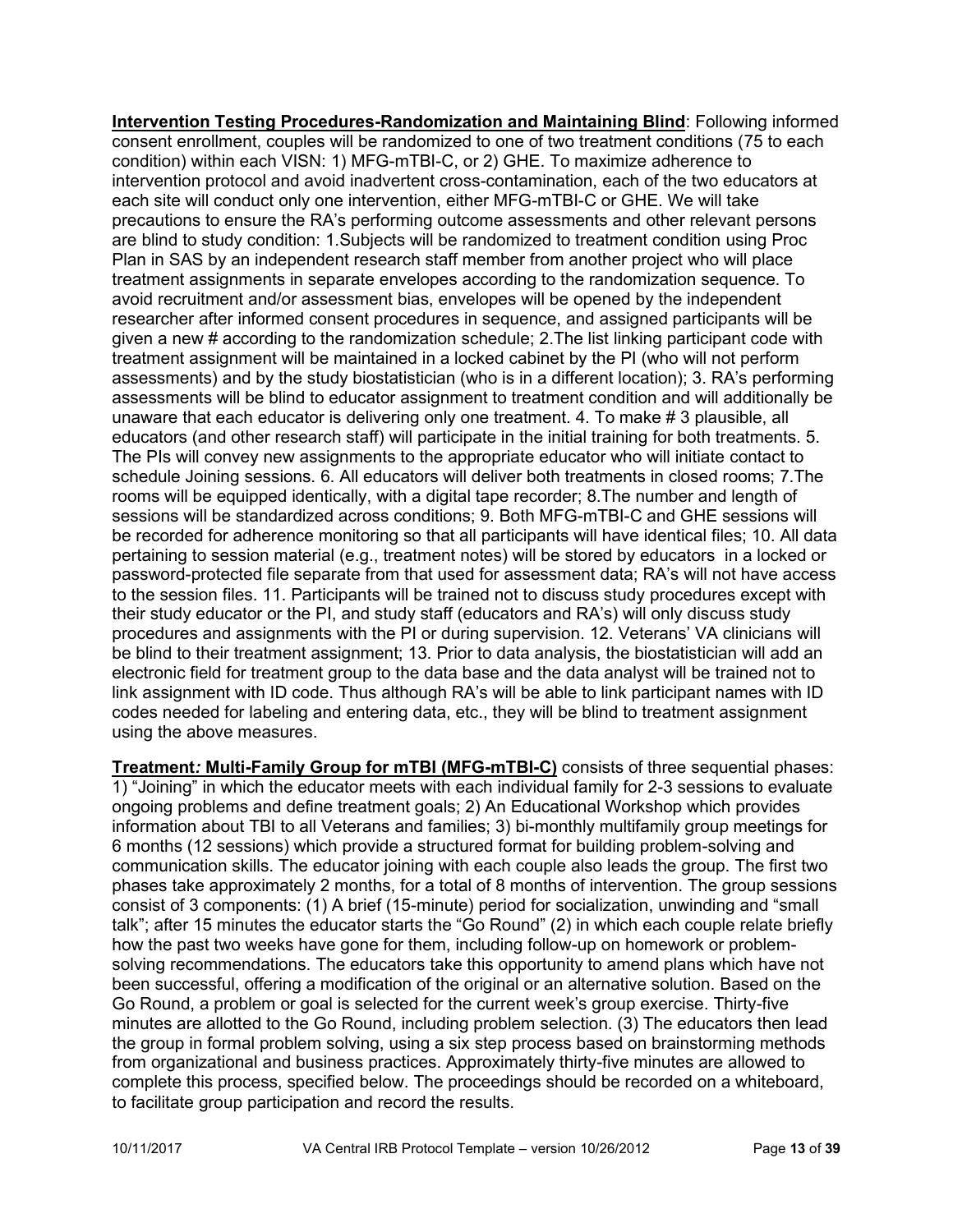**Step 1.** Define the problem or goal. (MFG members & educators);

**Step 2.** List all possible solutions. (All MFG members);

**Step 3.** Discuss advantages and disadvantages of each in turn. MFG members & educators):

**Step 4.** Choose the solution that best fits the situation. (Family);

**Step 5.** Plan how to carry out this solution. (Family & educators); and

**Step 6.** Review implementation. (Educators).

After the problem-solving exercise, 5 minutes are reserved for a wind-down before ending. This treatment approach differs from those that deliver information or skills in a planned sequence. Instead problems with reintegration are addressed as they occur in the course of participants' daily lives. Solutions to real time problems are generated both by the group and by the educators, drawing on their knowledge of general problem-solving and compensatory strategies keyed to specific deficits, using the rehabilitation specialists (Drs. Klingbeil and Ryan) as consultants. The solution is then implemented as homework, with assistance from the caregiver and reviewed in the next session. This approach has the advantage of ecological validity, a key aspect of rehabilitation often lacking in more formulaic interventions (Cicerone et al., 2006). To accommodate difficult schedules that often include work, school, and/or childcare, we offer participants to call-in to groups from a private space, such as a bedroom or private office, to maintain confidentiality.

*Figure 3* below describes our hypothesized model of the how participation in MFG-mTBI-C leads to improved rehabilitation outcomes both directly, and indirectly through the effects of MFG-mTBI-C on couples coping and Veteran emotion regulation and interpersonal skills. We describe below four core components of MFG-mTBI-C that are hypothesized to enable the couple to begin to reverse the multiple, adverse sequelae of combat-induced mTBI described in *Figure 1* and present selected research supporting the hypothesized direct and/or indirect paths.



**Figure 3: Hypothesized Direct and Indirect Effects of Multifamily Group Treatment for Veterans with mild Traumatic Brain Injury on Couples Functioning, Veteran Social Behavior and Rehabilitation outcomes**

*Education:* Seeking and receiving disorder-specific information and coping/management strategies helps to reduce family stress and anxiety, and family stress has been associated with patient quality of life and health in dementia, and is anticipated to have similar effects for families of Veterans with polytrauma (Griffin et al., 2009). Our work to date indicates that education about mTBI and its impact on the Veteran and the family also alters the couples' shared understanding about the cause of illness-related behaviors that spouses in particular may have previously attributed to negative, personal traits of the Veteran. For example, gaining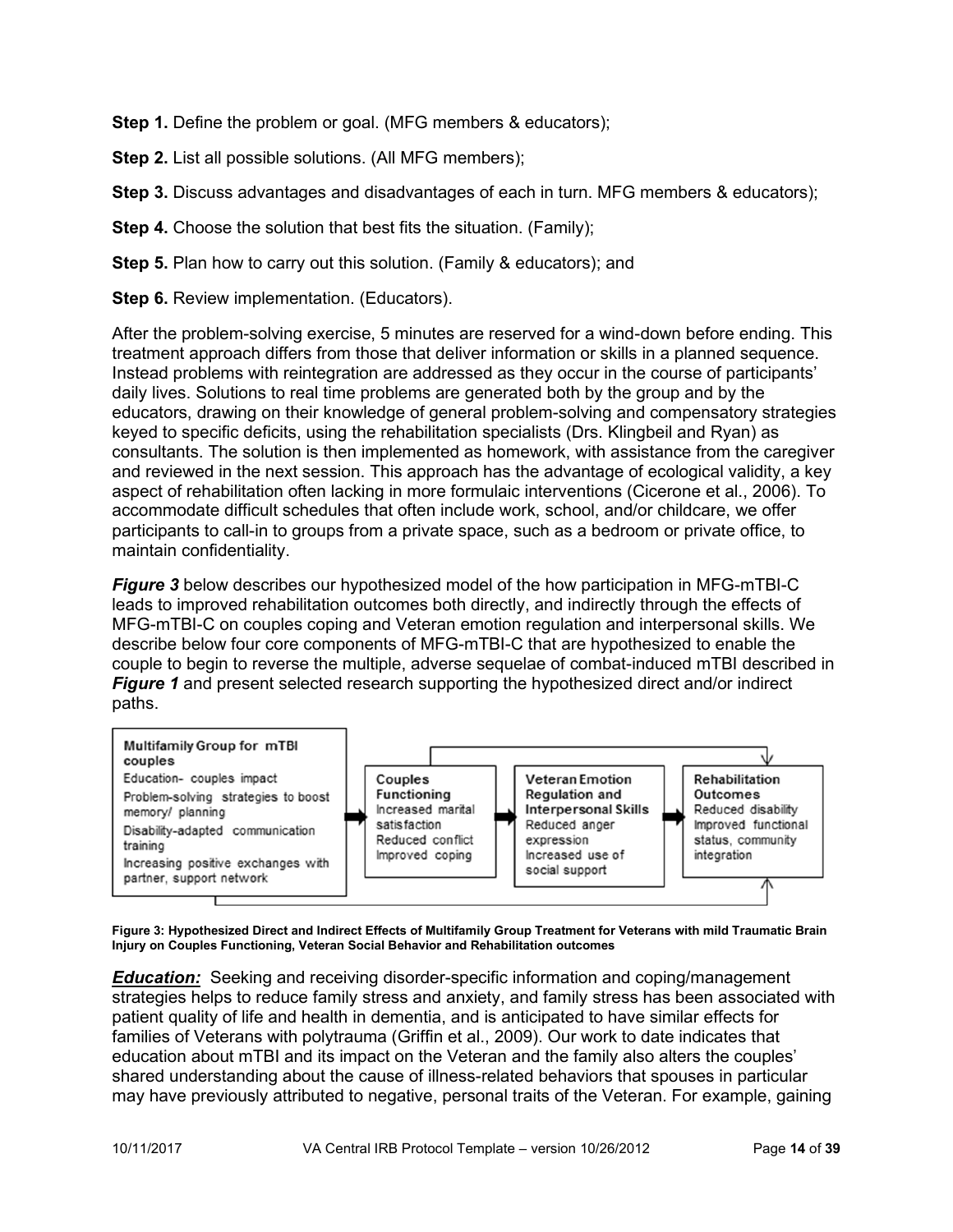an appreciation of the Veteran's memory and organizational deficits may cause his spouse to alter her belief that the Veteran's forgetting to pick up the children is due to careless, inconsiderate behavior, attributing it instead to his mTBI and leading to reduced spousal criticism and arguments. With this education-induced attributional shift, the spouse is able to be more supportive and the couple can renegotiate their child care arrangements or work out a reminder system. As one male partner put it, "It takes patience, and the more educated we get the more patient we are". Education also alters caregivers' emotional appraisal and beliefs, which in turn impact their relatives' clinical outcomes (Griffin et al., 2009).

**Social support:** Social support from other military couples is hypothesized to help normalize the life stressors and marital tensions that OEF/OIF/Persian Gulf couples experience through a cognitive reframing that attributes these stressors/tensions to external, i.e. post-deployment strains that other couples share. Negative emotional states such as depression, present among both Veterans and spouses, have been associated with a tendency to make more person vs. situational attributions for behavior, (i.e. blaming the other person) among couples (Tashiro & Frazier, 2007), a potential explanation for the high rates of conflict among OEF/OIF/Persian Gulf couples. Social support, which has been repeatedly demonstrated to have a buffering effect on depression, may foster a more positive emotional climate that enables cognitive reframing to occur. Becoming aware that other couples are experiencing the same relationship strains is enormously relieving and reassuring to both members. As one partner put it, "Just the fact that there are other couples here helped, just to know that I'm not the only one." The presence of other Veterans in the room appears to be a critical component enabling Veterans to begin to share with their spouses what they had not felt able to share previously. As one Veteran put it, "One of the comforting things is being a Veteran and knowing that person's a Veteran… you know they are not judging you at all, because they've been there." Social support may also promote greater acceptance of mTBI and associated challenges for couples; acceptance has been described as a critical component in couples interventions, including couples with PTSD (Erbes et al. 2008). In one study of mTBI, initial level of social support predicted consumer outcomes 8 years post-injury (Luis et al., 2003).

*Problem-solving:* MFG-mTBI-C provides, and models, group problem-solving focused on learning how to navigate around a deficit with minimal friction for both partners. This problemsolving approach is consistent with the approach employed in a number of interventions for TBI focusing on problem solving, reviewed by Cicerone et al., 2006. Specific solutions introduce strategies targeting specific deficits. For example, to address a Veteran's problem identified as "Remember to order prescription refills," the group generated a solution including the following items: (1) use multiple reminders, such as a white board, (2) use the "snooze" or "later" option when dismissing PDA reminders, and (3) use a pillbox. In a subsequent session, the Veteran reported no longer dismissing PDA reminders and using the whiteboard for other reminders. The educators are trained to define problems as concrete intervention targets that are attainable. Success or even partial success in compensating for a deficit can begin to alter both primary and secondary appraisal: stress-generating problems are now viewed as potentially manageable and participants gain increased confidence in their ability to learn to manage the stressful situations they confront on a daily basis—both related to the Veterans' TBI, and/or stressful life events. This shift in appraisal helps to reduce marital conflict relating to problems that were formerly appraised as unsolvable.

**Skills building-disability-adapted communication training**: Emotion recognition in TBI has been studied only relatively recently, yet family complaints that the Veteran is "not the same", relating to feeling a lack of affective connection are common and can lead to marital dissatisfaction and/or divorce (Halbauer et al., 2009; Burridge et al., 2011). A novel contribution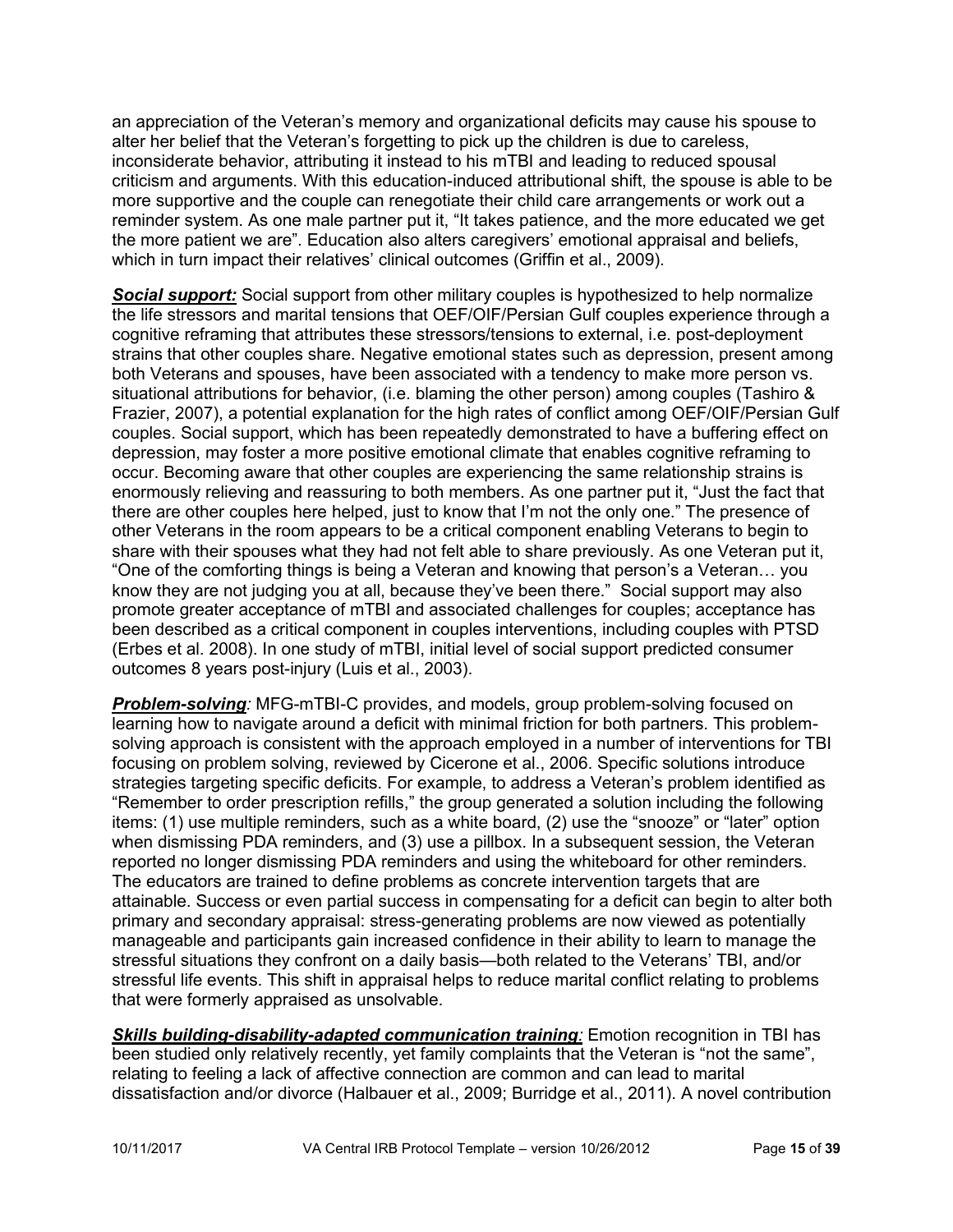of this study is the modification of standard Communication Training skills, commonly employed in behavioral family or couples interventions (e.g. Behavioral Family Therapy, Mueser & Glynn, 1999) to address potential impairment in emotion processing that may lead to miscommunications and arguments as well as to lack of positive behavioral exchanges and reduced intimacy. Strategies will be tailored to the particular couple, but will typically include one or more of the following tasks for the couple: 1) perform basic exercise, e.g. give positive feedback with/without appropriate nonverbal cues (vocal inflection, facial expression, eye contact) and describe the impact of the received message under each condition; 2) roleplay/replay a recent dispute stopping after each meaningful phrase(s)(as directed by educator) so that each member can recount his/her understanding of both the spoken and intended message, and the emotion communicated. The other member then validates or corrects his/her partner's perceptions; 3) if these exercises are judged to be too difficult, i.e., without observable improvement over several trials, more basic techniques such as those described in Bornhofen & McDonald (2008) will be used, e.g. practice on tasks decoding emotional stimuli (photos, voice cuts) and rehearsal of different modes of expression using a mirror and role-playing to increase appropriate responding. Strategies chosen will be based on neuropsychological test performance and clinical judgment. It should be noted that information is lacking about the prevalence or severity of emotion processing deficits in OEF/OIF/Persian Gulf Veterans with mTBI, nor is it known if these problems contribute to marital conflict or dissatisfaction in this cohort. However, even where specific deficits in emotion expression are not observed, deficits in speed of processing or memory may result in miscommunication and frustration among OEF/OIF/Persian Gulf couples where the Veteran has an mTBI. The proposed research represents an opportunity to examine potential emotion processing deficits in mTBI in relation to marital adjustment.

*Impact of Couples Functioning on Veteran Emotion Regulation, Interpersonal Skills and Community Integration:* A recent study found that 42% of Veterans report marital problems persisting 3 years after homecoming (Sayers et al., 2010) and chronic stress has been found to erode social support (Kaniasky & Norris, 1993). Studies of family functioning after TBI have found that more effective family coping was associated with better ability to regulate mood and other indices of emotional distress among survivors (Leach et al., 1994; Kreutzer et al., 1992). Finally couples functioning has been found to directly impact both Veteran Community Integration both directly (Cifu et al., 2007, Wehman et al., 2009; Griffin et al., 2009) and indirectly, through the impact on Veteran functioning.

**Comparison Condition: Group Health Education:** The Group Health Education (GHE) condition is a 14-session, highly structured educational intervention providing general information on health problems that are common among the general OEF/OIF/Persian Gulf cohort including sleep and sleep problems, physical activity and exercise, and alcohol and drug use, as well as general guidelines for improving health behavior in these areas. *Areas of focus in MFG-mTBI-C such as coping with Veterans' memory problems or couples and family readjustment issues are explicitly not addressed in GHE.* Each session follows the same structure, beginning with a presentation of the objectives for the current session and a brief review of material from the previous session before introducing the session's topic and presenting information on two to six major points. In order to limit opportunities for group interaction and development of group cohesion, GHE utilizes a traditional didactic model with information delivered by the educator in a classroom or lecture setting (where all chairs face the educator), where the information provided is general and broad-based rather than focused on individual participants' concerns. To avoid overlap with MFG problem-solving skills training, individual health problems will not be discussed: participants will be referred to their provider or supplied with a referral as needed. By contrast, MFG-mTBI-C delivers skills training in a round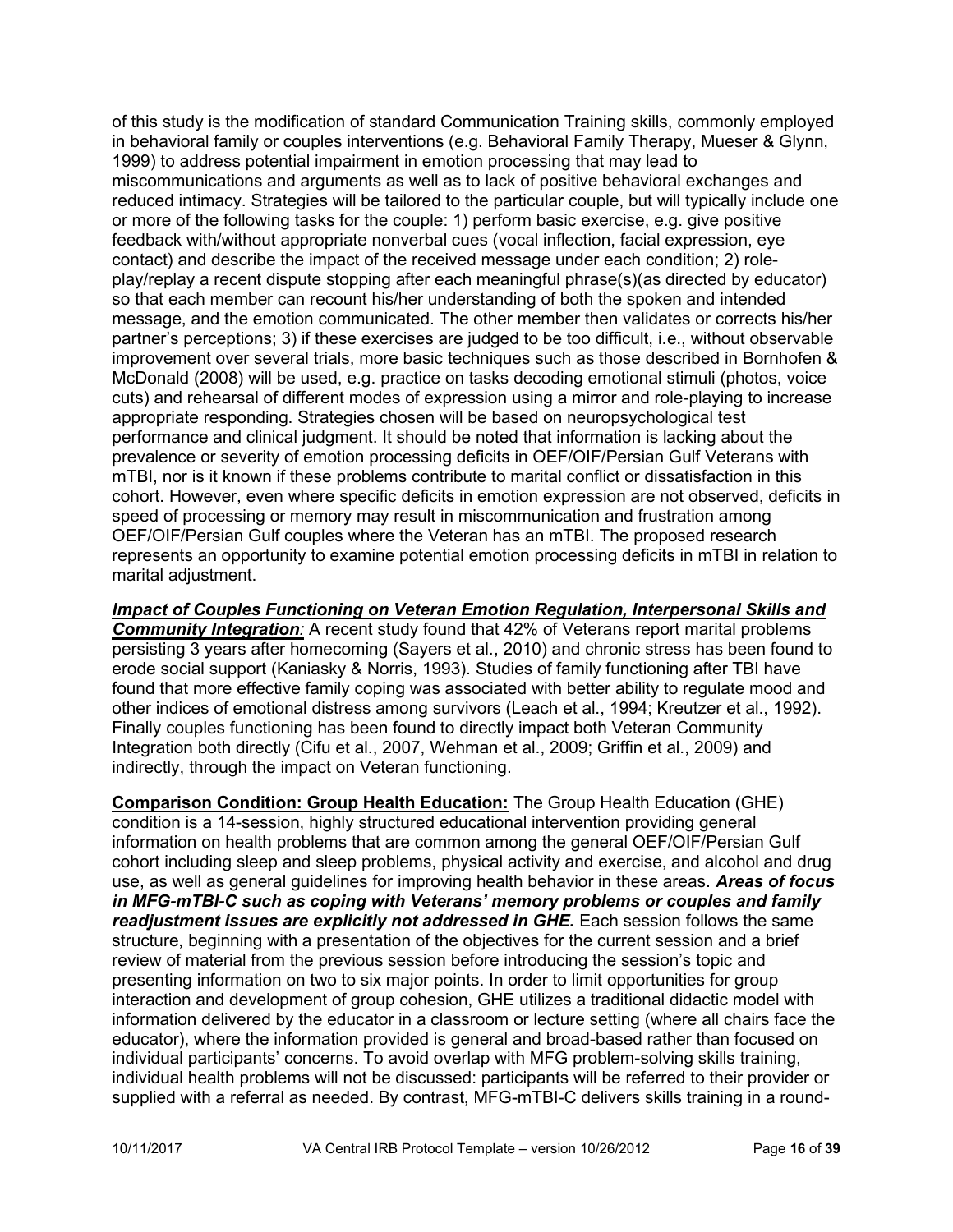table setting where all group members are encouraged to join in problem-solving exercises, the educator's approach is collaborative and materials are drawn from the everyday problems brought in by members, designed to foster group cohesion and support. Consistent with an educational model, handouts summarizing session material are provided in GHE-C but homework is assigned only in MFG-mTBI-C, as an integral feature of skills training and of our adaptation of multifamily group for mTBI where rehearsal and repetition are critical components of skills acquisition. *Table 6* shows the key structural-conceptual differences between conditions, while *Table 7* summarizes the overall structure of the two conditions, including the different phases, components and basic material delivered in each intervention. *Table 7* demonstrates the 2 conditions are identical in # sessions and overall structure (multifamily group sessions following individual couples "Joining" sessions), but differ in treatment strategies (skills training vs. general education without reference to or problem-solving about participants' individual health concerns/behavior. As with MFG-mTBI-C, the educator joining with the couple is also the group leader. To accommodate difficult schedules that often include work, school, and/or childcare, we offer participants to call-in to groups from a private space, such as a bedroom or private office, to maintain confidentiality.

| Treatment<br>Component                | MFG-mTBI-C                                                                                                                          | GHE (Control)                                                                                                                               |
|---------------------------------------|-------------------------------------------------------------------------------------------------------------------------------------|---------------------------------------------------------------------------------------------------------------------------------------------|
| <b>Therapeutic Strategy</b>           | Skills training                                                                                                                     | Information only                                                                                                                            |
| Contents                              | Compensation for TBI-related deficits<br>in emotion processing,<br>memory/planning                                                  | Building a healthy lifestyle                                                                                                                |
| <b>Target Group</b>                   | OEF/OIF/Persian Gulf Veterans with<br>TBI/partners                                                                                  | All OEF/OIF/Persian Gulf<br>Veterans/partners                                                                                               |
| Use of Group<br>Dynamics/<br>Cohesion | Social support promoted:<br>Entire group participates in problem-<br>solving for each couple and gives<br>support and encouragement | Social support minimized:<br>Because individual health issues are<br>not discussed, education is general<br>and group interaction minimized |
| <b>Therapeutic Stance</b>             | Educator stance is collaborative                                                                                                    | Educator stance is didactic                                                                                                                 |
| Room Set-up                           | Round table                                                                                                                         | Lecture style (all chairs face forward)                                                                                                     |
| Source of Material                    | Drawn from everyday problems<br>brought in by group members                                                                         | Supplied by educator                                                                                                                        |
| Homework                              | Assigned and reviewed and the start<br>of the following session                                                                     | Handouts but not homework provided                                                                                                          |

*Table 6: Comparison of MFG-mTBI-C and Control Treatment (GHE)*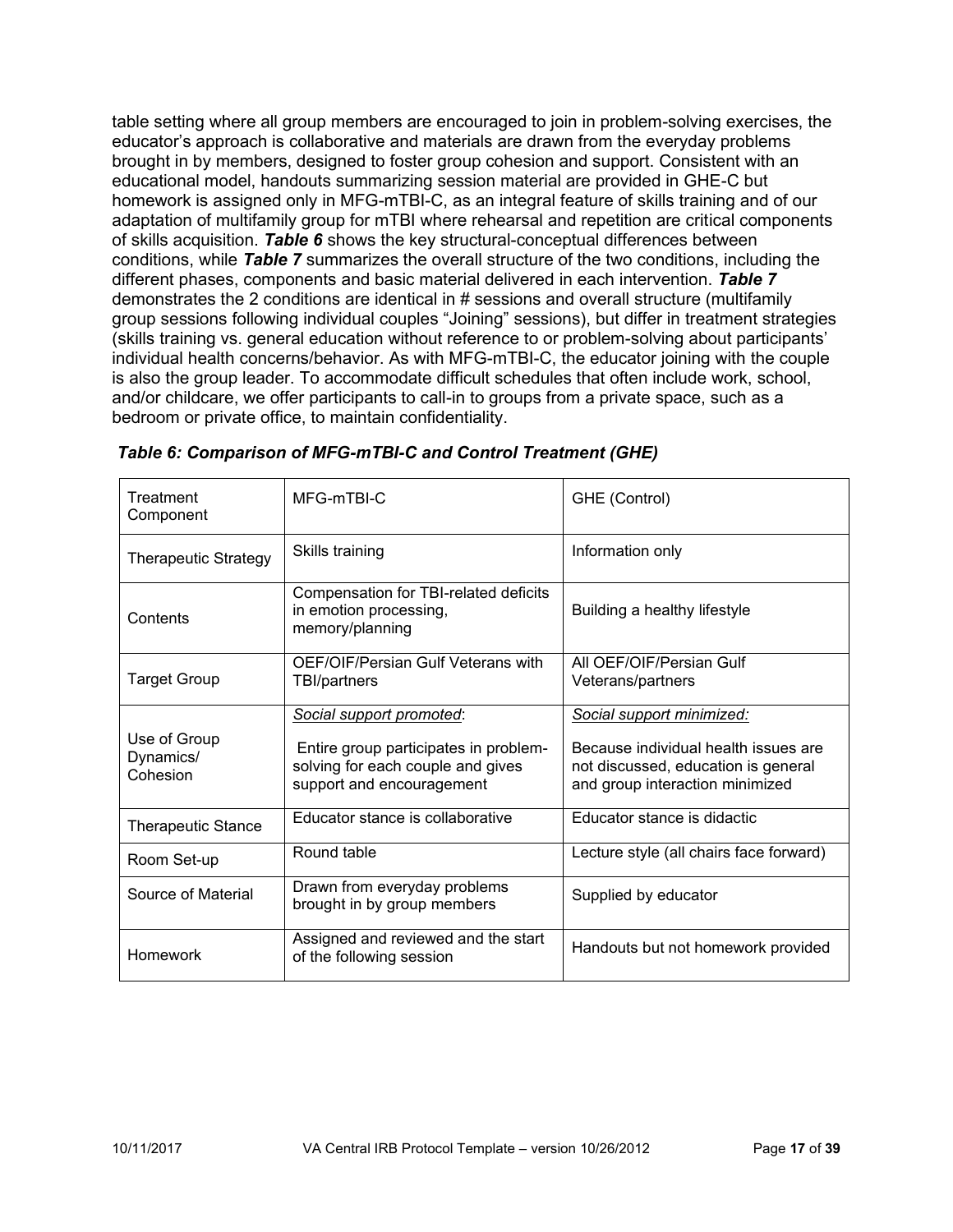| Treatment<br>Component           | MFG-mTBI-C                                                                                                                                                                                                                                                                                                     | $#$ sessions | GHE (Control)                                                                                                                                                                                                                                                                         | $#$ sessions |
|----------------------------------|----------------------------------------------------------------------------------------------------------------------------------------------------------------------------------------------------------------------------------------------------------------------------------------------------------------|--------------|---------------------------------------------------------------------------------------------------------------------------------------------------------------------------------------------------------------------------------------------------------------------------------------|--------------|
| Joining                          | Couples-tailored Education:*<br>Normalization of couples<br>conflict, misattribution of TBI<br>deficits corrected.<br><b>Skills Training: Recommend</b><br>1+ compensatory strategies,<br>basic communication<br>training exercise.<br><b>Formulation</b> of problems in<br>coping & communication<br>patterns | $2(3)$ **    | Standard Couples Intake:<br>History of Veteran, partner<br>and couple, focusing on<br>current health, activities,<br>sleep patterns, diet,<br>medications and other health<br>behaviors. No skills training,<br>cognitive interventions or<br>formulation of couples'<br>functioning. | $2(3)$ **    |
| Multifamily<br>Group<br>Sessions | <b>Educational Workshop:</b><br>TBI: pathogenesis,<br>behavioral sequelae,<br>comorbidities, treatment,<br>prognosis and family impact.<br>Structure and function of<br>multifamily group, how it can<br>help.                                                                                                 | 2            | <b>Health Education</b><br>Introduction: Structure and<br>rationale for intervention.<br>Rules of conduct.<br>Overview of topics to be<br>covered.                                                                                                                                    | 1            |
|                                  | Problem-solving Sessions:<br>Skills training: Problem-<br>solving designed to address<br>specific problems associated<br>with mTBI. Compensatory<br>strategies for memory<br>problems, planning.<br>Disability-adapted<br>communication training.                                                              | 12           | Group Health Education:<br>Information provided to<br>promote healthy living in<br>areas relevant for Veterans<br>and partners (sleep hygiene,<br>nutrition, use of alcohol,<br>drugs, safe exercise).<br>Personal health concerns<br>not discussed-referred to<br>provider.          | 13           |
| Total                            |                                                                                                                                                                                                                                                                                                                | 16           |                                                                                                                                                                                                                                                                                       | 16           |

## *Table 7: Comparison of MFG-mTBI-C and Control Treatment (GHE)*

\*In addition to basic intake. \*\*The default is 2 sessions, an optional 3<sup>rd</sup> session may be used to maintain contact with group members recruited early, or where the couple are uncertain about continued participation.

**Participant Retention and Tracking Strategies:** Although as noted above retention in our pilot study was good, with 92% of Veterans who started treatment completing it, retention may be more challenging in a larger study. Our retention plan has 3 core components: educator outreach, systematic tracking/follow-up and routine intersession outreach. *Educator outreach:*  We have allocated 25% of educator effort to the more 'clinical' aspects of retention at each site during the 36 months of treatment/follow-up, including calling participants who miss a meeting, problem-solving barriers to participation, use of motivational enhancement strategies. To equip educators with skills to promote participation our initial training and supervision will focus on promoting working alliance, group cohesion and motivational enhancement/problem-solving. Telephone motivational interviewing enhanced engagement in mental health treatment (Seal et al, 2012) and may help with continuation as well. *Systematic tracking:* 1) At consent, participants will complete a locator form authorizing staff to contact them at their preferred address and telephone number(s) and to send email alerts through the VA's MyHealtheVet portal, the only approved vehicle for email correspondence between Veterans and VA staff. We will also request that participants provide information for a third party (staff, friend or family) who can be contacted if we are unable to reach them directly. Attendance at group and assessment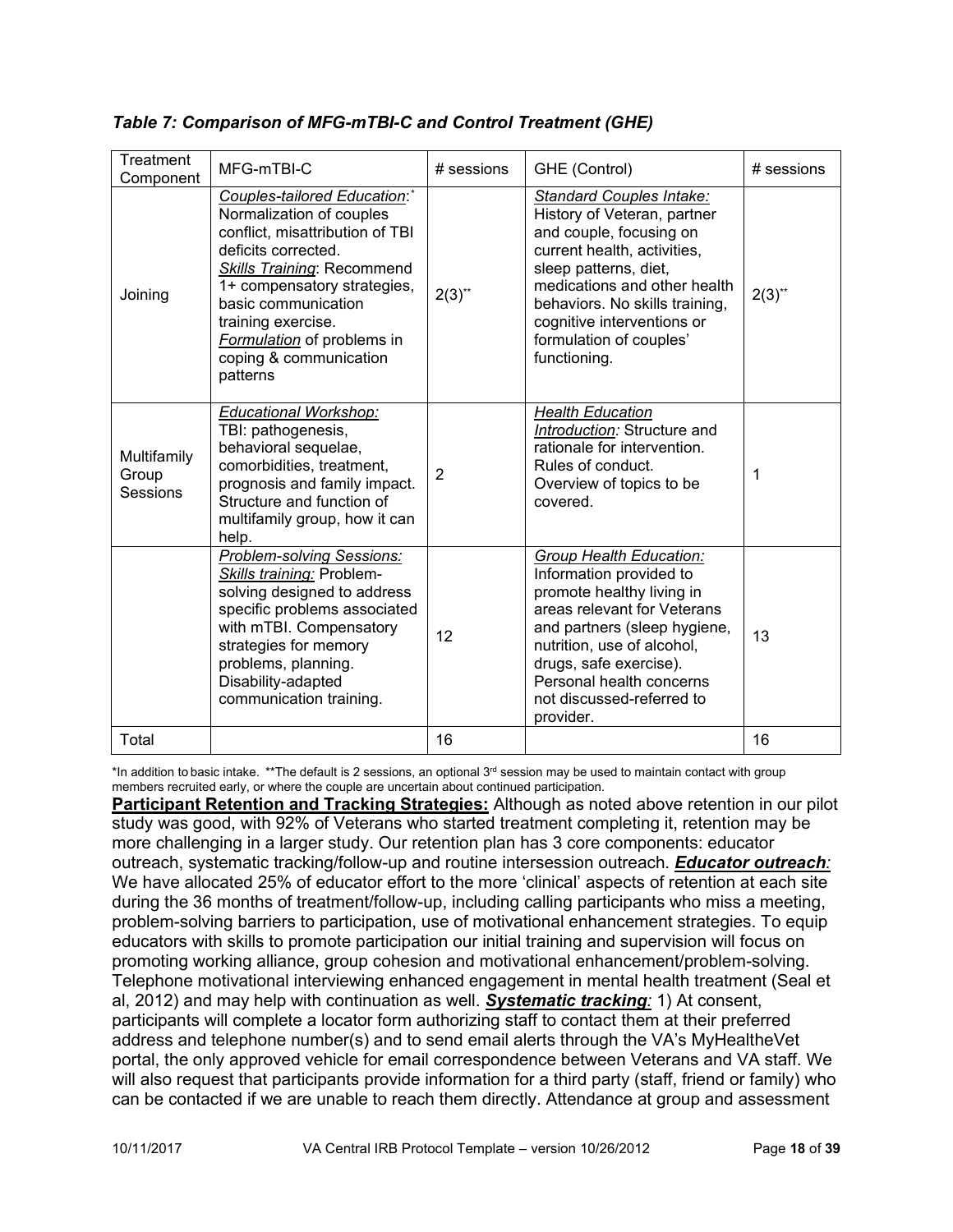sessions will be monitored through a password-protected Access database developed for tracking participants during the DoD-funded open trial of MFG-TBI which provided pilot data for the proposed research. This data base includes fields for noting attendance at up to 20 joining and group couples' sessions and follow-up assessments, and drop-down menus for specifying reasons for missed sessions and dates/type of effort made to contact participants. It is programmed to generate weekly reports relevant to each phase of study. For the treatment phase, the site RA's will generate reports specifying the number of active groups, and for each group, # of sessions completed, # active couples and the ID of any couples whose attendance record falls below a pre-determined threshold or who missed the last session, to be reviewed with the Project Director at a weekly cross-site meeting. This method will permit rapid identification of couples with missed group or assessment visits and ensure and evaluate the impact of follow-up procedures in time for additional strategies to be applied if warranted (e.g., individual couples session, meeting with PI, or with a Veteran or partner 'alumna' volunteer, as suggested by pilot study participants). To maintain the blind, the reports and discussions will avoid reference to treatment assignment. Use of similar methods in prior studies has enabled us to effectively track the overall progress of the study as well as identify and address emerging problems with individual participants. In an RCT for caregivers of both Veterans and non-Veterans with bipolar disorder, 93% of caregivers *randomized* completed the 12-15 session trial. Retention rates for *follow-up assessments* were 93% for the caregiver and 89% for his/her relative immediately post-treatment, and 89% and 85% for the caregiver and relative, respectively, at the six-month follow-up. In a multi-site interview study, 426 or 85% of 500 family members enrolled completed a 12-month assessment. *Intersession Outreach:* Based on recommendations of Veterans and partners in our pilot study, we plan to incorporate more contact with group members between group meetings. This will include posting homework and reminders for group meetings securely through the VA's MyHealtheVet portal. Because the MFG meets bi-monthly, maintaining continuity between meetings may be particularly important for promoting retention.

**Training of Educators:** Intervention training, supervision and adherence and competence monitoring of the MFG-mTBI-C and GHE interventions will be the focus of the Treatment Committee (Drs. Glynn, Dyck, and Drapalski), which will meet bi-monthly to ensure the integrity and consistency of psychosocial protocols across sites, including monitoring the comparability of Treatment Competence and Adherence Scales (TCAS) ratings across sites and introducing additional training and supervision if ratings fall short of standards. The training protocol for new educators will include reading the manuals, a 2-day in-person training session led by Drs. Perlick, Glynn, Dyck, Dixon and Taber in New York, and weekly, individual site supervision on the first two groups conducted by Drs. Perlick and Glynn or Drapalski. All MFG-mTBI-C educators will be masters' or doctoral level and have experience with OEF/OIF Veterans and families. Educators must achieve average TCAS ratings of "2" or good adherence or above on all sessions from two groups before working independently as an educator. This training protocol is consistent with that used in large-scale intervention studies. Educators who have met this criterion will participate in weekly group supervisory phone supervision across sites conducted by Dr. Drapalski, as well as a monthly consultation with Dr. Glynn or Dr. Dyck focused on complex cases.

**Treatment Competence and Adherence Scale (TCAS).** Two aspects of each session are rated: educator adherence to the prescribed treatment interventions, and educator competence, which encompasses attributes/skills such as empathy and warmth. Adherence includes omission of proscribed interventions, such as use of problem-solving or other skills-based interventions within the GHE condition.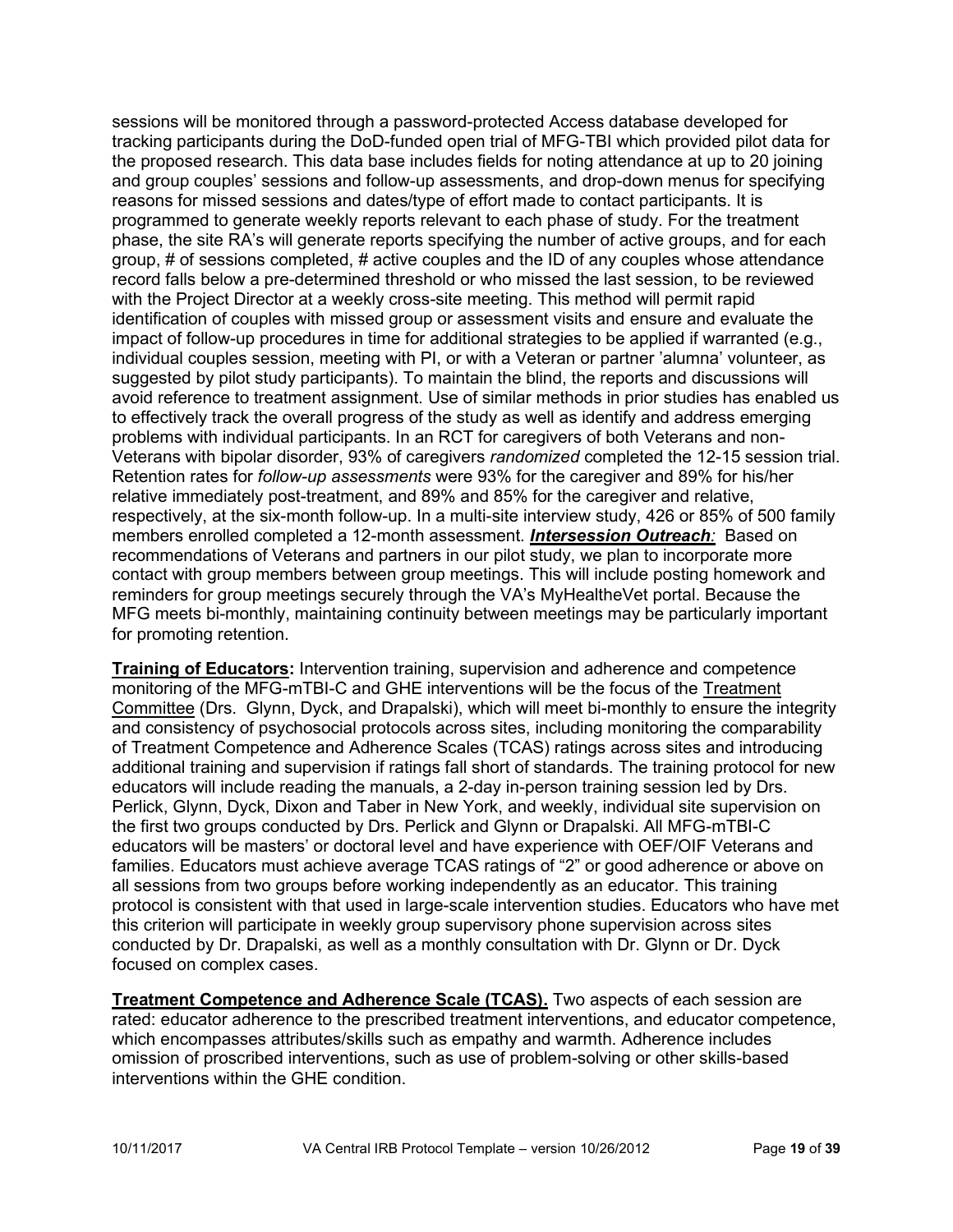**Cross-Site Fidelity Monitoring of Educators.** In Stage I of fidelity monitoring, the most experienced raters, Drs. Glynn or Drapalski will rate every fourth MFG-mTBI-C session, for each of the first two groups at each site using the TCAS scale (5 ratings on each of 4 groups=20 tapes) to establish inter-rater reliability. They will also rate the first GHE session and two additional randomly selected sessions for the first two GHE groups at each site, to establish inter-rater reliability. In Stage II of monitoring, (i.e. after the educators have established good adherence and reliability with our expert raters), study educators will rate two randomly selected sessions from each of the 5 subsequent MFG and 5 GHE groups at each site, with each educator rating sessions from the other site (i.e., the JJP educator will rate VAMHCS sessions and vice versa). In cases where a rater observes significant departures from the MFG-mTBI-C or GHE protocols, he/she will inform Dr. Drapalski and the Treatment Committee. Intraclass correlations between TCAS raters will be computed at the end of years 2 and 3 on at least 10 tapes per year.

## <span id="page-19-0"></span>**5.2 Recruitment Methods**

Veteran participants (n=150) will be identified in one of two ways. Study staff will work closely with the clinics and programs within the site hospitals (JJP VAMC, VANYHHS, VAMHCS, DCVAMC), such as poly trauma, PTSD and mental health clinics, primary care, caregiver support programs, OEF/OIF/OND services, and other relevant clinics. Potential participants will be identified based on deployment history to Iraq/Afghanistan, a positive DVBIC screen or if they either meet diagnostic criteria for PTSD or have trauma- or CS of at least *moderate* severity, and cohabitation with a spouse/partner. Clinicians will then discuss study participation with identified study candidates during a routine clinical visit. Clinicians who obtain verbal consent from Veterans during a routine clinical visit may contact research staff by page to effect an in-person introduction if the clinician and the Veteran agree to this method. As an alternate method, for Veterans who agree to be contacted by the study team, the clinician will hand deliver identifying and preferred contact information to approved research staff. Research staff will then attempt to contact the Veteran using his/her preferred phone number. Veterans will also be recruited within the site hospitals via study fliers and study pocket cards posted/distributed around the site hospitals. Veterans who initiate contact do not need clinician approval but study staff will contact the Veteran's provider with his/her consent to ensure participation would not compromise healthcare. In addition, we will conduct community outreach efforts to Vet Centers, local universities and colleges, and local Community Based Outpatient Centers (e.g., White Plains CBOC), which we will visit in-person to present the study and to supply the relevant contacts persons our study fliers/pocket cards to distribute to potential candidates. All referrals made from non-VA settings will have to be enrolled at VA; otherwise, we will not consider them as eligible participants. No referrals will be made via email. All Veterans referred who express interest in the study will be asked for consent to invite their spouse or partner to participate in an information session about the study. The spouses or partners of consenting Veterans will be approached in one of two ways: 1) the Veteran may either describe the study to their spouse/partner with the assistance of the IRB-approved flier (attached as a supplement), or, 2) if the Veteran prefers, an appointment can be made for the research staff to contact the Veteran and his/her spouse/partner at a convenient time during which the staff member will describe the study and determine interest in participation. The pilot study's initial protocol left the full responsibility of describing the study to the caregiver to the Veteran. However, we discovered that using this method Veterans reported difficulty and/or burden due to the cognitive limitations and disabilities associated with mTBI. The Veterans expressed a preference for the research staff to describe the study in a consultation with their spouse partner. Based on this feedback, we amended our IRB protocol in the pilot study to allow study staff to describe the study to the spouse/partner and the Veteran in an information session at the couple's convenience. We therefore propose to provide Veterans with the two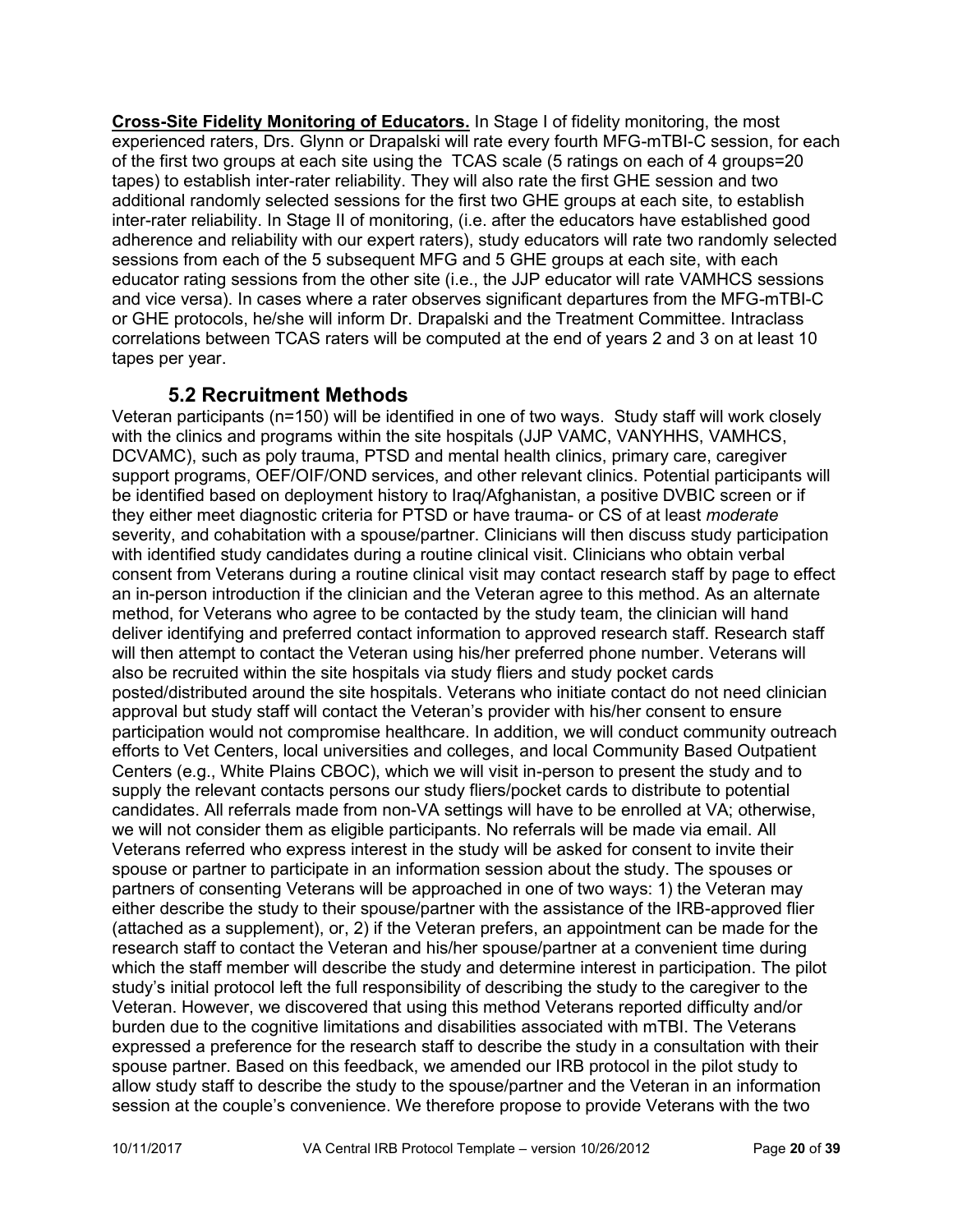aforementioned options. There will be no cold-calling. Any calls will be approved by the Veteran for a time where he/she and/or the spouse/partner can be present. This procedure will be followed in order of referral until the target number of cases have been consented and enrolled. Pooling data from 2010 OEF/OIF intake in VISN 2 South and the current poly-trauma clinic census in VISN 5, the estimated ethnic/racial breakdown of the study sample is 53% Caucasian, 30% African American, 15% Hispanic and 2% Asian/Pacific Islander. The Diversity Committee will recommend and help implement novel recruitment and outreach strategies to ensure overall diversity and increase the numbers of Hispanic Veterans and families seen, in particular. Participants will each be paid \$45 each time they complete an assessment (pre-treatment, posttreatment, and 6 months post-treatment).

## **5.3 Informed Consent Procedures**

<span id="page-20-0"></span>Consent will be obtained at the mental health clinic of the three participating sites after the clinician and the participant have agreed to participate in the research study. After a Veteran has indicated their willingness to participate in the study, he or she will be shown the informed consent form. The reason for obtaining audio/video recording will be explained, i.e., to assure that group facilitators follow correct procedures as judged by more junior facilitators who will listen to randomly selected session tapes and give feedback to facilitators. It will be emphasized that the focus of this exercise is to ensure appropriate conduct of the facilitators and that the participants' PHI will remain anonymous. Tapes will be promptly uploaded as a secure computer file, transcribed, and then the digital record will be erased Digital recording devices will be transferred across study sites via a secure carrier with a chain of custody, i.e. FedEx. Recordings will always be encrypted. The forms will be explained, and the individual will be encouraged to ask questions if anything is not clear. The individual will then be given a brief quiz about the nature of the study (to be forwarded as an appendix). This process will be reiterated until the individual answers all questions on the quiz correctly, and then he or she will be asked to sign the consent form and HIPAA authorization. Veterans will be excluded if they do not understand the study, or cannot answer all questions correctly on the quiz. The quiz will include questions that will assess whether the Veteran understands that his/her partner will attend the multifamily group. The research assistant will then seek permission to contact the Veteran's partner. After the Veteran gives informed consent and permission to contact his/her partner, we shall first screen them to determine eligibility. Once eligibility has been confirmed, the RA will contact the partner by telephone to describe the project, answer questions, and invite them to meet with him/her to explain the study.

The initial interview will begin with the interested partner, to describe the project, and to determine whether the partner meets study criteria of primary caregiver. We shall use a selfrating scale that asks about frequency of contact, involvement and care-giving responsibility for this purpose. Informed consent will then be sought from this person as well as consent for use of picture and/or voice. He or she will be shown the informed consent form. The reason for obtaining audio/video recording will be explained, i.e., to ensure that group facilitators follow correct procedures as judged by more junior facilitators who will listen to randomly selected session tapes and give feedback to facilitators. It will be emphasized that the focus of this exercise is to ensure appropriate conduct of the facilitators and that the participants' PHI will remain anonymous. Tapes will be promptly uploaded as a secure computer file, transcribed, and then the digital record will be erased Digital recording devices will be transferred across study sites via a secure carrier with a chain of custody, i.e. FedEx. Recordings will always be encrypted. All eligible participants may take as much time as needed to discuss the study with study staff, to review and discuss the consent, and to decide whether or not to participate. All members of the study staff who conduct informed consent interviews will have received appropriate training in administering the informed consent protocol. The training will emphasize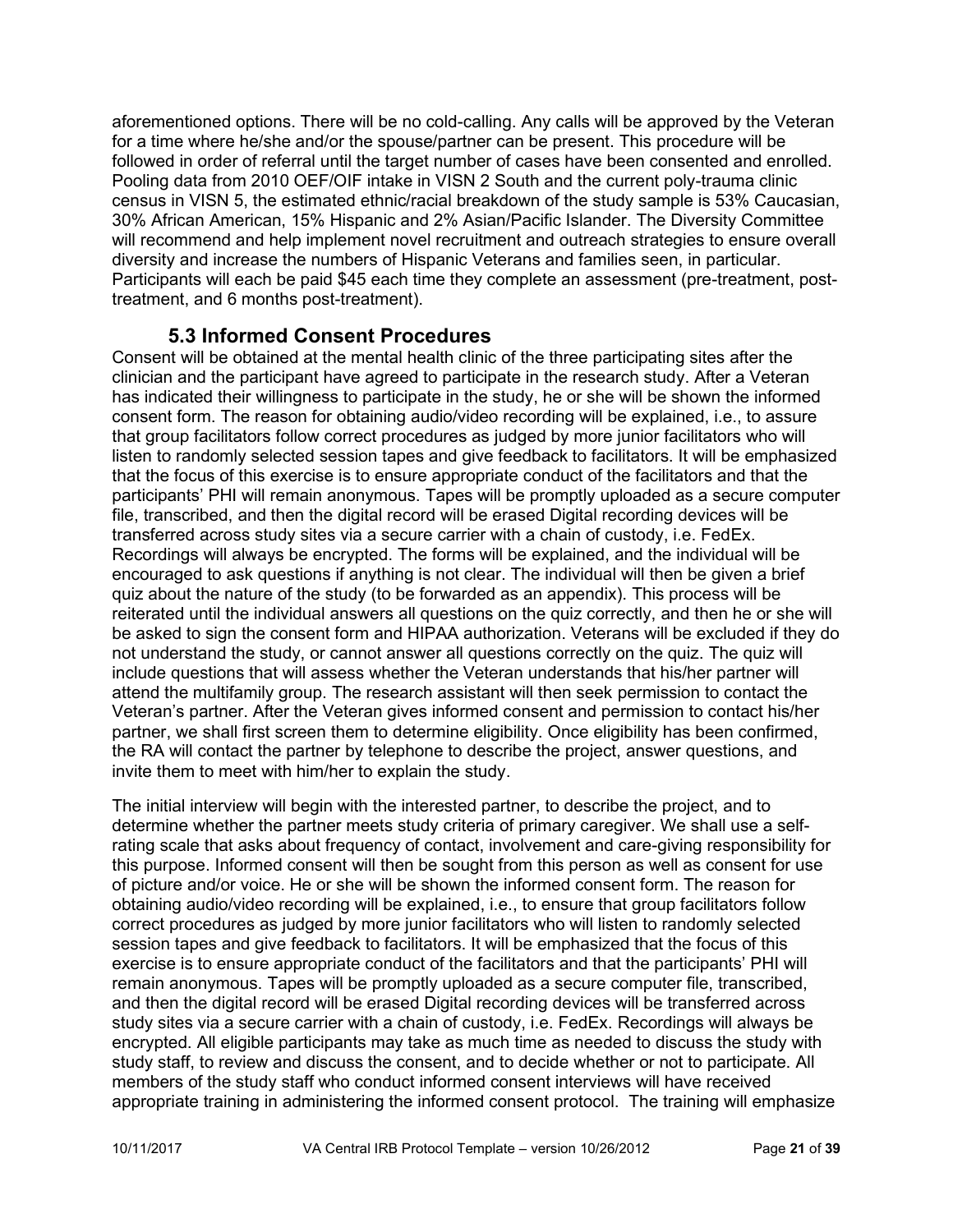that exculpatory language is not to be used. The individuals communicating information to the participant or the legally authorized representative during the consent process will provide that information in language understandable to the participant or the representative. Given possible cognitive impairments in this population, the research staff will use proven informed consent procedures. Specifically, after a Veteran has indicated willingness to participate in the study, the Veteran will be shown the informed consent form. The form will be explained, and the Veteran will be encouraged to ask questions if anything is not clear. The Veteran will then be given a brief quiz about the nature of the study. This process will be reiterated until the Veteran answers all questions on the quiz correctly and only then will the Veteran be asked to sign the consent form. Veterans will be excluded if they do not understand the study, or cannot answer all questions correctly on the quiz.

All study procedures, including consent, assessments, and intervention procedures may now be performed at the performance sites' affiliated CBOCs, in the Veteran's home, or in a neutral location, e.g., at a school library.

## <span id="page-21-0"></span>**5.4 Inclusion/Exclusion Criteria**

*Inclusion criteria-Veterans:* Eligible Veterans must have a diagnosis of mTBI in accordance with the VA/DoD Clinical Practice Guideline for Management of Concussion/Mild Traumatic Brain Injury: injury or concussion associated with at least one of the following: brief (< 30 minutes) loss of consciousness or altered state of consciousness or post-traumatic amnesia for < 24 hours following the injury, or they *eithe*r meet diagnostic criteria for PTSD based on the MINI *or* have trauma- or CS of at least *moderate* severity, as defined by either: a) PCL score >34; or b) CES score of >23. Although mTBI-related referrals will be based on a positive DVBIC screen, the diagnosis must be confirmed by Parts A-C of the VA TBI Identification Clinical Interview (Vanderploeg et al., 2012). The TBI must be either blast-related or attributable to another discrete event (e.g., fall, fight, injury) sustained during deployment in the OEF/OIF or Persian Gulf War eras. Post-concussive symptoms (e.g., sleep or memory problems, headache) must not be attributable to a subsequent injury or other pre-existing or concurrent neurologic disorder: Veterans with pre-existing or concurrent neurologic conditions (head trauma, seizures, strokes, neurosurgery, other neurologic impairments based on medical record or self-report) will be excluded. Eligible Veterans must also have a consenting, qualifying spouse/cohabiting partner and a Montreal Cognitive Assessment (MoCA) (Nasreddine,2005) score ≥ 19.The 30 item MoCA screens for impairment in specific areas of cognitive functioning deemed necessary for participation in a 90-minute, structured group including attention and concentration, executive functions, language and conceptual thinking. We have specified a MoCA cut-off at the lower end of the range for mild cognitive dysfunction ( $\geq$  19), in order to exclude Veterans with severe memory and/or other cognitive deficits, while admitting those with more mild deficits, as these represent our target population, i.e., Veterans with a history of mTBI, PTSD, and/or moderate-severe PTS or CS.

*Inclusion criteria-partners:* Legally married to or co-residing with Veteran for at least 6 months, with no plans for divorce or separation.

*Exclusion criteria for Veterans and partners*:1) a lifetime diagnosis of a major psychiatric disorder (schizophrenia, schizoaffective or bipolar disorder) or active psychosis based on the Structured Clinical Interview for DSM-IV-TR (SCID-L) (First et al., 2007); 2) alcohol or drug abuse or dependence within the past three months defined by a Short Michigan Alcoholism Screening Test (SMAST) (Selzer, 1975)  $\geq$  3, based on the recommended cut-off for TBI survivors (Gentilello et al.,1995) or a Drug Abuse Screening Test-10 (DAST-10) (Skinner, 1982) ≥3; 3) "severe" inter-partner violence as defined by the revised 20-item Conflict Tactics Scale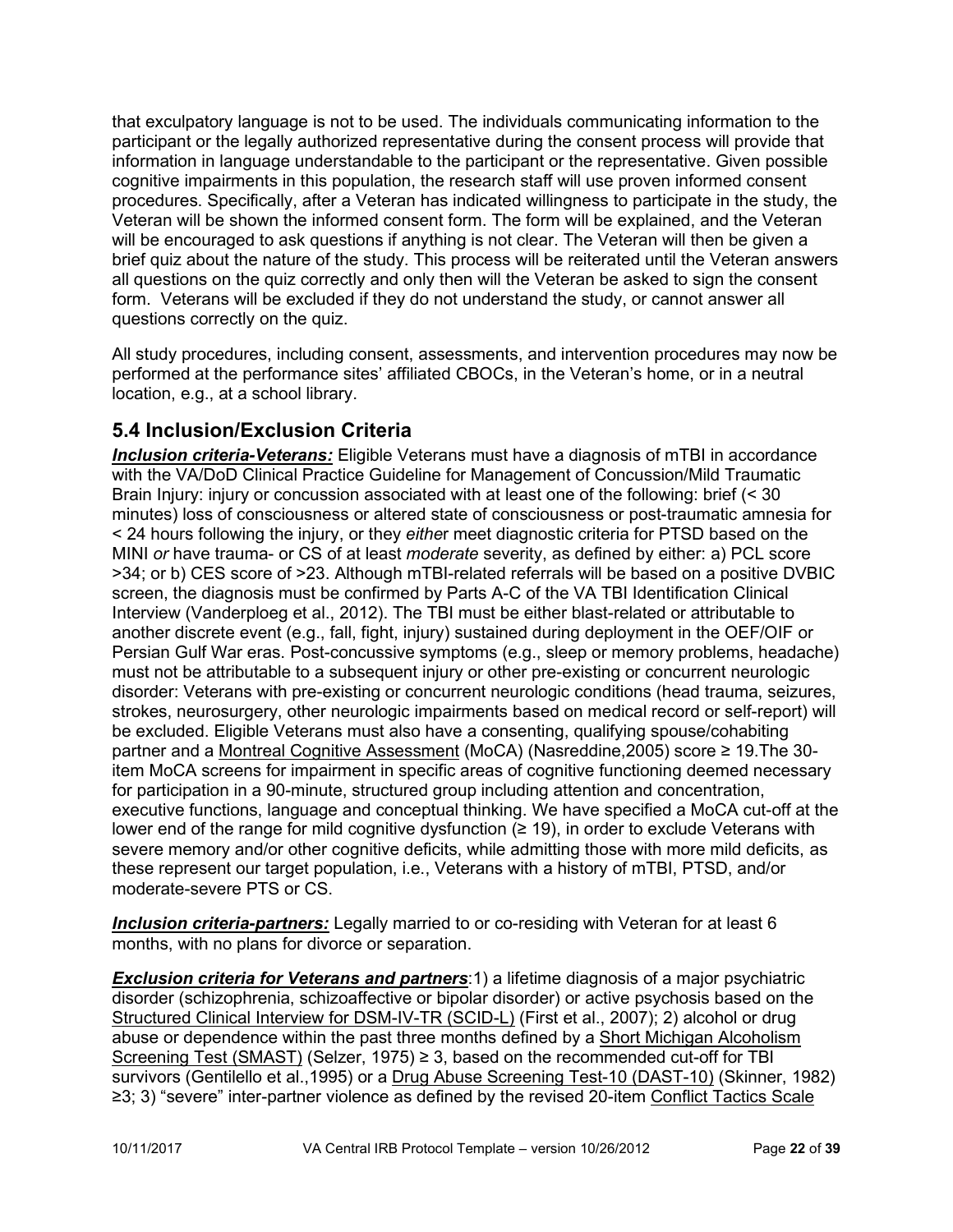Short Form (CTS2S) (Straus & Douglas, 2004);4) a suicide attempt (actual, aborted, or interrupted) within the past six months indicated on the Columbia Suicide Severity Rating scale (C-SSRS); 5) medical condition or life event (e.g., ongoing or pending legal action in another state) that would compromise participation; 6) participation of either the caregiver or Veteran in another psychosocial intervention trial for couples six months prior to or during study or followup. Participation in individual psychotherapy, individual couple's psychotherapy, and pharmacotherapy are permitted: use of and starting/stopping these services will be tracked. Participants will be screened for inclusion/exclusion as described above immediately after giving consent**.**

## <span id="page-22-0"></span>**5.5 Study Evaluations Veteran Assessment**

*Primary Outcome: Veteran Community Integration.* Our original measure, the Sydney Psychosocial Reintegration Scale (Tate et al., 2011), normed for non-military TBI survivors in Australia, will be supplemented by the computer adaptive test version of the Community Reintegration of Injured Service Members (CRIS-CAT) (Resnik et al., 2012), developed and normed specifically for the OEF/OIF cohort. Due to a recently developed computer adaptive format, the CRIS-CAT is now a feasible measure, requiring only 10 minutes to complete.

*Secondary Outcome: Veteran Emotion Regulation and Interpersonal Skills.* Two measures will be used to assess change in the Veteran's use of adaptive social behaviors needed for community reintegration. Emotion regulation, currently assessed by the AX scale of the State-Trait Anger Expression Inventory (Spielberger & Sydeman, 1994), will be evaluated more directly by the Difficulties in Emotion Regulation Scale (DERS) (Gratz & Roemer, 2004), which is comprised of six orthogonal factors (nonacceptance, goals, impulse, awareness, strategies, and clarity), that together explain 56% of the variance in emotion regulation and has a Cronbach's alpha = .85 (Gratz & Roemer, 2004). In addition, the Abbreviated Duke Social Support Scale (ADSSI) (Koenig et al., 1993) will be used to measure both subjective support and social network interactions. To measure social interaction, Veterans are asked to describe their telephone and face-to-face interaction patterns and attendance at clubs and religious events during the past week outside of work. To measure subjective support, they are asked to respond to questions such as "Does it seem that your family and friends understand you most of the time, some of the time, or hardly ever?"

*Mental Health/Health Behavior.* Although Veteran mental health disorders/symptoms are not treatment targets in MFG-TBI, the presence/degree of PTSD or depressive symptoms, medication, substance use, physical problems and use of mental health and/or medical services may influence benefits derived from treatment. The Post Traumatic Stress Disorder Checklist-Military (PCL-M) (Weathers et al., 1996) will quantify level and type of PTSD symptoms. The 7 item Combat Exposure Scale (CES) (Lund et al., 1984) will quantify level of war-zone exposure to violence, wounding and other wartime events. The 10-item form of the widely-used, reliable Center for Epidemiologic Study of Depression (CESD-10) (Irwin et al., 1999) will assess level of current depressive symptoms. The Addiction Severity Index-Lite-Veterans Administration Version (ASI-L-VA) (Cacciola et al., 2007) will evaluate alcohol and substance use and related problems. The ASI-L-VA is a widely-used semi-structured interview with well-established psychometric properties and alternate versions for baseline and follow-up administrations; scales that overlap with other measures (e.g., medical and mental health) will be eliminated. The 6-item Pain Inference Short Form (Amtmann et al., 2010) from the Patient-Reported Outcomes Measurement Information System (National Institutes of Health Roadmap initiative) and the 7-item Insomnia Severity Index (ISI) will be used to assess important Veteran health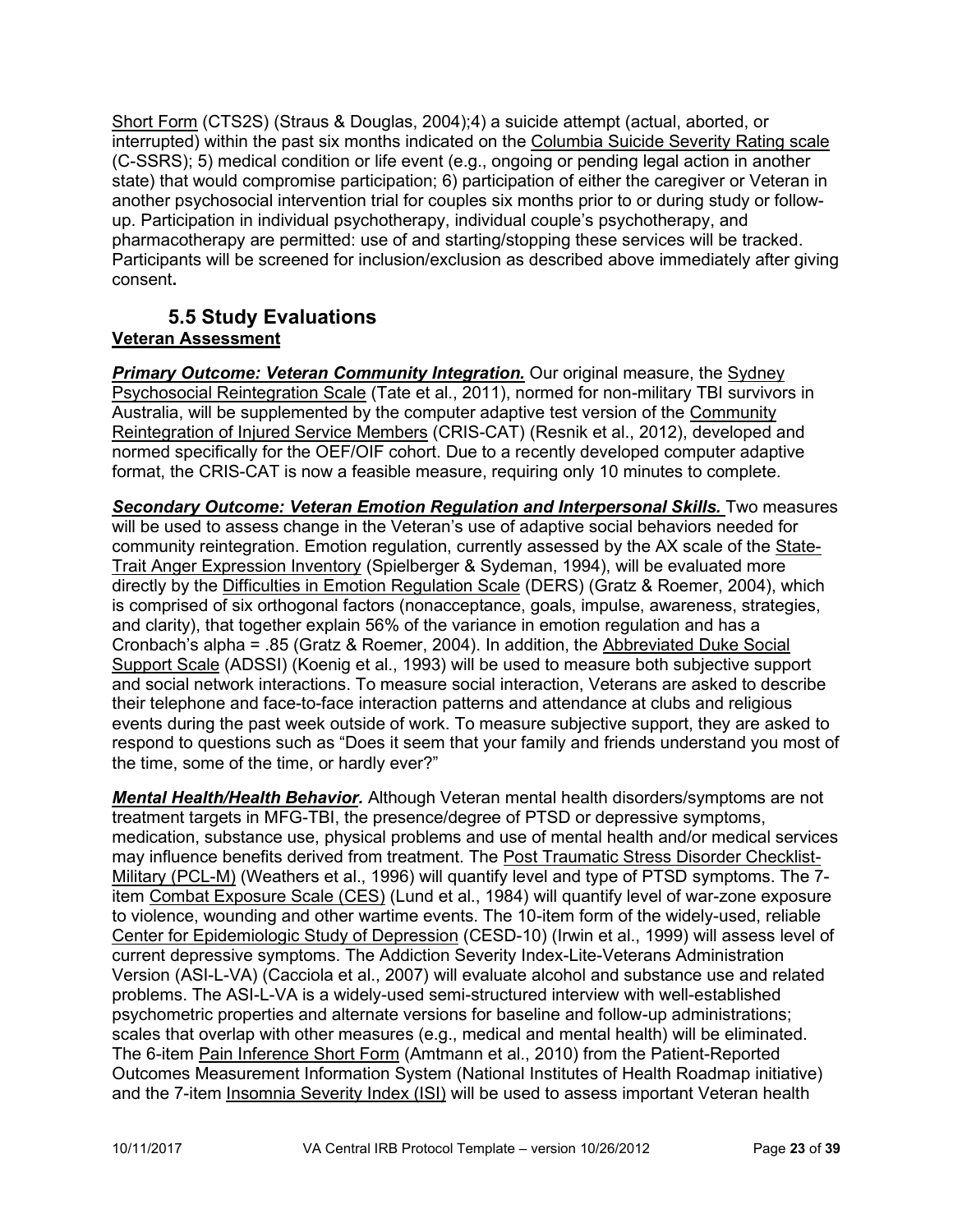domains not addressed by the sole current measure, the SF-8, an 8-item measure of general health. Internal consistency and reliability for the ISI is high; Cronbach's alpha = .91 (Morin et al, 2011). The Service Use Checklist (Perlick et al. 2005) will document reported use and frequency of a comprehensive list of inpatient and outpatient services, as well as instances of starting/stopping psychosocial or pharmacologic treatment during the trial. For Veterans enrolled in mental health services at VA, medication and mental health service use will also be examined through the VA medical record, and we will use VA medical record data to validate the Service Use Checklist with respect to medication and mental health services in a subgroup of 60 Veterans (20 per site). Based on examination of the range and frequency of use of different medications and medication classes, we will create summary variables for use in analyses (e.g., hypnotics, antidepressants). These variables will then be evaluated for inclusion as covariates in primary analyses as articulated under "General Approach" in section 2axiv.The Memory Compensation Questionnaire (MCQ) (Dixon et al., 2001) which assesses use of compensatory strategies in daily life, will be administered to MFG-mTBI-C Veterans to monitor utilization of the strategies learned in MFG-mTBI-C. The Brief Symptom Inventory – Anxiety Subscale (BSI – Anxiety) will be given to assess for symptoms of anxiety experienced within the past week. The Axis I Disorder symptomatology interviews from the Mini International Neuropsychiatric Interview (MINI) will be given to assess for current and past episodes of major psychiatric illnesses for diagnostic purposes. The Health Risk Behavior Scale (HRBS) will be administered to measure current health behaviors such as medication adherence, hygiene, and putting off medical appointments. Finally, a Life Satisfaction question will be asked to capture the participant's current quality of life and life satisfaction in general. The CESD-10, PCL, ISI, BSI, MINI, HRBS, and Life Satisfaction Scale will be given to both the Veterans and partners.

*Veteran Neuropsychological Functioning* will be evaluated by 3 core (Rey Auditory Verbal Learning Test (RAVLT-Vakil Blachstein,1993), and the Trail-Making Test (TMT- Bowie & Harvey, 2006) A& B, measures from the NINDS Common Data Recommendations for Neuropsychological Impairment in TBI. The Movie for the Assessment of Social Cognition (MASC) (Dziobek et al., 2006) will replace The Awareness of Social Inference Task (TASIT) (McDonald et al., 2006) as our evaluation of awareness of social inference measure. While the 2 measures are virtually identical, our research group has considerable experience with the MASC, ensuring more accurate administration and scoring.

Partners will also be administered the MASC in order to provide a control sample with which to compare the Veteran MASC data.

### **Spouse/Partner Assessment:**

*Primary Spouse/Partner Outcome:* The Caregiver Burden Inventory (CBI) (Novak & Guest, 1989), a 24-item scale will evaluate caregiver burden in four areas: physical, social, emotional and time dependence burden. The CESD-10, PCL-C, SF-8, ISI, BSI, MINI, Life Satisfaction Scale, and Service Use Checklist will be used to evaluate depressive symptoms, trauma symptoms, mental and physical health and service use during the past 6 months. The DERS and ADSSI will also be administered to the spouse/partner.

*Couples Functioning***:** Marital satisfaction and conflict will be evaluated by the Dyadic Adjustment Scale (DAS) satisfaction subscale (Spanier,1976), chosen over the DAS-7 (Sharpley & Rogers, 1984) as evaluating conflict as well as satisfaction (Hunsley et al.,1995). The Interpersonal Reactivity Index (IRI) (Davis, 1980) will replace the Family Crisis Oriented Personal Evaluation Scales (F-COPES) (McCubbin et al., 1985) in evaluating couples coping efficacy. Whereas the F-COPES assesse coping of the family unit (including children), the IRI assess dyadic coping with interpersonal stress and empathy, and is thus more relevant to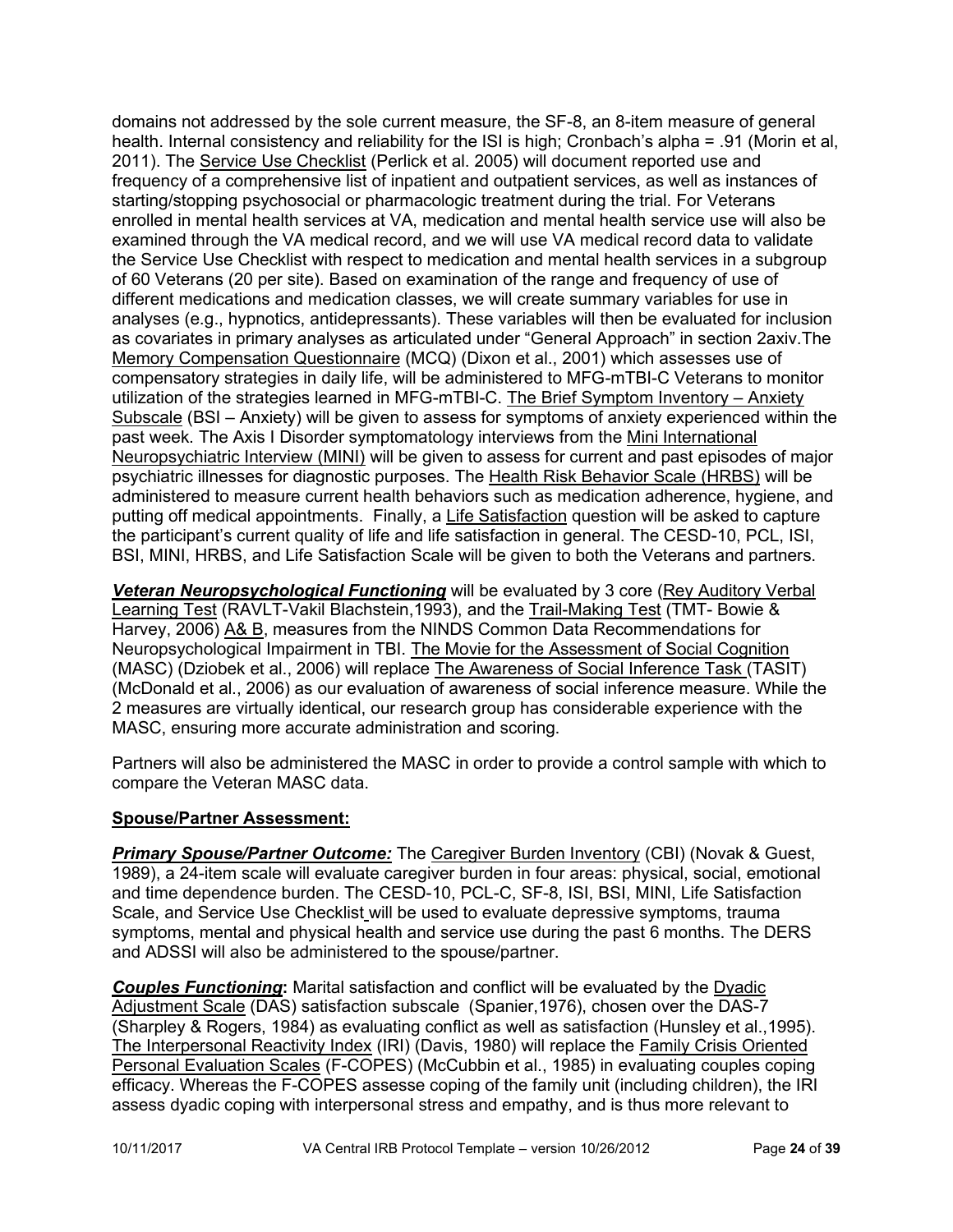couples coping. It has 28 items and 3 subscales (empathic concern, personal distress, and perspective-taking). The IRI will be supplemented by the Perceived Ability to Cope with Trauma (PACT) scale (Bonanno et al., 2011) in evaluating the Veteran and partner's resilience and coping flexibility. In addition, we will administer the Post Traumatic Growth Inventory – Short Form (PTGI-SF) (Cann et al., 2010) and the Couples Assessment of Relationship Elements (CARE) (Worthington et al., 199&) to both the Veteran and partner. The IRI will be also supplemented by The Communication Patterns Questionnaire (CPQ) (Christensen & Sullaway, 1984), a self-report measure designed to assess the extent to which couples make use of various interaction strategies during conflict. Subjects are instructed to rate the use of each of 25 items, allowing researchers to "type" couples as high in demand/withdrawal, avoidant, and mutual constructive or destructive communication patterns. These typologies will be shared and discussed with couples in the individual joining sessions in order to develop individual goals for each couple. These measures will be administered to both partners. The Veteran assessment takes 120-150 minutes at baseline, and 80-95 minutes at post-treatment and 6-month follow-up**.** While most Veterans tolerate comparable assessments administered by skilled examiners, the assessment can be divided into 2+ sessions as needed. The spouse/partner assessment takes about 80-90 minutes to complete at baseline and 75 minutes for follow-up assessments*.* Wellknown measures such as the SCID-L have not been reproduced.

## **5.6 Data Analysis**

<span id="page-24-0"></span>All data will be entered into an SPSS database at the individual sites; de-identified data will be transferred electronically bi-weekly to the Data Coordinating Center (DCC) at the JJ Peters VAMC where it will be merged into a master database constructed by the data manager with input from the biostatistician, Dr. Luo. Tenets of our data system include double data entry, range checks and exclusion of identifiers that can be directly traced to individuals. Data are backed-up bi-weekly onto Zip drives and saved. Our computers are accessible only to authorized study personnel and are protected by a firewall and Norton antiviral software. All original forms and backup-up data will be saved in locked cabinets in locked rooms. Data analysis will be done in SPSS or SAS. Preliminary analyses will be performed by the project director, in collaboration with Dr. Goetz, who will perform the final runs for complex analyses such as mixed models.

### *General Approach:*

Preliminary analyses including computing descriptive statistics and inspecting features and patterns of data to determine whether data transformations are necessary will be performed. We will test whether clinical characteristics of the study population, (e.g., age, sex, race, PTSD comorbidity), and other variables known to be prognostically related to the primary outcomes, are comparable between two treatment groups at baseline, using t-tests or Wilcoxon rank-sum for continuous variables, and chi-square or Fisher's exact tests for categorical variables. Groups will be considered imbalanced on variables that differ between them at  $p < 0.10$  and all such imbalanced baseline prognostic factors will be included in primary analyses as control variables. Psychometric analyses will be conducted to check the properties of the scales for this sample. Outcome variables such as the Sydney and CBI will be measured at three time points for each participant. Because repeated measurements on individual subjects tend to be correlated and in some cases, the number and spacing of observations may vary among subjects, we will examine these data by graphic displays of outcome variables versus time and individual subject and mean profiles to assess the mean structure for modeling fixed effects and to examine whether there are heteroscedasticity and/or curvature in the data. Linear mixed models (LMM), generalized linear mixed models (GLMM) or generalized estimating equations (GEE) will then be used to account for dependence of repeated measures and to accommodate correlated errors, unequal correlations among time points, unbalanced data resulting from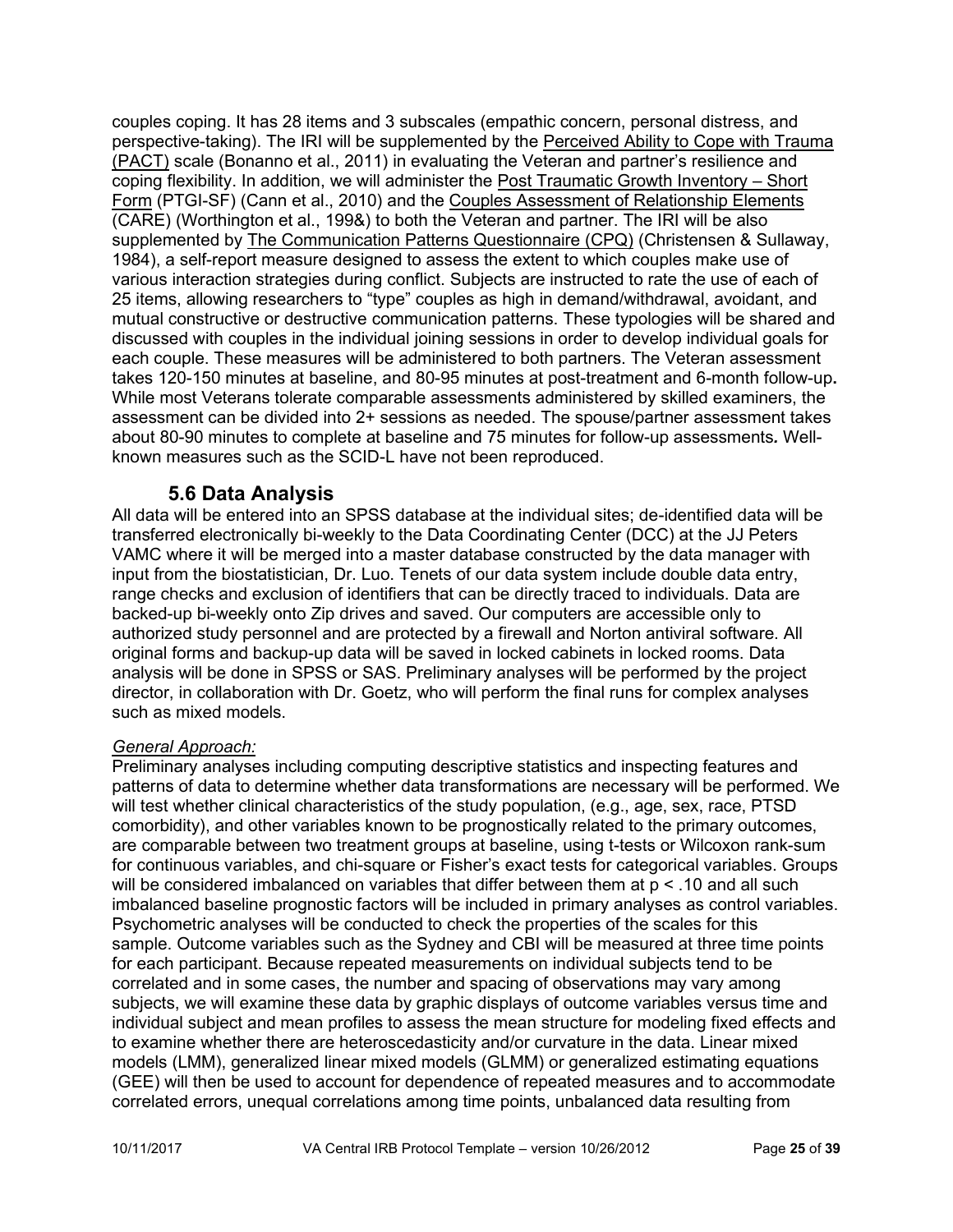missing data points and unequal intervals between testing occasions. Choices of variancecovariance structures to account for within-subject correlation will be made based on the AIC, BIC, or likelihood ratio statistic. All principal analyses will be conducted based on the intentionto-treat principle in which any participant randomized to a treatment arm remains in it regardless of adherence to or completion of treatment. We will measure the level of participation, and will conduct a sensitivity analysis that assesses the stability of the conclusions from this study with an intention-to-treat analysis versus an analysis that takes into account level of adherence. With multiple time points and variables representing outcomes at both the individual and couples level, the planned analyses involve multiple comparisons raise concerns about the increased likelihood that any single outcome will be found to be statistically significant based on chance alone. In order to minimize this risk, we have carefully selected a limited number of outcomes and clearly designated primary, secondary and exploratory outcomes. Our primary outcomes for the Veteran and for the caregiver are each represented by a single measure. For models evaluating the effect of treatment assignment on constructs represented by more than one measure, e.g., Veteran Emotion Regulation and Interpersonal Skills, we will employ Bonferroni's correction to adjust each observed p-value by the number of tests performed and have calculated power on this basis (see power calculations below).

### *Tests of Specific Study Hypotheses:*

### **Primary Hypotheses:**

*Hypothesis 1: Veterans with mTBI treated with 6 months of multi-family group for couples (MFG-mTBI-C) will show improved community integration (primary outcome), and improved anger management and use of social support (secondary outcomes) compared with those treated in a health education group without training in communication skills or compensatory strategies*; Changes in the primary study outcomes (Sydney Psychosocial Reintegration Scale) from baseline for each treatment group at each time point will be examined using paired t-tests or Wilcoxon signed-rank tests as appropriate. Differences in changes in mean Sydney scores from baseline between two treatment groups will be compared using t-tests or Wilcoxon rank-sum tests as appropriate at each time point. Linear mixed models will be used to examine changes in scales over time and to examine whether the effects of MFG-mTBI-C on the Sydney and secondary Veteran outcomes (DERS and social support scales) vary with time and study sites adjusted for the time-dependent treatment, imbalanced baseline prognostic factors (if applicable), and control variables relating to combat/ injury exposure (mechanism of injury (blast vs. other), # deployments, # TBI's and degree of exposure to war zone violence/threats). In addition, Spearman correlation coefficients will be used to assess associations of changes in the Sydney with changes in Veteran symptoms from baseline at each time point and to examine whether degree of associations increases over time among Veterans treated with MFG-mTBI-C. If significant patterns over time are observed in any of these variables, mixed models will then be used to examine the effects of the variables identified on CI change over 6 months post treatment.

*Hypothesis 2: Caregivers whose Veteran spouse/partners are treated with MFG-mTBI-C will show reduced burden (primary caregiver outcome) over the course of treatment and in the 6-month follow-up period relative to caregivers whose Veteran partners are treated in a health education group.* The analytic plan proposed in Hypothesis 1 will be used for assessing effects of MFG-mTBI-C on changes in the CBI.

### **Secondary Hypotheses:**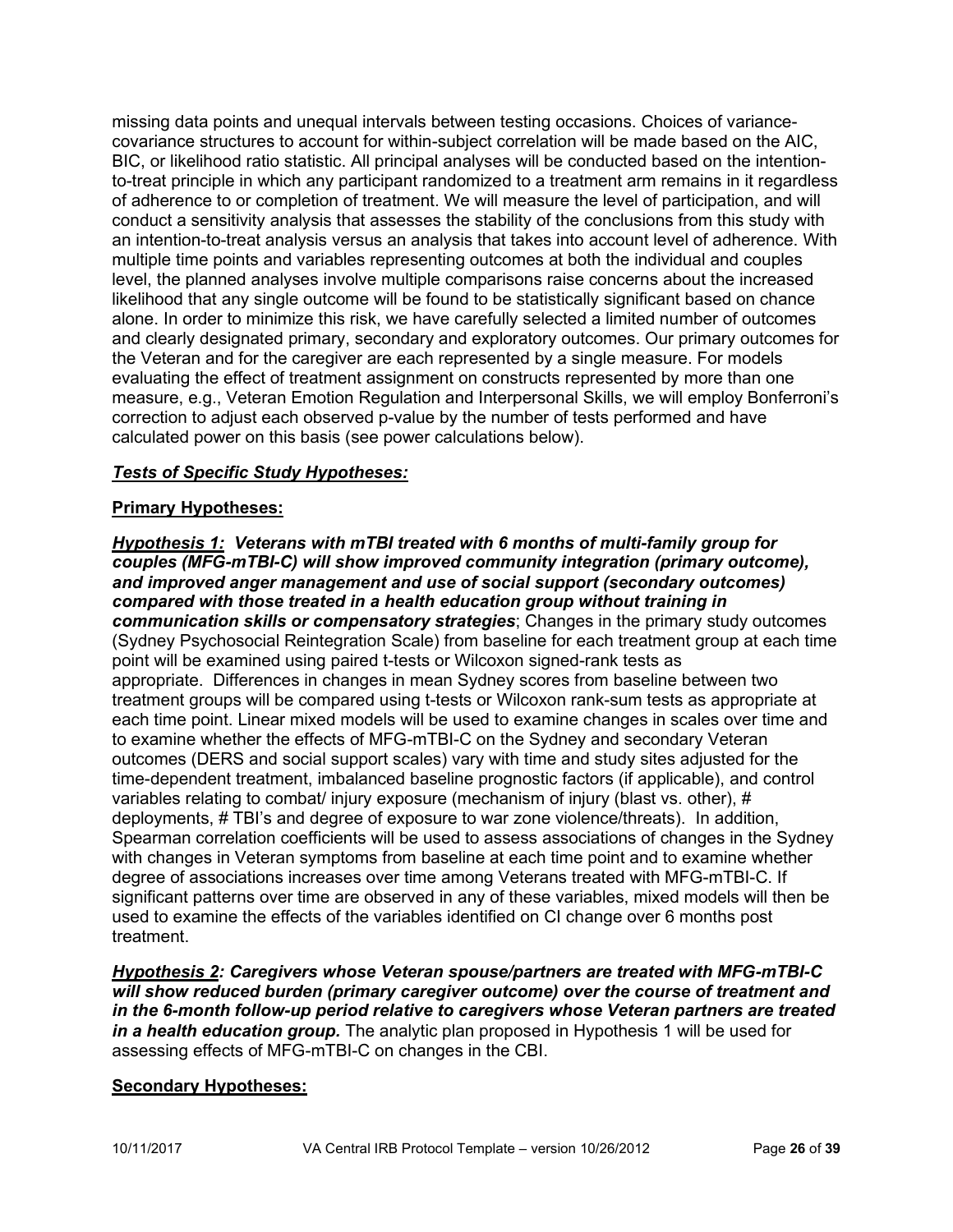*Hypothesis 3: Improvement in community reintegration will be mediated by improvements in Couples Functioning and Veteran emotion regulation and interpersonal skills.* An aim of this study is to develop a conceptual model of the therapeutic action of MFGmTBI-C. We will conduct exploratory analyses to evaluate the potential mediating role of hypothesized mediators, marital satisfaction/conflict assessed by the DAS, and Veteran emotion regulation and interpersonal skills, assessed by the DERS and Duke scales, following the approach described by Baron & Kenney (1986), which entails evaluating the bivariate associations in the model prior to multivariate modeling. If the bivariate associations between the predictor, outcome and potential mediating variable are all significant, a mediational hypothesis will be evaluated using hierarchical linear models or random effects models. For example, to evaluate the potential role of marital satisfaction in mediating improvement in community integration among couples treated with MFG-mTBI-C vs. GHE, we would enter treatment assignment and time effects in Step 1, followed by marital adjustment (DAS) efficacy in Step 2, and the interaction between marital adjustment and treatment group in Step 3. A significant main and group interaction effect for marital satisfaction would support a mediational hypothesis (Kraemer et al., 2002).

*Hypothesis 4: Veterans with more intact baseline cognitive functioning will show greater improvement in community integration, emotion regulation and interpersonal skills and marital satisfaction.* In order **to evaluate the potential role of baseline neurocognitive status in moderating the effects of treatment, we will evaluate the interaction of baseline levels of impairment with treatment group in predicting treatment response, after controlling for imbalanced** baseline prognostic factors. Preliminary analyses will be conducted to evaluate the bivariate associations between baseline neurocognitive test scores and change in primary and secondary outcomes over treatment, and multivariate—level analyses will be conduct only outcome variables with an association of at least .5 for 1+ of the neurocognitive measures, using mixed models to examine the moderating effect of neurocognition on CI and other secondary or intermediate outcomes.

## **Exploratory Hypotheses:**

Using the same analytic approach outlined for Hypothesis 1, we will explore the hypotheses that *Veterans with mTBI treated with 6 months of multi-family group for couples (MFG-mTBI-C) will show improvement in PTSD and depressive symptoms relative to Veterans treated with group health education (GHE) with their partners, in separate analyses. Power calculation:* Our power calculations are based on pilot data from our open trial of MFG-mTBI for the primary study outcome, Veteran community integration, assessed by the Sydney Psychosocial Occupational Activity scale, and for the primary spousal outcome: caregiver burden. As we have no control group to allow us to calculate an effect size for differences in pre-post-treatment change between treatment groups, we have based our calculations on available data and calculated a range of scenarios. Our calculations assume the same mean pre-post-treatment changes on the Sydney (3.9) and Caregiver Burden Inventory (CBI) (18.0), as observed in the pilot study, and further assume that the standard deviation for the change in the control group is identical to that observed in the treatment group. The effect size is defined as (mt-mc)/mc, here mt and mc are the mean changes in the treatment and control groups respectively. The correlation between the baseline score and the follow-up score (rho) is also a factor impacting the standard deviation of the mean change, which in turn impacts the effect size associated with treatment group assignment. From the pilot study, these correlation coefficients are 0.83 and 0.84 for the Sydney and CBI. Using these data we are able to calculate power for a range of clinically significant (i.e., medium to large) effect sizes. *Tables 8*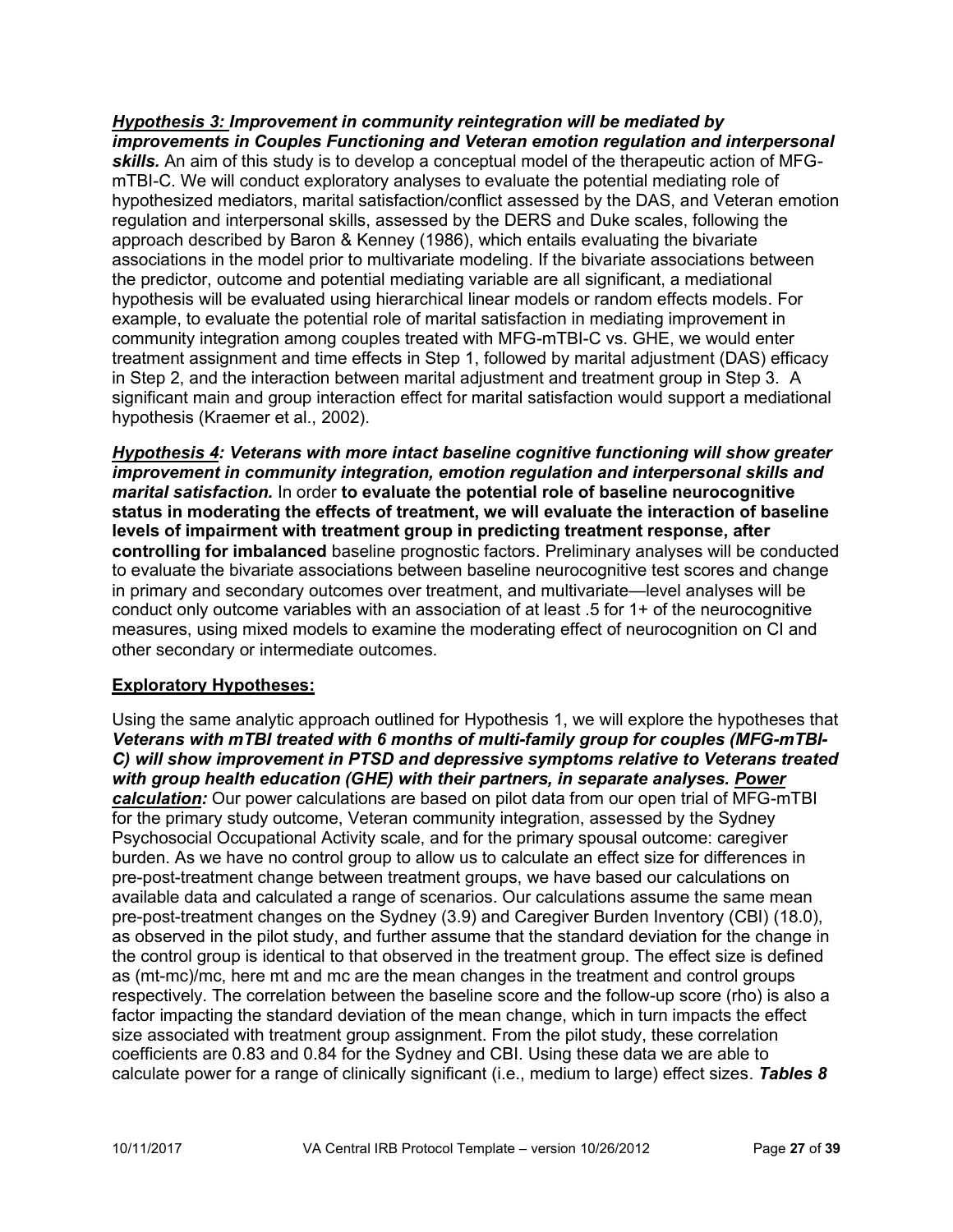and *9* below present the power calculations for each of the two outcomes based on the above assumptions for a two- sided, two-sample

| Effect    | Attrition | N per cell | $\alpha$ | $1-\beta$ | Effect<br>Size |
|-----------|-----------|------------|----------|-----------|----------------|
| Size      |           | pre/post   |          |           |                |
|           |           | attrition  |          |           |                |
| .5        | 15%       | 90/76      | 0.05     | .87       | .5             |
| $.5\,$    | 20%       | 90/72      | 0.05     | .85       | .5             |
| $.5\,$    | 25%       | 90/67      | 0.05     | .83       | $.5\,$         |
| 6.6       | 15%       | 90/76      | 0.05     | .94       | 6.6            |
| $6 \cdot$ | 20%       | 90/72      | 0.05     | .92       | 6.6            |
| .6        | 25%       | 90/67      | 0.05     | .91       | 6.6            |
| .7        | 15%       | 90/76      | 0.05     | .97       | .7             |
| .7        | 20%       | 90/72      | 0.05     | .96       | .7             |
| .7        | 25%       | 90/67      | 0.05     | .95       | .7             |

|  | Table 8: Power estimate-Veteran occupational activity |  |
|--|-------------------------------------------------------|--|
|  |                                                       |  |

*Table 8: Power estimate-Veteran occupational activity**Table 9: Power estimate-Caregiver burden inventory*

| fect<br>ize     | Attrition | N per cell<br>pre/post<br>attrition | $\alpha$ | $1-\beta$ | Effect<br>Size | Attrition | N per cell<br>pre/post<br>attrition | $\alpha$ | $1-\beta$ |
|-----------------|-----------|-------------------------------------|----------|-----------|----------------|-----------|-------------------------------------|----------|-----------|
| $\overline{.5}$ | 15%       | 90/76                               | 0.05     | .87       | $.5\,$         | 15%       | 90/76                               | 0.05     | .84       |
| $\overline{.5}$ | 20%       | 90/72                               | 0.05     | .85       | $.5\,$         | 20%       | 90/72                               | 0.05     | .81       |
| $\overline{5}$  | 25%       | 90/67                               | 0.05     | .83       | $.5\,$         | 25%       | 90/67                               | 0.05     | .79       |
| 6.              | 15%       | 90/76                               | 0.05     | .94       | .6             | 15%       | 90/76                               | 0.05     | .91       |
| $\overline{6}$  | 20%       | 90/72                               | 0.05     | .92       | 6.6            | 20%       | 90/72                               | 0.05     | .89       |
| $\overline{6}$  | 25%       | 90/67                               | 0.05     | .91       | .6             | 25%       | 90/67                               | 0.05     | .87       |
| $\overline{.7}$ | 15%       | 90/76                               | 0.05     | .97       | .7             | 15%       | 90/76                               | 0.05     | .95       |
| $\overline{.7}$ | 20%       | 90/72                               | 0.05     | .96       | .7             | 20%       | 90/72                               | 0.05     | .94       |
| $\overline{.7}$ | 25%       | 90/67                               | 0.05     | .95       | .7             | 25%       | 90/67                               | 0.05     | .93       |

Calculated for rho = .5; Pilot rho = .833Calculated for rho = .5; Pilot rho = .839

t-test, with alpha=0.05, rho=.50 and effect sizes ranging from .5 to .7. Although attrition in the pilot study was relatively low: 10%, we have conservatively calculated power for higher rates of attrition that that observed in our pilot work: 15%, 20% and 25%, at effect sizes lower than the 1.03 effect size observed for both measures. For the Sydney, we have good power to detect an effect of .5 for Occupational activity, assuming a correlation coefficient of .5, lower than the correlation observed in the pilot study of .83 even with 2.5 times the attrition observed in the pilot study. For the CBI we have good power to detect an effect of .5, lower than the correlation observed in the pilot study of .84, even at 20% attrition, and more power at higher effect sizes or lower levels of attrition. In the unlikely scenario that a substantially lower correlation is observed (.3) along with an effect size half that observed, our power falls somewhat short of conventional standards at higher levels (25%) of attrition (i.e., .70 for Sydney and .68, with a higher correlation coefficient, lower attrition or a larger effect size we have good power to detect a medium to large effect size.

We note that a larger sample size and repeated measures at follow-up will tend to increase the correlation coefficients and reduce the variance of the change over time, most likely resulting in an increase in power. The above power calculation is based on a two-sample t-test which is the simplest form of LMM (with random intercept only) and GEE. If the imbalance between groups on key participant characteristics is minimal, as we anticipate in this randomized trial, this calculation is justified. We chose the more robust approach of using the simpler model and powering our study for a worst case scenario (compared to the effect sizes and correlations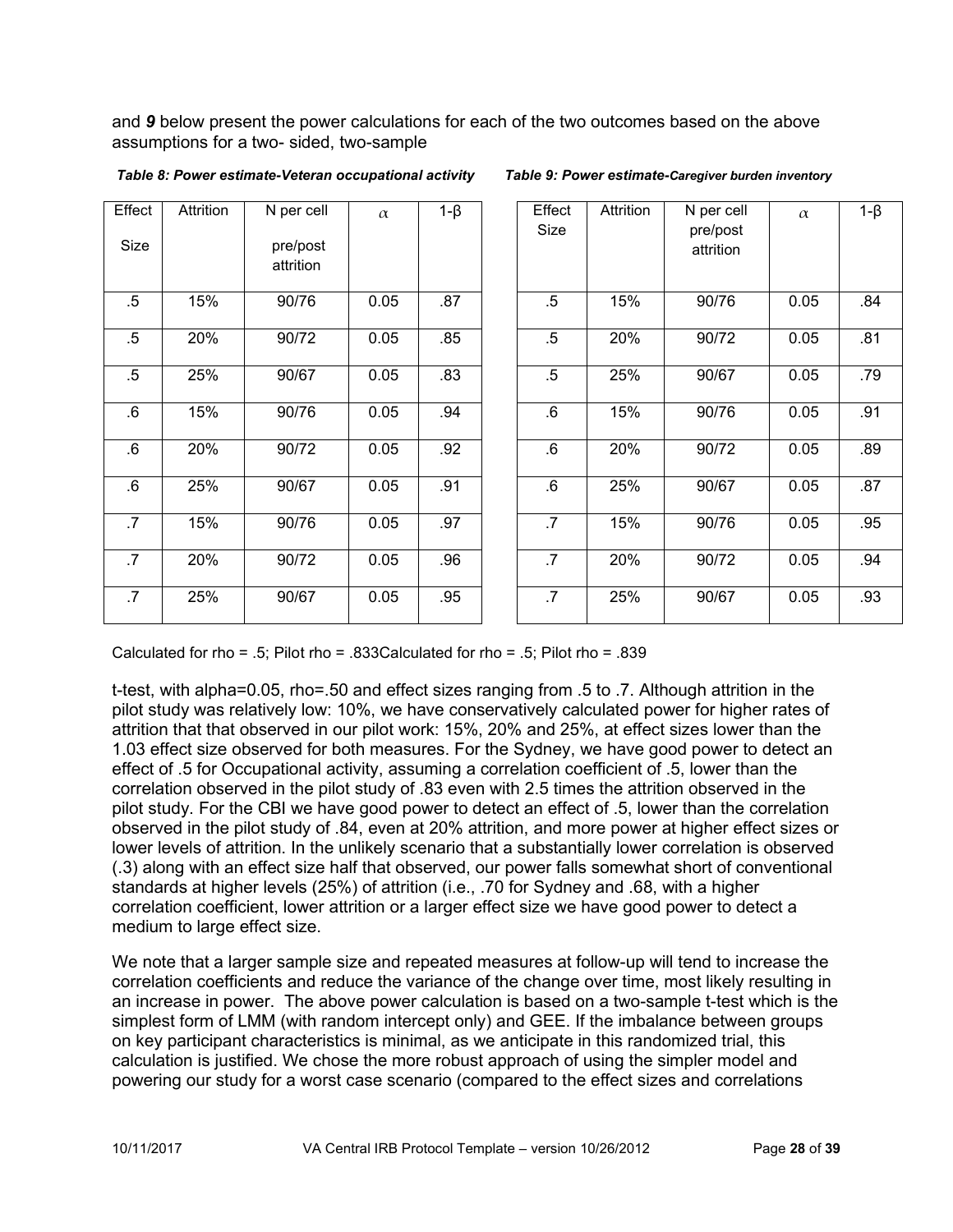observed in our pilot data) to cover the possibility of a more substantial imbalance, rather than basing our calculations on a more sophisticated model involving many assumptions.

*Secondary Outcomes*: We calculated power for the Veteran secondary outcomes, AX (anger expression) and Duke (social support) scales for a two-sided, two-sample t-test, using the same assumptions for calculating primary outcomes and the observed correlation coefficients of .90 and .72, respectively for a two sample t-test, with alpha=0.025. Based on these assumptions, we have 94% power to detect an effect of .5 on the AX scale and 81% power to detect an effect of .5 on the Duke scale. *Covariates*: Due to the high degree of comorbidity in this cohort of Veterans, we have specified a number of variables for potential inclusion as covariates in our analytic models, should randomization result in an imbalance. These include Veteran (and where appropriate caregiver) physical health, substance use, service use (including starting and stopping treatment), level of depressive and post-traumatic stress symptoms, as well as usual sociodemographic (race/ethnicity, gender, age, SES) and military (e.g., number of deployments) variables. As noted above under General Approach, we will employ t-tests or Wilcoxon ranksum for continuous variables, and chi-square or Fisher's exact tests for categorical variables at baseline to identify any imbalance between groups on these variables, and will control for any imbalance by including variables that differentiate groups at conventional levels by including them in our analyses as covariates. However, as discussed, given random assignment of a sample of 180 to one of two treatment groups, we anticipate that few if any variables will differentiate between groups, and that our power analyses are conservative enough to accommodate inclusion of a limited number of covariates if necessary. Potential inclusion of covariates as "control variables" should be distinguished from inclusion of covariates for the purpose of testing exploratory mediating/moderating hypotheses as described under hypotheses 3 and 4 above.

*Analyses to Determine Generalizability of Results:* Although the rate of refusal in the pilot study was relatively low (28.6% of caregivers of consenting patients), we will compare the baseline characteristics (e.g., age, sex, education) of the study caregiver population to those that declined participation, and will evaluate reasons for refusal using questions adapted from our Family Service Needs and Treatment Preferences Scale (FANS-Perlick et al., 2009, Appendix A). *Missing data and loss to follow-up* are usually concerns in longitudinal studies presenting problems in interpretation with any approach. The validity of the resulting inferences depends critically on the underlying mechanism that generates the missing observation. If the mechanism for missing data is not a function of the underlying missing data, then no adjustment is necessary. Data that are missing at random will yield estimates from the likelihood-based methods that are valid and efficient, provided the model assumed for the data distribution is correct. However, when missing data are related to study treatment or outcomes of interest, parameter estimates and resulting tests on hypotheses will be biased without further adjustment. In this study, data will be stratified according to their missing pattern (e.g., early termination, late termination, and complete follow-up); variables based on these groups will be used as model covariates, allowing us to examine the effects of missing-data patterns on outoutcome measures. Overall estimates can be obtained by averaging over the missing patterns. Multiple imputations will be used if missing data rates are observed to differ across observed covariates.

## <span id="page-28-0"></span>**5.7 Withdrawal of Subjects**

Participants can refuse to participate in the study initially or can withdraw from the study at any time after giving consent, which will not interfere with treatment if they are a patient. Subjects that withdraw will be asked for permission to contact them to complete assessments remaining in the study. Any participant (whether a Veteran or spouse/partner) found to have violated the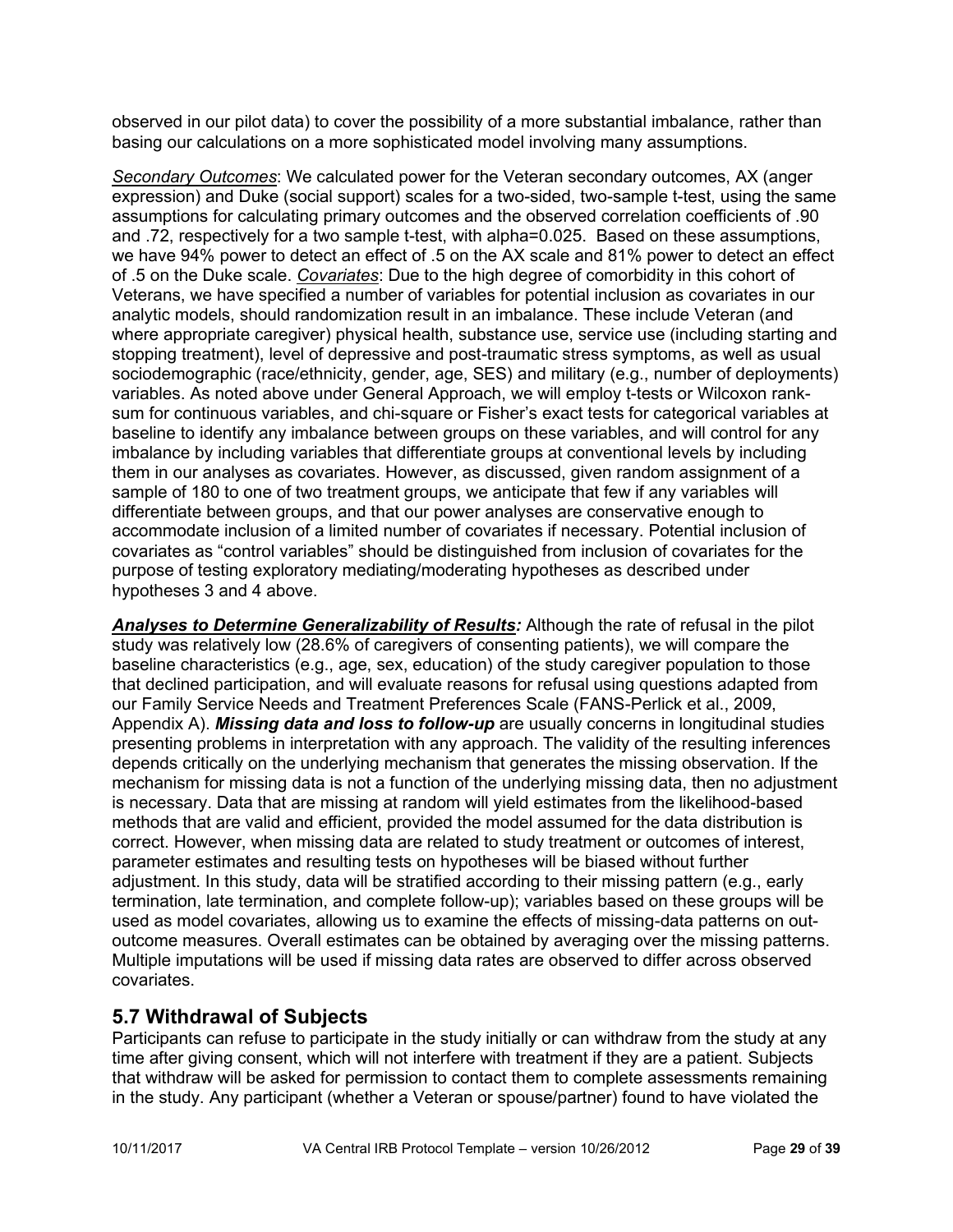confidentiality of the group or who causes distress to others, e.g., through verbal aggression or repeated and deemed irremediable disruptions to the group activity after clinician intervention, will be excluded from the intervention and from the study.

# <span id="page-29-0"></span>**6.0 Reporting**

This project will be monitored by a Data and Safety Monitoring Board (DSMB) because the Veterans have either been diagnosed with mTBI, a mild cognitive impairment, PTSD, and/or have reported moderate-severe PTS or CS. Thus, while the risk in this study is minimal, these Veterans can be considered a vulnerable population. The board will be composed of persons not affiliated with this pilot intervention who are experienced in various aspects of the conduct of clinical trials for persons with mTBI, or with research on PTSD or associated conditions. Because the safety risk is judged to be minimal, we propose to submit a quarterly report of aggregate data to DSMB members rather than attempt an interim analysis of efficacy and safety data by treatment assignment. The report will contain screening data, baseline demographics, retention data, number of participants removed due to clinical deterioration, serious adverse events data, as well as accruable status including projections and times to milestones. Based on this report, each DSMB member will complete a form making one of two recommendations: 1) continue recruitment as planned; or 2) schedule formal DSMB meeting immediately. If any DSMB member recommends a meeting, this will be scheduled within one week, minutes will be kept, the report will be reviewed with the PI, and the committee will vote on whether the study should: 1) continue recruitment unchanged; 2) continue with a protocol amendment; 3) stop recruiting pending further investigation. If, after this meeting, any DSMB member votes to stop recruitment, each site's IRBs will be informed. All SAEs will result in completion of an SAE reporting form and a verbal report to the Principal Investigators (Dr. Drapalski). Within 24 hours, the following additional individuals will be notified: 1) all Consulting Investigators and Senior Clinicians; 2) all Core Clinical Investigators; 3) The VA Institutional Review Board; 4) the DSMB. These same individuals will receive a copy of the SAE form within one week at which point a decision will be made whether to convene a meeting of the DSMB. Communication of recommendations and decisions from all parties are made back to the investigator in a timely manner. We will report all protocol amendments or changes in the informed consent to the VA IRB, as well as any temporary or permanent suspension of participant accrual.

Dr. Drapalski will chair the Advisory Board and Treatment Committee. She will supervise and meet with the VISN 5 study staff weekly and will participate in weekly conference calls with the VISN 2 South study sites to assess and report any unanticipated problems, serious adverse advents, or protocol deviations.

# <span id="page-29-1"></span>**7.0 Privacy and Confidentiality**

Once a Veteran consents to participate in the study, the research assistant will then seek permission to contact the Veteran's spouse/partner. After the Veteran gives informed consent and permission to contact his/her spouse/partner, we shall first screen them to determine eligibility. Once eligibility has been confirmed, the RA will contact the spouse/partner by telephone to describe the project, answer questions, and invite them to meet with him/her to explain the study. The initial interview will begin with the interested spouse/partner, to describe the project, and to determine who is eligible for the study as the primary caregiver. We shall use a self-rating scale that asks about frequency of contact, involvement and care-giving responsibility for this purpose. Informed consent will then be sought from this person. We are only enrolling Veterans who regularly receive services from or work at the JJP VAMC, VAMHCS, or VA NYHHS mental health clinic, so the environmental experience will not differ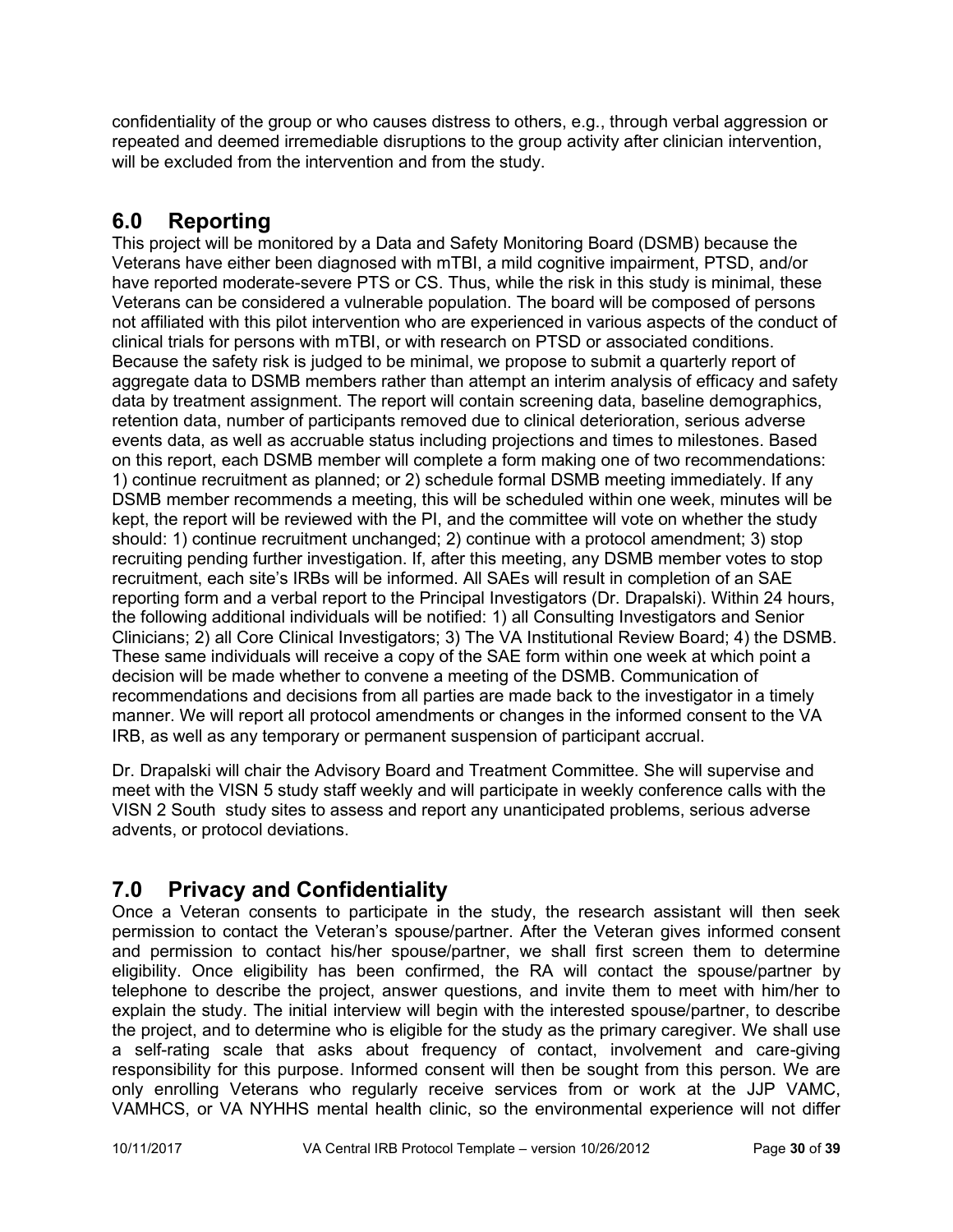from their usual routine. The individual and group sessions will be conducted in the private setting of a closed office or group room. Any participant (whether Veteran or spouse/partner) found to have violated the confidentiality of the group or who causes distress to others, e.g., through rudeness or verbal aggression, will be excluded from the intervention and from the study.

Privacy during interviews of patients and caregivers will be maintained by using offices that are not shared and by keeping the door closed. Questionnaires can be administered over the phone only if the Veterans or spouse/partner is alone in a private room at his/her residence, and the research staff member is in a private office or room.

All investigators, the project coordinator and research assistants will be eligible to review individuals' paper research records at the study sites. However no individual's paper research records will be transferred from the study site where the data was collected. Representatives of the USAMRMC are eligible to review research records.

The research team will follow the same reporting requirements as the clinicians providing the research intervention regarding sensitive information to be reported to New York State authorities. Any information on child abuse provided to a research assistant during interviewing or to other research team members will be reported to Child Protective Services within 24 hours.

Signed consent and HIPAA authorization forms will be kept in locked file cabinets in the office of the PI for each site. Data collection forms will not include names and a code will be used instead (see above under Volunteer Identification), and will be kept in the office of the research assistant. The list of names and codes will be kept electronically behind the VA firewall on a drive accessible only to the PI and research assistant. Data entered electronically for analysis will use the code and no HIPAA identifiers will be included. The datasets thus created will be sent to the study PI using PKI encrypted email, in order to be able to retain the code used on the subjects' research records.

Research Investigator files will be destroyed six years after the end of the fiscal year when the research project has been completed per Records Schedule DAA-0015-2015-0004-0032, Section 7.6, Research Investigator Files.

## <span id="page-30-0"></span>**8.0 Communication Plan**

<span id="page-30-1"></span>All sites will have weekly meetings, will cover as agenda items: approvals, productivity, changes in protocol, SAEs, unanticipated problems, interim results. We will review and check for any protocol deviations and, if any, take appropriate steps to remedy them. In addition, at each site the PI will hold weekly meetings within each site and go over all activities that occurred that week to ensure that the protocol was adhered. There will be formal adherence monitoring as outlined in the study procedures.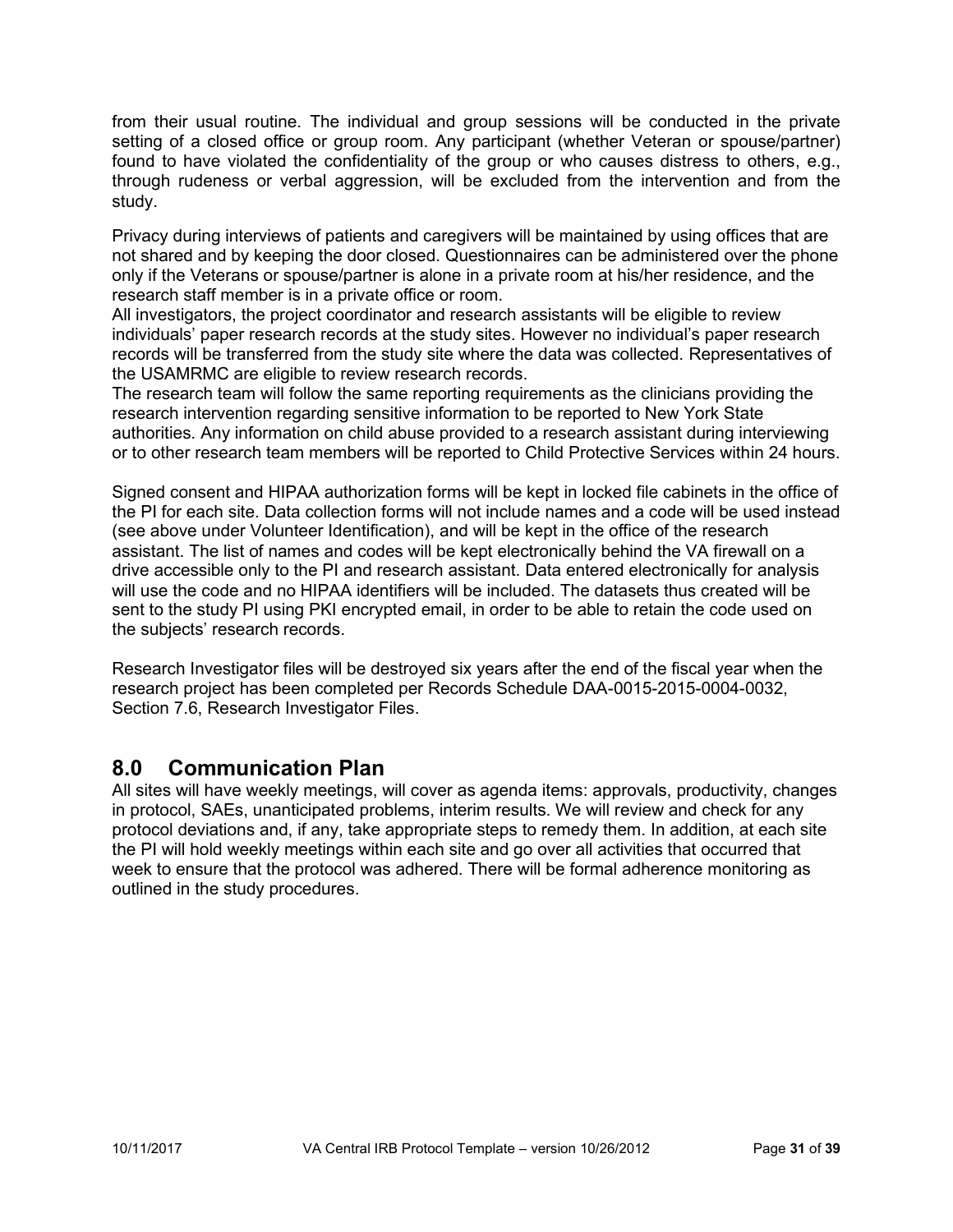## **9.0 References**

Adams, JH, Doyle, D, Ford, I, Gennarelli, TA, Graham, DI, & McLellan, DR (2011). Diffuse axonal injury in head injury: definition, diagnosis and grading. *Histopathology*, *15*(1), 49-59.

Alexander, MP (1998). In the pursuit of proof of brain damage after whiplash injury. *Neurology, 51,* 2, 336-40.

Baron, RM, & Kenny, DA (1986). The moderator–mediator variable distinction in social psychological research: Conceptual, strategic, and statistical considerations. *Journal of Personality and Social Psychology, 51,* 6, 1173-1182.

Belanger, H, Curtiss, G, Demery, J, Lebowitz, B, & Vanderploeg, R (2005). Factors moderating neuropsychological outcomes following mild traumatic brain injury: A meta-analysis. *Journal of the International Neuropsychological Society, 11,* 3, 215-227.

Blais, M, & Boisvert, J (2005). Psychological and marital adjustment in couples following a traumatic brain injury (TBI): A critical review. *Brain Injury, 19*, 1223-1235.

Bonanno, G. A., Pat-Horenczyk, R., & Noll, J. (2011). Coping flexibility and trauma: The Perceived Ability to Cope With Trauma (PACT) scale. *Psychological Trauma: Theory, Research, Practice, and Policy*, *3*(2), 117.

Bornhofen, C, & McDonald, S (2008). Emotion perception deficits following traumatic brain injury: A review of the evidence and rationale for intervention." *Journal of the International Neuropsychological Society*, *14*, 4, 511-525.

Bowie, CR, & Harvey, PD (2006). Administration and interpretation of the Trail Making Test. *Nature Protocols, 1,* 5, 2277-2281.

Burridge, AC, Williams, H, Yates, PJ, Harris, A., & Ward, C (2007). Spousal relationship satisfaction following acquired brain injury:The role of insight and socio-emotional skill. *Neuropsychological Rehabilitation: An International Journal, 17*, 1, 95-105.

Cacciola, JS, Alterman, AI, McLellan, T, Lin, Y, & Lynch, KG (2007). Initial evidence for the reliability and validity of a "lite" version of the Addiction Severity Index. *Drug and Alcohol Dependence, 87*, 2-3, 297-302.

Cann, A., Calhoun, L. G., Tedeschi, R. G., Taku, K., Vishnevsky, T., Triplett, K. N., & Danhauer, S. C. (2010). A short form of the Posttraumatic Growth Inventory. *Anxiety, Stress, & Coping*, *23*(2), 127-137.

Capaldi, VF, Guerrero, ML, Killgore, WD (2011). Sleep disruptions among returning combat veterans from Iraq and Afghanistan. *Military Medicine, 176*, 8, 879-888.

CDC, *Epidemiology of Traumatic Brain injury in the United States*. 2000, CDC.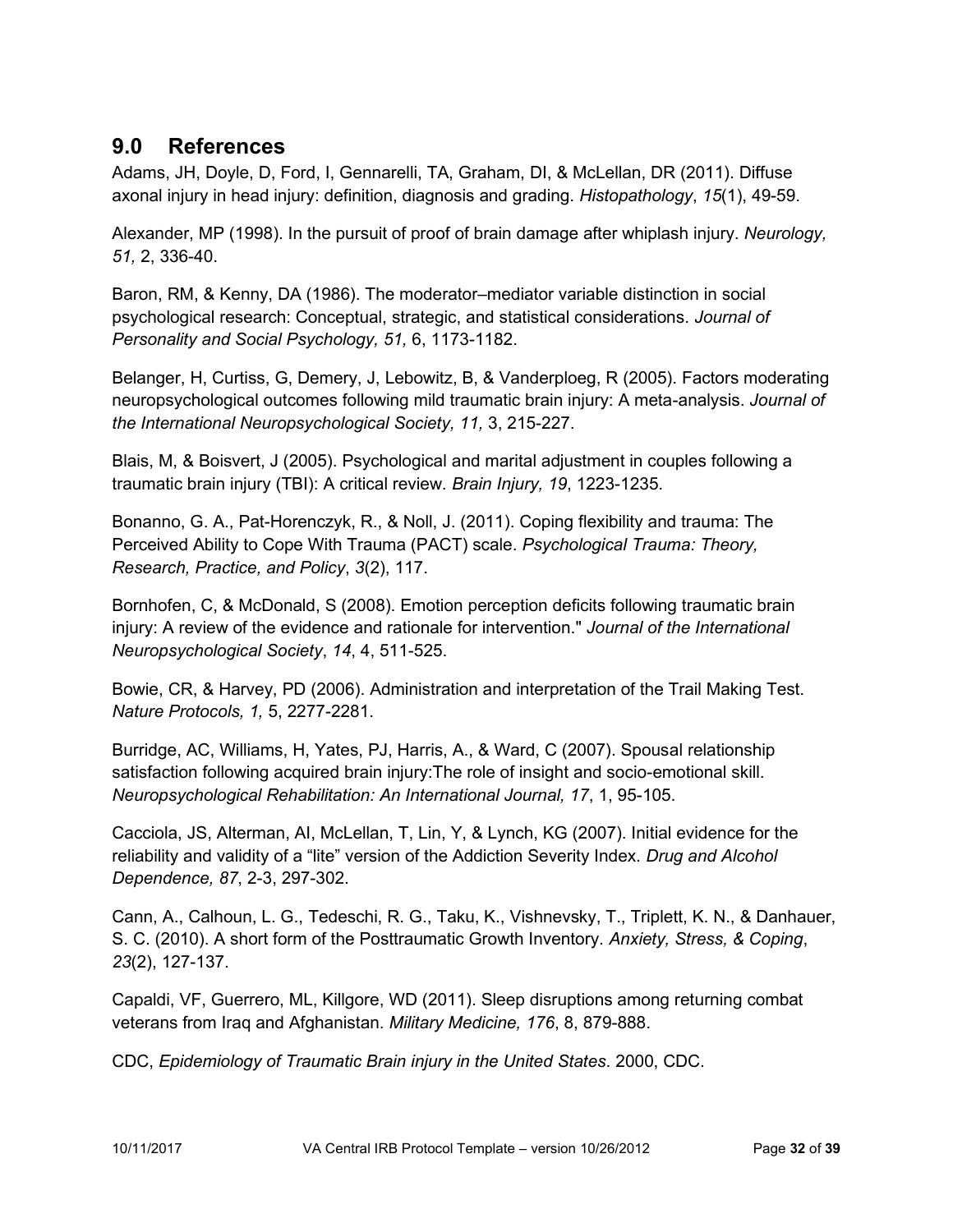Cicerone, K, Levin, H, Malec, J, Stuss, D, & Whyte, J (2006). Cognitive Rehabilitation Interventions for Executive Function: Moving from Bench to Bedside in Patients with Traumatic Brain Injury. *Journal of Cognitive Neuroscience, 18,* 7, 1212-1222.

Cifu, DX, Kreutzer JS, Slater D, Taylor, L (2007). Issues in brain injury rehabilitation. In: Braddom RL, editor. Physical medicine and rehabilitation. 3rd ed. Philadelphia (PA): Saunders Elsevier, p. 1133–74.

Cockburn, JT, Thomas, FN, & Cockburn, OJ (1997). Solution-focused therapy and psychosocial adjustment to orthopedic rehabilitation in a work hardening program. *Journal of Occupational Rehabilitation, 7,* 2, 97-106.

Cozza, SJ, Guimond, JM, McKibben, JB, Fullerton, CS, Ursano, RJ, Chun, RS, Schneider, B, ... Maiers, A (2010). Combat-injured service members and their families: The relationship of child distress and spouse-perceived family distress and disruption. *Journal of Traumatic Stress, 23,*  1, 112-115.

Dekel, R, & Monson, CM (2010). Military-related post-traumatic stress disorder and family relations: Current knowledge and future directions. *Aggression and Violent Behavior, 15,* 4, 303- 309.

Dixon, L (2001). Characteristics of self-reported memory compensation in older adults. *Journal of Clinical and Experimental Neuropsychology, 23,* 5, 650-661.

Donnelly, KT, Donnelly, JP, Dunnam, M, Warner, GC, Kittleson, CJ, Constance, JE, Bradshaw, CB, ... Alt, M. (2011). Reliability, sensitivity, and specificity of the VA traumatic brain injury screening tool. *The Journal of Head Trauma Rehabilitation*, 26, 6, 439-453.

First, MB, Spitzer, RL, Gibbon, M, & Williams, JB (2007). Structured Clinical Interview for DSM-IV-TR Axis I Disorders. Biometrics Research Department, New York State Psychiatric Institute.

Friedemann-Sanchez, G, Sayer, NA, & Pickett, T (2008). Provider perspectives on rehabilitation of patients with polytrauma. *Archives of Physical Medicine and Rehabilitation, 89,* 1, 171-178.

Geary, EK, Kraus, MF, Pliskin, NH, & Little, DM (2010). Verbal learning differences in chronic mild traumatic brain injury. *Journal of the International Neuropsychological Society, 16, 3, 506-*516.

Gentilello, LM, Rivara, FP, Dunn, CW, & Donovan, DM (1995). Alcohol interventions in trauma centers: Current practice and future directions. *The Journal of the American Medical Association*, 274, 13, 1043-1048.

Gerwitz, AH, Polusny, MA, Khaylis, A, Erbbes, CR, & Degarmo, DS (2010). Posttraumatic stress symptoms among national guard soldiers deployed to Iraq: Associations with parenting behaviors and couple adjustment. *Journal of Consulting and Clinical Psychology*, *78*, 5, 599- 610.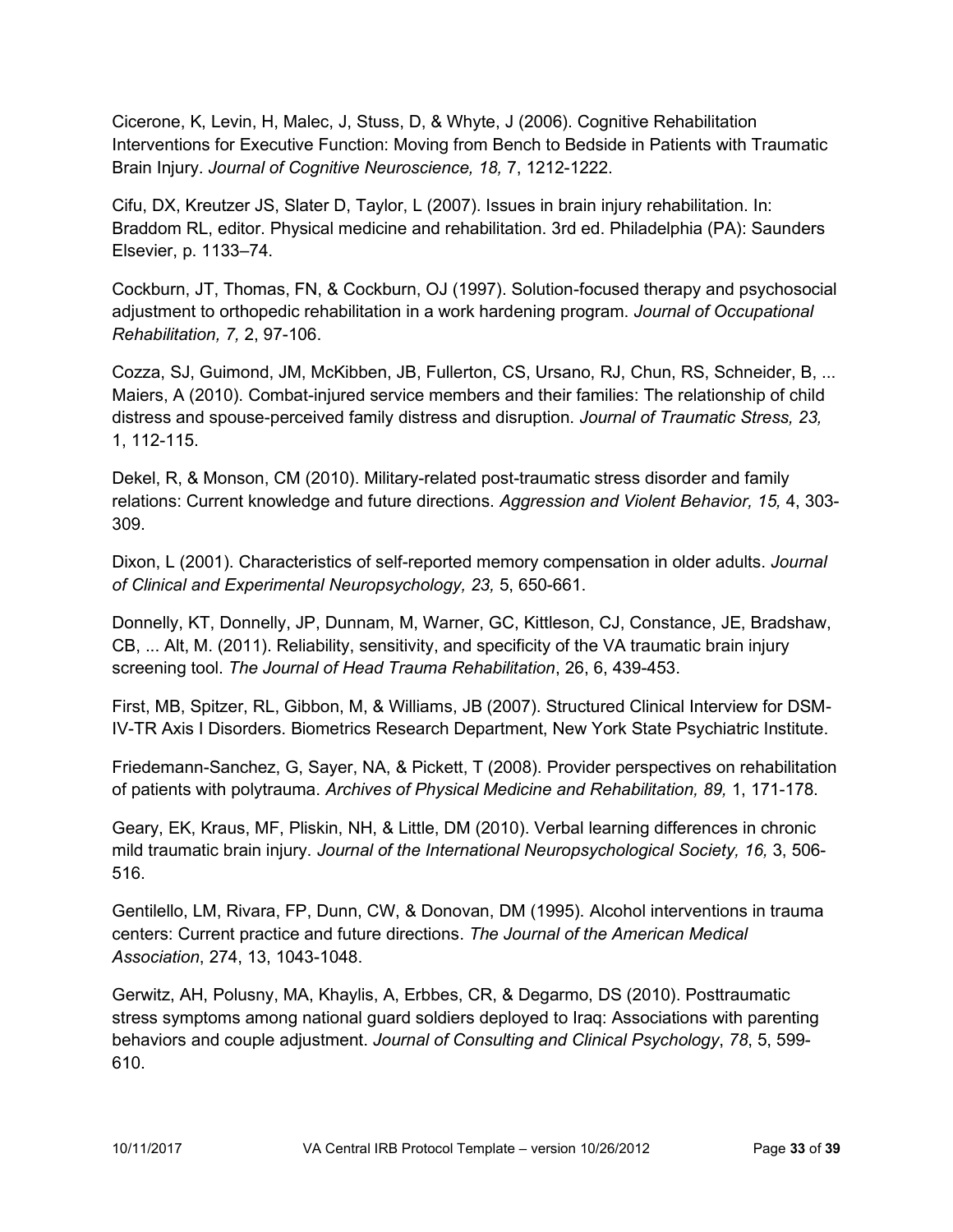Glynn SM, Dixon LB, Cohen A, Murray-Swank, A (2008). The Family Member Provider **Outreach** 

program. *Psychiatric Services*, *59*, 8, 934.

Glynn, SM, Eth, S, Randolph, ET, Foy, DW, Urbaitis, M, Boxer, L., Paz, GG, … Crothers, J (1999). A test of behavioral family therapy to augment exposure for combat-related posttraumatic stress disorder. *Journal of Consulting and Clinical Psychology, 67*, 2, 243-251.

Griffin, JM, Friedemann-Sanchez, G, Hall, C, Phelan, S, & van, RM (2009). Families of patients with polytrauma: Understanding the evidence and charting a new research agenda. *Journal of Rehabilitation Research and Development, 46,* 6, 879-892.

Halbauer, JD, Ashford, JW, Zeitzer, JM, Adamson, MM, Lew, HL, & Yesavage, JA (2009). Neuropsychiatric diagnosis and management of chronic sequelae of war-related mild to moderate traumatic brain injury. *Journal of Rehabilitation Research and Development, 46,* 6, 757-796.

Hanks, RA, Rapport, LJ, Millis SR, Deshpande, SA (1999). Measures of executive functioning as predictors of functional ability and social integration in a rehabilitation sample. *Archives of Physical Medicine and Rehabilitation*, *80*, 9, 1030-1037.

Hoge, CW, McGurk, D., Thomas, JL, Cox, AL, Englel, CC, & Castro, CA (2008). Mild traumatic brain injury in U.S. soldiers returning from Iraq. *New England Journal of Medicine*, *358*, 453- 463.

Huckans, M, Kolessar, M, Storzbach, D, Demadura, T, Roost, N, ...Twamley, EW (2010). A pilot study examining effects of group-based cognitive strategy training treatment on self-reported cognitive problems, psychiatric symptoms, functioning, and compensatory strategy use in OIF/OEF combat veterans with persistent mild cognitive disorder and history of traumatic brain injury. *Journal of Rehabilitation Research and Development, 47,* 1, 43-60.

Hunsley, J, Pinsent, C., Lefebvre, M, James-Tanner, S, & Vito, D (1995). Construct validity of the short forms of the Dyadic Adjustment Scale. *Family Relations*, 231-237.

Hsiu-Fang H, & Shannon SE (2005). Three approaches to qualitative content analysis. *Qualitative Health Research*, 15, 1277-1288.

Irwin, M, Artin, KH, & Oxman, MN (1999). Screening for depression in the older adult: Criterion validity of the 10-item Center for Epidemiological Studies Depression Scale (CES-D). *Arch Intern Med, 159*, 15, 1701-1704.

Kaniasky, K, & Norris, FH (1993). A test of the social support deterioration model in the context of natural disaster. *Journal of Personality and Social Psychology, 64,* 3, 395-408.

Keane, T. M., Fairbank, J. A., Caddell, J. M., Zimering, R. T., Taylor, K. L., & Mora, C. A. (1989). Clinical evaluation of a measure to assess combat exposure. *Psychological Assessment: A Journal of Consulting and Clinical Psychology*, *1*(1), 53.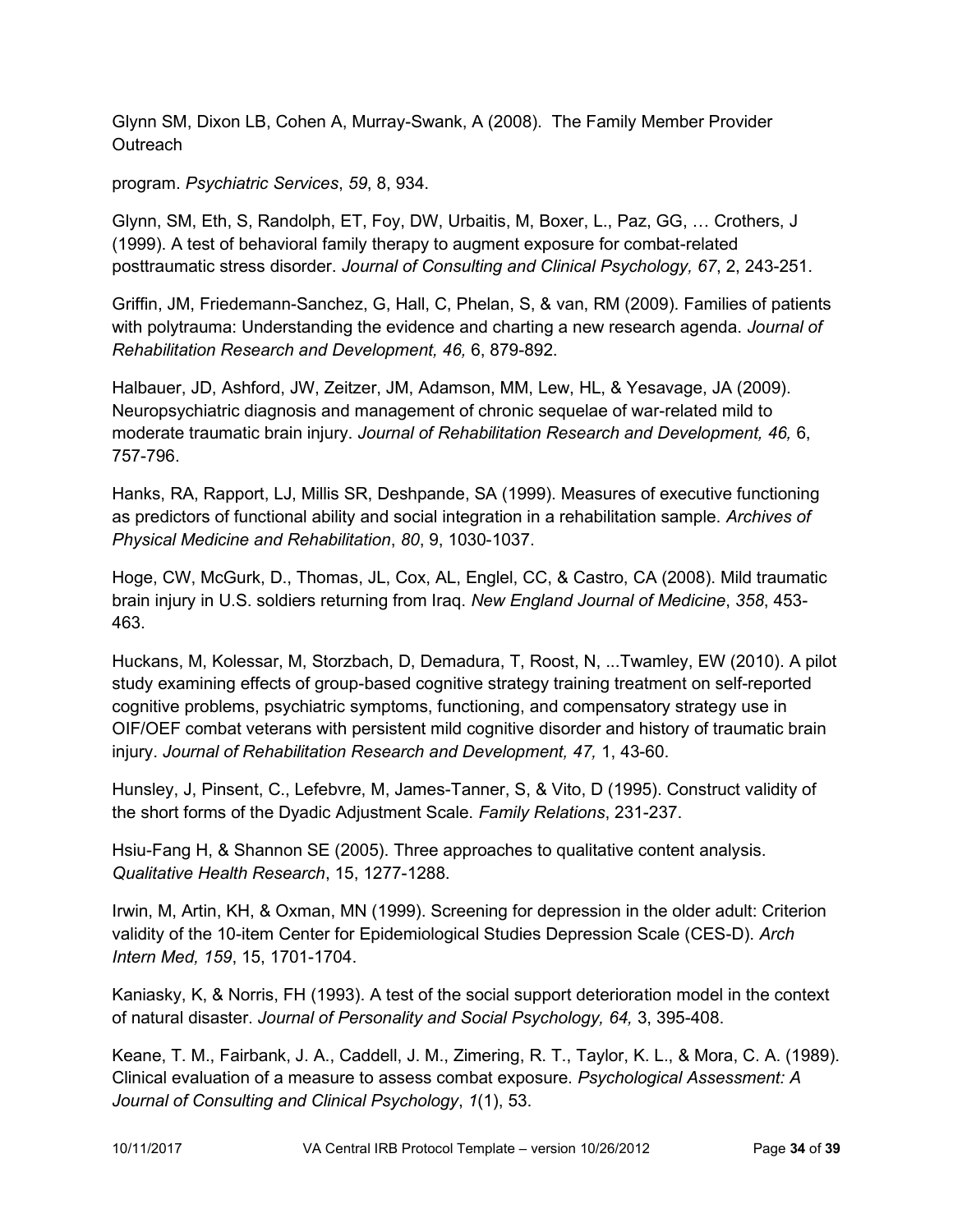Kern, RS, Glynn, SM, Horan, WP, & Marder, SR (2009). Psychosocial treatments to promote functional recovery in schizophrenia. *Schizophrenia Bulletin, 35*, 2, 347-361.

Kimerling, R. (2009). Examining the diagnostic and clinical utility of the PTSD Checklist. *HSR&D Study*.

Knight, RG, Chisholm, BJ, Paulin, JM, & Waal-Manning, HJ (1988). The Spielberger Anger Expression Scale: Some psychometric data. *The British Journal of Clinical Psychology/the British Psychological Society, 27,* 279-281.

Konrad, C, Geburek, AJ, Arolt, V, Rist, F, Blumenroth, H, Schiffbauer, H...Lohmann, H (2011). Long-term cognitive and emotional consequences of mild traumatic brain injury. *Psychological Medicine, 41,* 6, 1197-1211.

Kraemer, HC, Wilson, GT, Fairburn, CG, & Agras, WS (2002). Mediators and moderators of treatment effects in randomized clinical trials. *Archives of General Psychiatry, 59,* 10, 877-83.

Kreutzer, JS, Marwitz, JH, & Kepler, K (1992). Traumatic brain injury: Family response and outcome. *Archives of Physical Medicine and Rehabilitation, 73,* 8, 771-778.

Kushner, D (2003). Mild traumatic brain injury: Toward understanding manifestations and treatment. *Archives of Internal Medicine, 158,* 15, 10-24.

Leach, LR, Frank, RG, Bouman, DE, & Farmer, J (1994). Family functioning, social support and depression after traumatic brain injury. *Brain Injury : [bi], 8,* 7, 599-606.

Lew, HL, Poole, JH, Vanderploeg, RD, Goodrich, GL, Dekelboum, S., Guillory, SB...Cifu, DX (2007). Program development and defining characteristics of returning military in a VA Polytrauma Network Site. *Journal of Rehabilitation Research and Development, 44,* 7, 1027- 1034.

Lipton, ML, Gellella, E, Lo, C, Gold, T, Ardekani, BA, Shifteh, K...Branch, CA (2008). Multifocal white Matter ultrastructural abnormalities in mild traumatic brain injury with cognitive disability: A voxel-wise analysis of diffusion tensor imaging. *Journal of Neurotrauma, 25,* 11, 1335-1342.

LoBello, SG, Underhill, AT, Valentine, PV, Stroud, TP, Bartolucci, AA, & Fine, PR (2003). Social integration and life and family satisfaction in survivors of injury at 5 years post injury. *Journal of Rehabilitation and Research Development*, 40, 4, 293-299.

Lund, M, Foy, D, et al. (1984). The Combat Exposure Scale: A systematic assessment of trauma in the Vietnam War. *Journal of Clinical Psychology*, *40*, 6, 1323-1328.

Mateer, CA, & Sira, CS (2006). Cognitive and emotional consequences of TBI: Intervention strategies for vocational rehabilitation. *Neurorehabilitation, 21,* 4, 315-26.

McCubbin, HI, Olson, DH, Larsen, AS, Corcoran K., & Fischer, J (1991). Family crisis orientated personal evaluation scales [F COPES]. In *Measures for Clinical Practice: A Sourcebook Ed 3*, Vol 1, 294-297.New York, Free Press, 2000.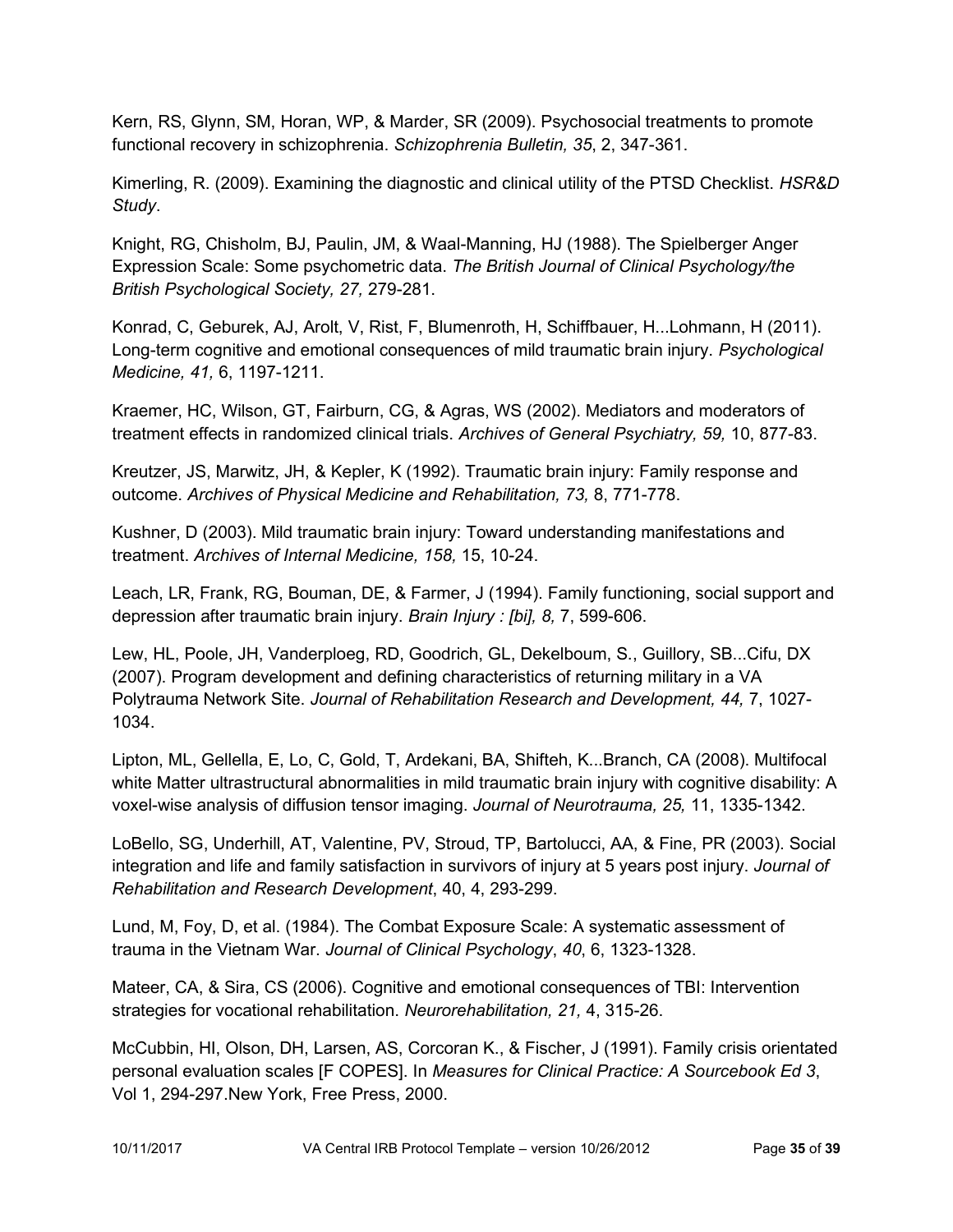McDonald, S, Flanagan, S, Rollins, J, & Kinch, J (2003). TASIT: A new clinical tool for assessing social perception after traumatic brain injury. *The Journal of Head Trauma Rehabilitation, 18,* 3, 219.

McDonell, M, Short, R, Berry, C, & Dyck, DG (2003). Burden in schizophrenia caregivers: Impact of awareness of patient suicidality and family psycho-education. *Family Process*, 42, 91- 103.

McFarlane, WR (2002). *Multifamily groups in the treatment of severe psychiatric disorders*. New York: Guilford Press.

Miklowitz, DJ, Otto, MW, Frank, E, Reilly-Harrington, NA, Kogan, JN… Wisniewski, SR (2007). Intensive psychosocial intervention enhances functioning in patients with bipolar depression: Results from a 9-month randomized controlled trial. *Am J Psychiatry, 164,* 1340-1347.

Milders, M, Ietswaart, M, Crawford, JR, & Currie, D (2008). Social behavior following traumatic brain injury and its association with emotion recognition, understanding of intentions, and cognitive flexibility. *Journal of the International Neuorpsychological Society, 14,* 318-326.

Monson, CM, Fredman, SJ, Macdonald, A, Pukay-Martin, ND, Resick, PA, & Schnurr, PP (2012). Effect of Cognitive-Behavioral Couple Therapy for PTSDA Randomized Controlled Trial Cognitive-Behavioral Couple Therapy for PTSD. *JAMA: The Journal of the American Medical Association*, *308*, 7, 700-709.

Monson, CM, Schnurr, PP, Stevens, SP, & Guthrie, KA (2004). Cognitive–behavioral couple's treatment for posttraumatic stress disorder: Initial findings. *Journal of traumatic stress*, *17*,4, 341-344.

Mueser, KT, Noordsy, DL, Drake, RE, & Fox, L (2003). Integrated treatment for dual

disorders: A guide to effective practice. New York: Guilford Press.

Nasreddine, ZS, Phillips, NA, Charbonneau, S, Whitehead, V, Collin, I, Cummings, JL, ...Chertkow, H (2005). The Montreal Cognitive Assessment, MoCA: A brief screening tool for mild cognitive impairment. *Journal of the American Geriatrics Society, 53,* 4, 695-699.

Niogi, SN, & Mukherjee, P (2010). Diffusion tensor imaging of mild traumatic brain injury. *J Head Trauma Rehabil, 25*, 4, 241-255.

study. *The Journal of Head Trauma Rehabilitation, 21,* 6, 514-526.

Nortje, J, & Menon, DK (2004). Traumatic brain injury: Physiology, mechanisms, and outcome. *Current Opinion in Neurology, 17,* 6, 711-718.

Novak, M, & Guest, C (1989). Application of a Multidimensional Caregiver Burden Inventory. *Gerontologist, 29,* 6, 798-803.

Okie, S (2005). Traumatic brain injury in the war zone. *The New England Journal of Medicine, 352,* 20, 2043-2047.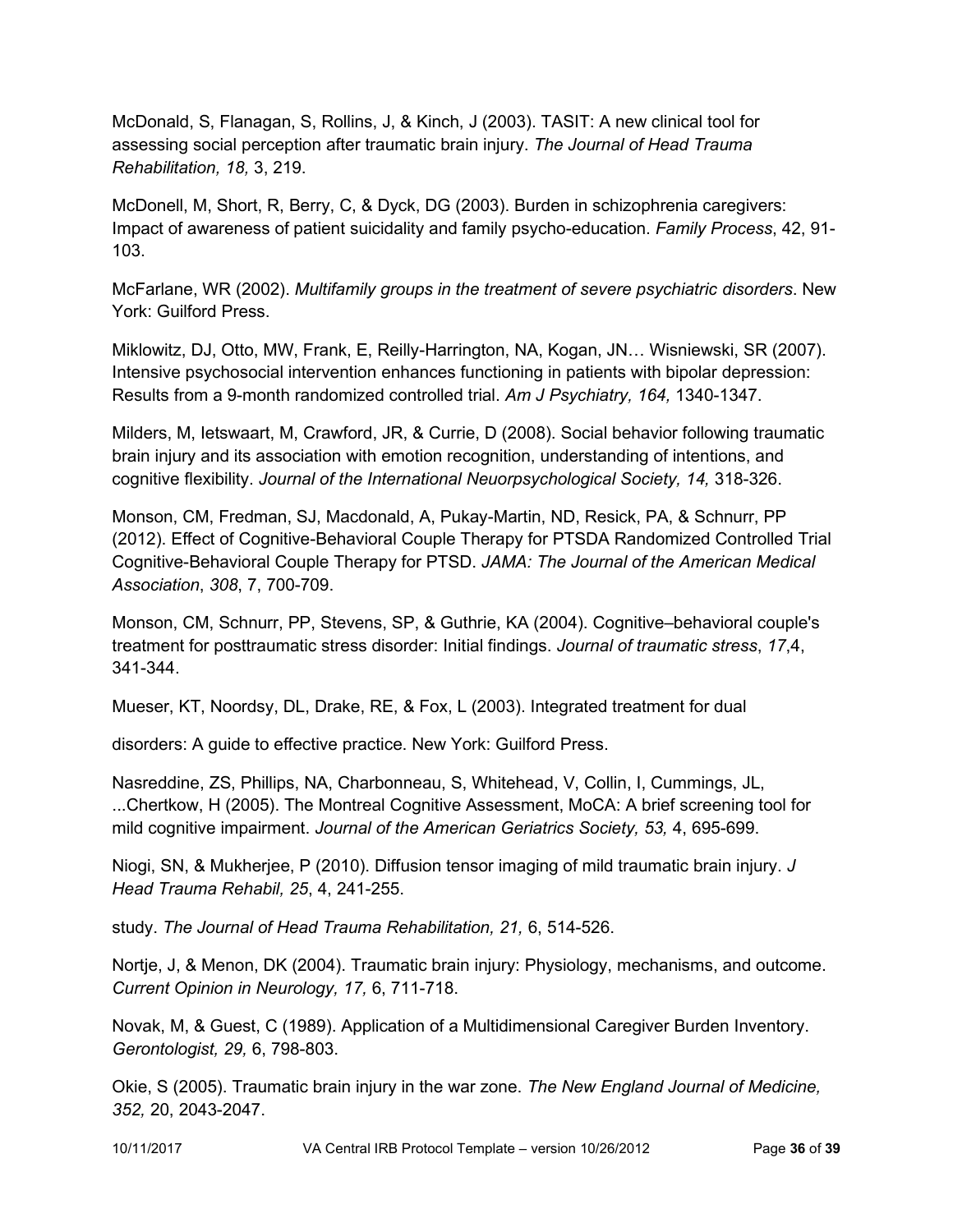Orff, HJ Ayalon, L, & Drummond, S. P. (2009). Traumatic brain injury and sleep disturbance: A review of current research. *Journal of Head Trauma Rehabilitation, 24*(3), 155-165.

Perlick, D, Hohenstein, JM, Clarkin, JF, Kaczynski, R, & Rosenheck, RA (2005). Use of mental health and primary care services by caregivers of patients with bipolar disorder: A preliminary study, *Bipolar Disorders*, 7, 126-135.

Perlick, D, Straits-Tröster, K, Dyck, D, Norell, D, Strauss, J…Cristian, A. (2011). Multifamily group treatment for veterans with traumatic brain injury. *Professional Psychology: Research and Practice*, 42, 1, 70-78.

Peskind, ER, Calohan, J, Peterson, K, & Raskind, MA (2010). Prazosin treatment of trauma nightmares and sleep disturbance in soldiers deployed in Iraq. *Journal of Traumatic Stress, 23,*  5, 645-648.

Pilling, S, Bebbington, P, Kuipers,E, Garety, P, Geddes, J., Orbach,G, & Morgan, C (2002). Psychological treatments in schizophrenia: I. Meta-analysis of family intervention and cognitive behaviour therapy. *Psychological Medicine, 32,* 5, 763-782.

Posner, K, Oquendo, MA, Gould, M, Stanley, B, & Davies, M (2007). Columbia Classification Algorithm of Suicide Assessment (C-CASA): Classification of suicidal events in the FDA's pediatric suicidal risk analysis of antidepressants. *The American Journal of Psychiatry, 164,* 7, 1035-1043.

Rigg, JL, & Mooney, SR (2011). Concussions and the military: Issues specific to service members. *PM&R, 3*, 10, S380-S386.

Rodgers, ML, Strode, AD, Norell, DM, Short, RA, Dyck, DG, & Becker, B (2007). Adapting multiple-family group treatment for brain and spinal cord injury. *American Journal of Physical Medicine and Rehabilitation/ Association of Academic Psychiatrists*, *86*, 6, 482-92.

Saunders, JB, & American Psychiatric Association. (2007). *Diagnostic issues in substance use disorders: Refining the research agenda for DSM-V*. Arlington, VA: American Psychiatric Association.

Sautter, FJ, Glynn, SM, Thompson, KE, Franklin, CL, & Han, X (2009). A couple-based approach to the reduction of PTSD avoidance symptoms: preliminary findings. *Journal of Marriage and Family Therapy*, 35, 343-9.

Sayers, SL, Ross, J., Oslin, DW, & Farrow, VA (2009). Family problems among recently returned military veterans referred for a mental health evaluation. *Journal of Clinical Psychiatry, 70,* 2, 163-170.

Schneiderman, AI, Braver, ER, & Kang, HK (2008). Understanding sequelae of injury mechanisms and mild traumatic brain injury incurred during the conflicts in Iraq and Afghanistan: Persistent postconcussive symptoms and posttraumatic stress disorder. *American Journal of Epidemiology, 167,* 12, 1446-1452.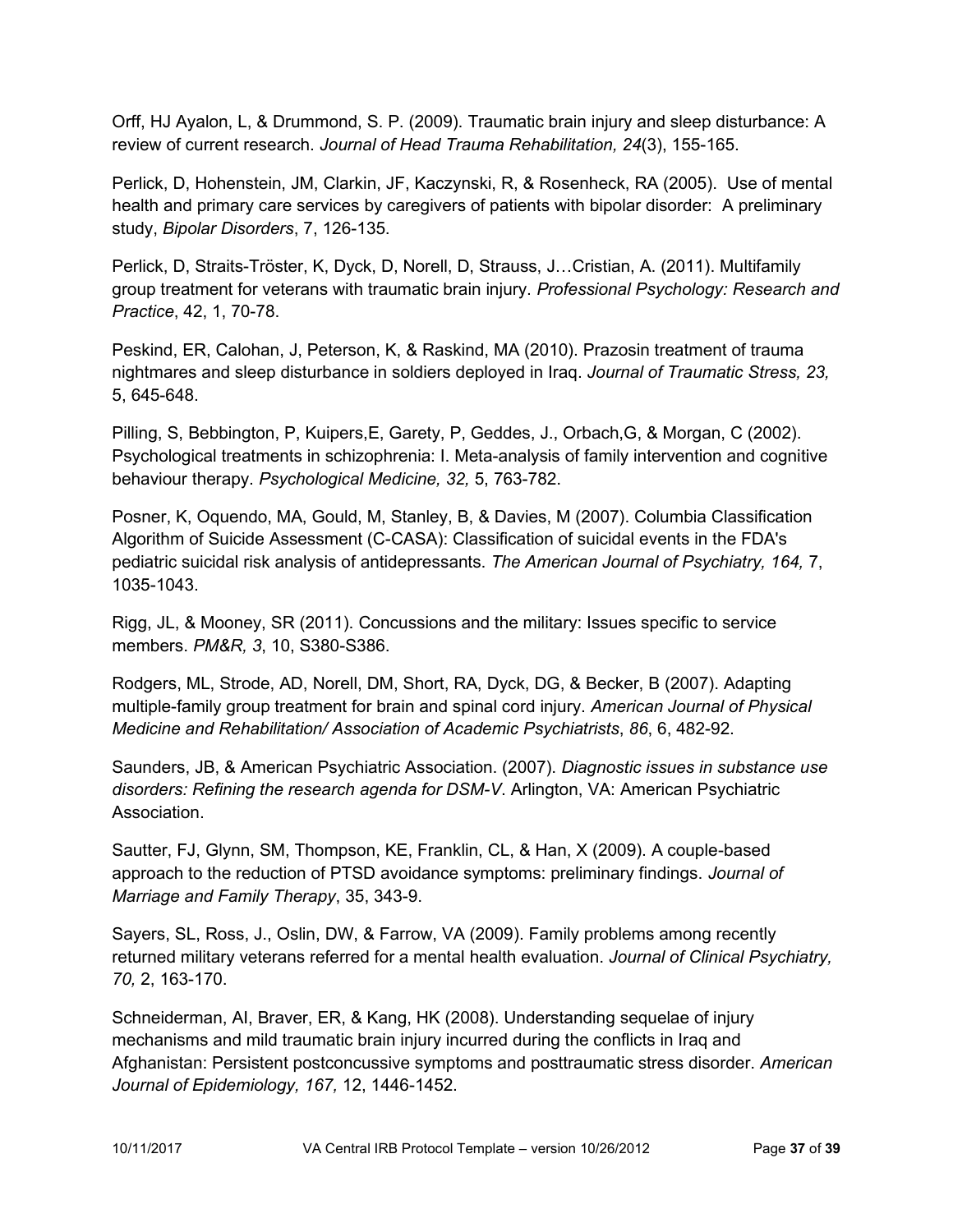Schwab, KA, Baker, G, Ivins, B, Sluss-Tiller, M, Lux, W, & Warden, D (2006). The Brief Traumatic Brain Injury Screen (BTBIS): Investigating the validity of a self-report instrument for detecting traumatic brain injury (TBI) in troops returning from deployment in Afghanistan and Iraq. *Neurology, 66,* 5.

Schwab, KA, Ivins, B, Cramer, G, Johnson, W, Sluss-Tiller, M, Kiley, K, Lux, W, & Warden, D (2007). Screening for traumatic brain injury in troops returning from deployment in Afghanistan and Iraq: Initial investigation of the usefulness of a short screening tool for traumatic brain injury. *J Head Trauma Rehabil, 22*, 2, 377-389.

Seal, KH, Abadjian, L, McCamish, N, Shi, Y, Tarasovsky, G, & Weingardt, K (2012). A randomized controlled trial of telephone motivational interviewing to enhance mental health treatment engagement in Iraq and Afghanistan Veterans. *General Hospital Psychiatry, 34*, 5, 450-459.

Selzer, ML, Vinokur, A, & van, RL (1975). A self-administered Short Michigan Alcoholism Screening Test (SMAST). *Journal of Studies on Alcohol, 36,* 1, 117-26.

Shenton, ME, Hamoda, HM, Schneiderman, JS, Bouix, S, Pasternak, O, Rathi…Zafonte, R. (2012). A review of magnetic resonance imaging and diffusion tensor imaging findings in mild traumatic brain injury. *Brain Imaging and Behavior, 6,* 137-192.

Sherman, MD, Bowling, UB, Ridener, L, Harrison, D, Fischer, E, & Dixon, L (2009). A new engagement strategy in a VA-based family psychoeducation program. *Psychiatric Services, 60,*  2, 254-257.

Skinner, HA (1982). The drug abuse screening test. *Addictive Behaviors, 7,* 4, 363-371.

Spanier, GB (1976). Measuring dyadic adjustment: New scales for assessing the quality of marriage and similar dyads. *Journal of Marriage and the Family, 38,* 1, 15-28.

Straus, MA, & Douglas, EM (2004). A short form of the Revised Conflict Tactics Scales, and typologies for severity and mutuality. *Violence and Victims, 19,* 5, 507-520.

Struchen, MA, Clark, AN, Sander, AM, Mills, MR, Evans, G, & Kurtz, D (2008). Relation of executive functioning and social communication measures to functional outcomes following traumatic brain injury. *NeuroRehabilitation 23*, 185-198.

Turner-Bowker, DM, Bayliss, MS, Ware, JE, & Kosinski, M (2003). Usefulness of the SF-8 Health Survey for comparing the impact of migraine and other conditions. *Quality of Life Research, 12,* 8, 1003-1012.

Vakil, E., & Blachstein, H. (1993). Rey Auditory-Verbal Learning Test: Structure analysis. *Journal of Clinical Psychology, 49,* 6, 883-90.

Vanderploeg, RD, Groer, S, & Belanger, HG (2012). Initial developmental process of a VA semistructured clinicial interview for TBI identification. *JRRD, 49*, 4, 545-556.